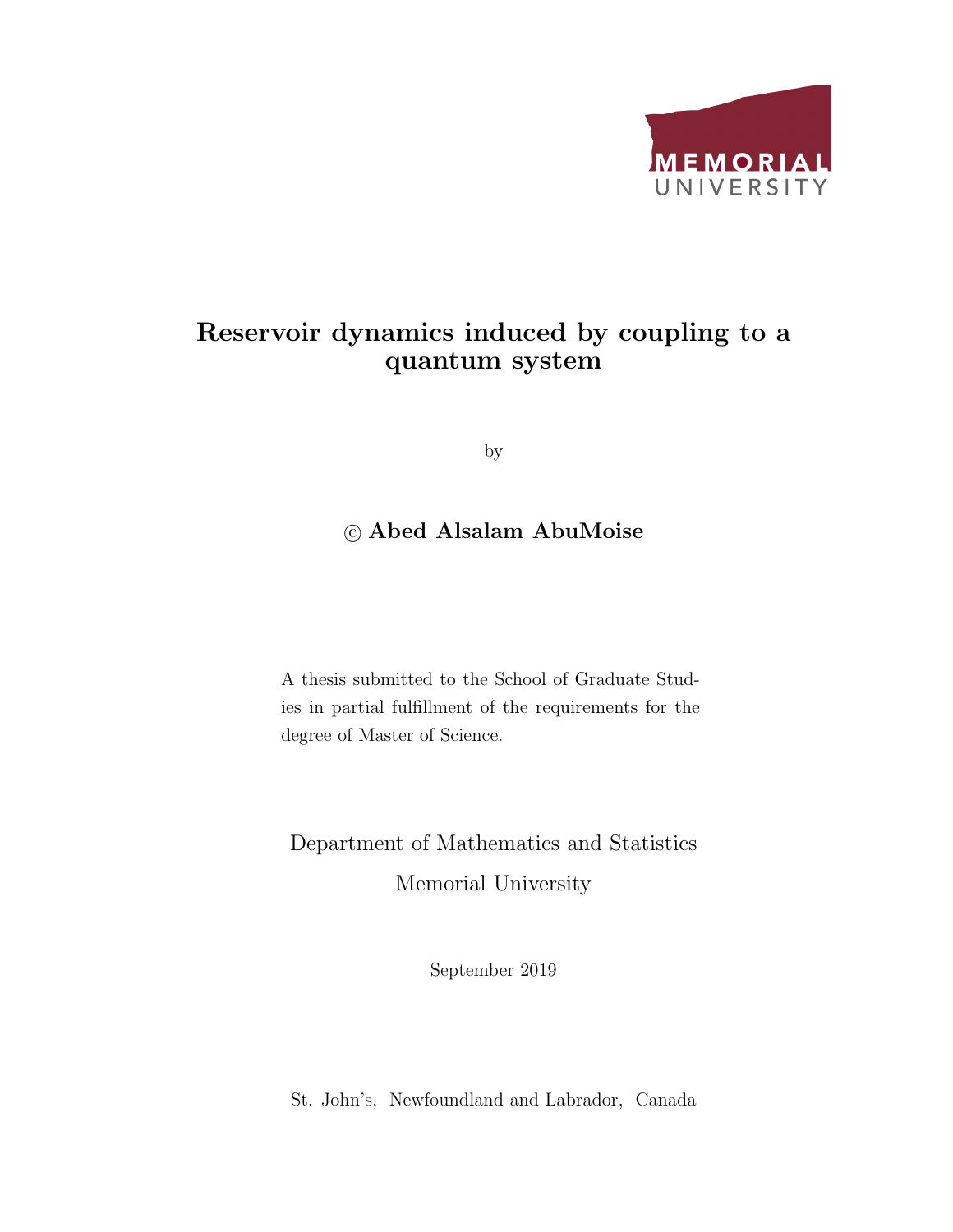## Abstract

We consider the dynamics of fixed size subsystems of an open quantum system, in which  $N$  particles interact via a common quantum noise (reservoir). We show that correlations among the particles and between the particles and the reservoir, which are brought about through the interaction for finite  $N$ , vanish completely in the high complexity limit  $N \to \infty$ . We investigate the effect of the particle system on the reservoir, which itself is a large quantum system. For each fixed time, we find the explicit construction of a Hilbert space representation of the asymptotic  $(N \to \infty)$ reservoir state and analyze the relation between those representations at different times.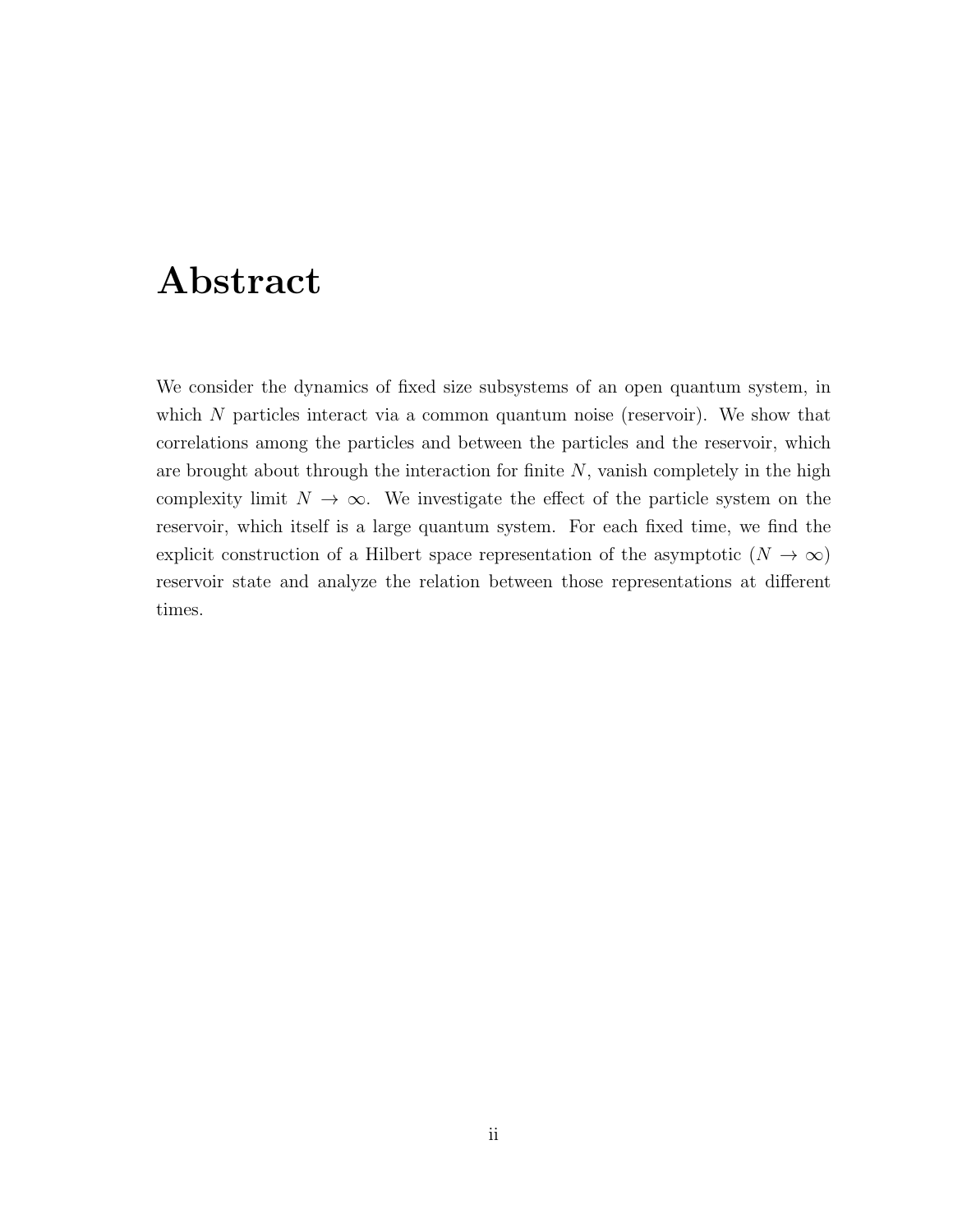To my loving parents and sweet wife.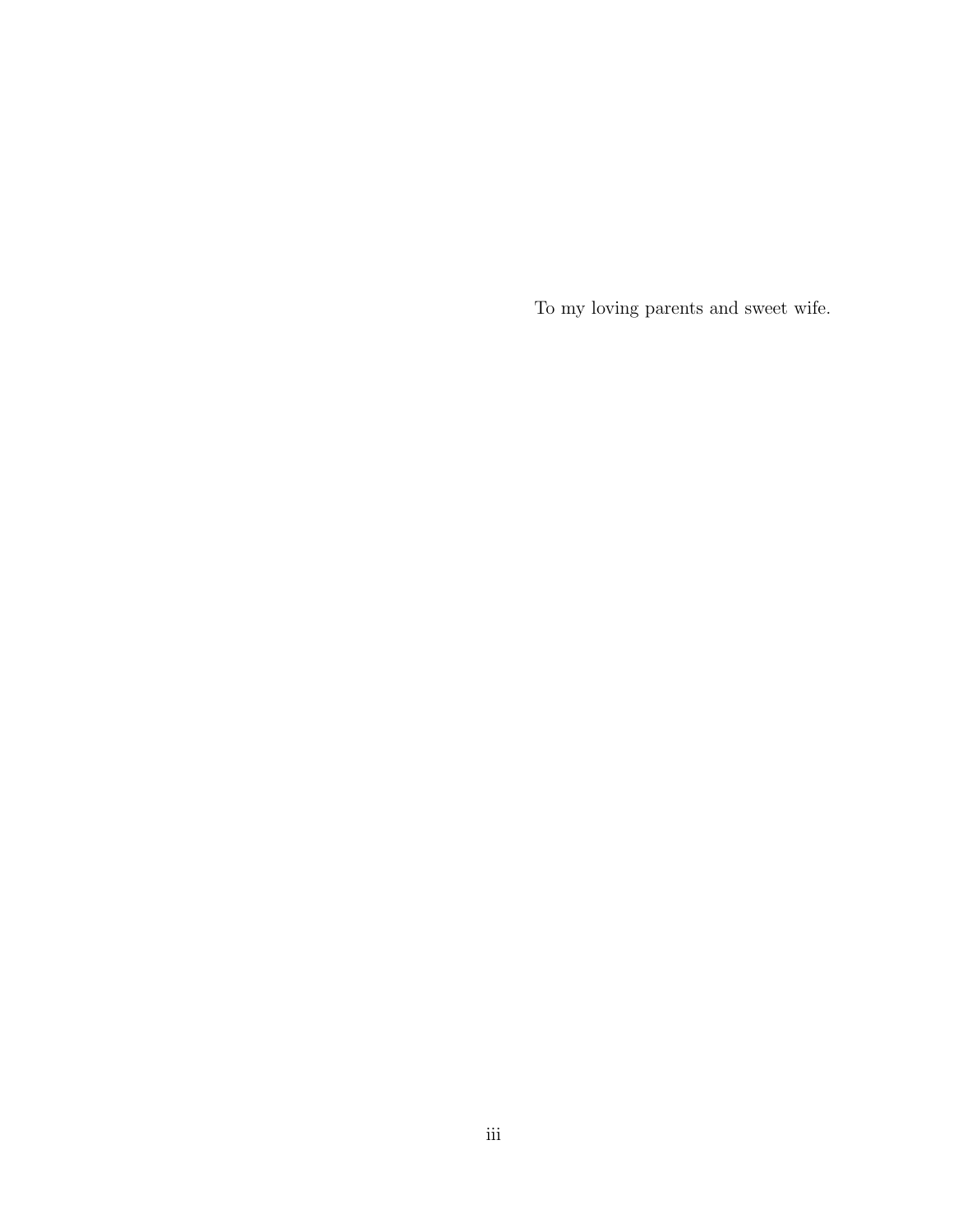## Acknowledgements

I would like to take this opportunity to thank all those that, in one way or another, helped and supported me in writing this thesis.

I would like to begin with thanking with all my heart my parents, Ahmad and Meyasser, for all their love, support, encouragement, and guidance. Without them, I may have never reached where I am today. I would also like to extend my deep thanks to my wife, Razan, for her love, patience, and support now and for years to come. I also thank my sisters (Dalal, Shatha, and Shaima'a ) and brothers (Belal, Mohammed, and Nedal) for their encouragement and kindness.

I would like to thank my supervisor, Dr. Marco Merkli, for his suggestions, advice, contributions, and help in this research project. I thank the two reviewers Dr. M. Kotchetov and Dr. T. Baird for carefully reading the thesis and giving helpful suggestions for improvement.

I wish to acknowledge the financial assistance provided by the School of Graduate Studies and Department of Mathematics and Statistics.

Finally, thank you to all my friends and student fellows for all their help, conversations, and good wishes through this process.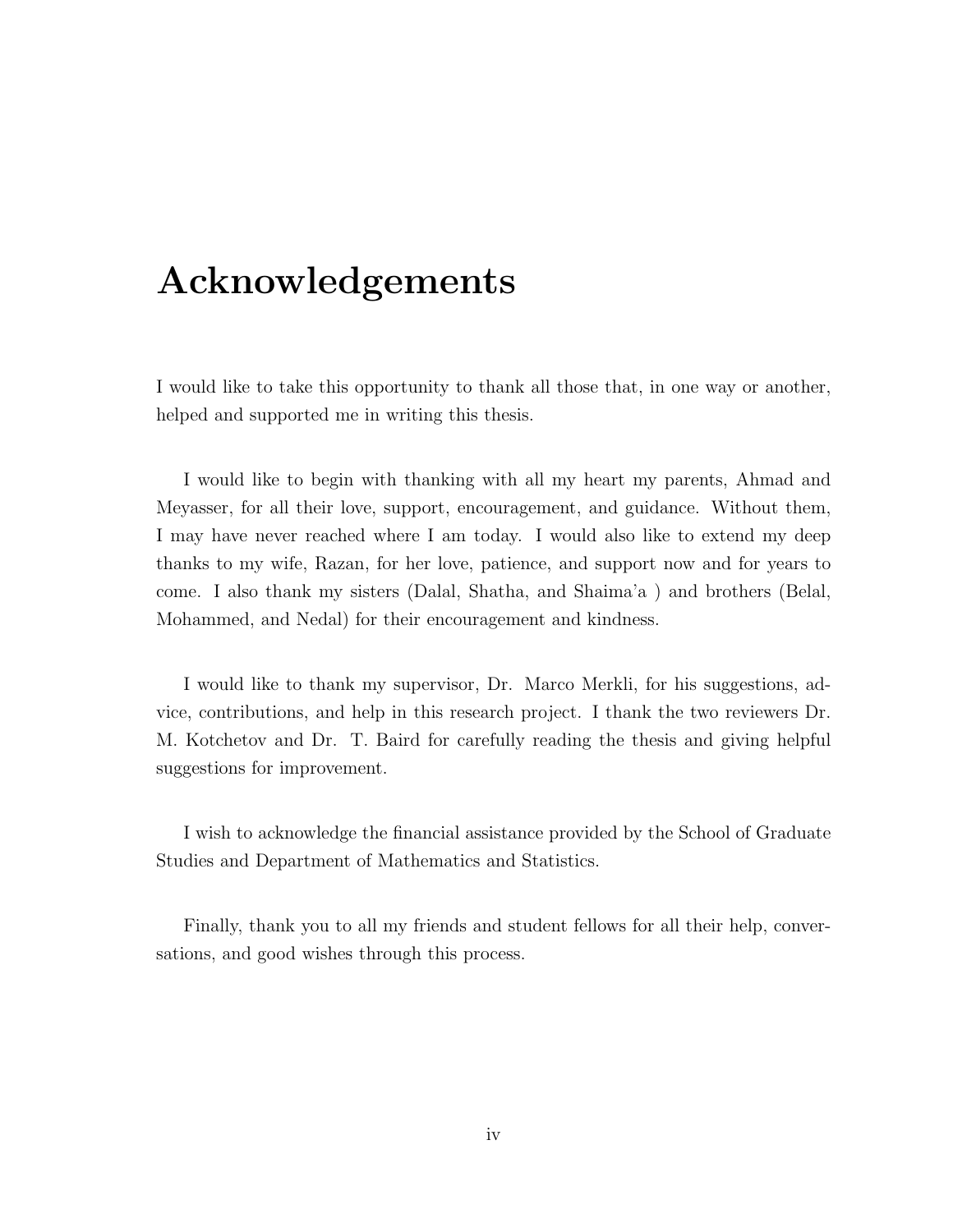## Statement of contribution

This thesis is a collaboration of work by Abed Alsalam AbuMoise and Dr. Marco Merkli. All results included were developed by both parties. Supervision and editing of the thesis was done by Dr. Marco Merkli.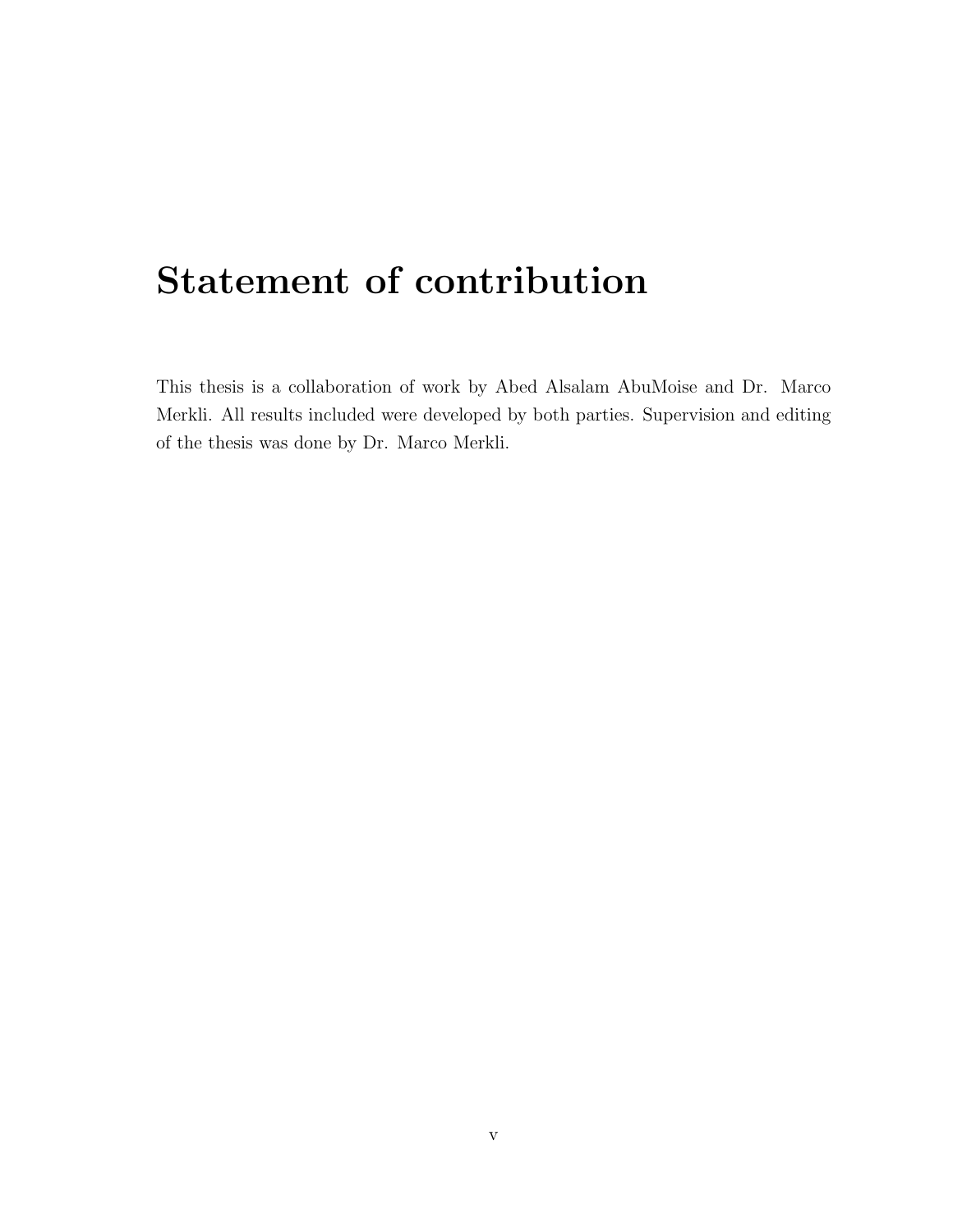# Table of contents

| Title page                       |                         |       | $\mathbf{i}$                                                                   |                                                                                    |                |  |  |  |  |  |  |  |
|----------------------------------|-------------------------|-------|--------------------------------------------------------------------------------|------------------------------------------------------------------------------------|----------------|--|--|--|--|--|--|--|
| ${\bf Abstract}$                 |                         |       | <i>ii</i>                                                                      |                                                                                    |                |  |  |  |  |  |  |  |
|                                  | <b>Acknowledgements</b> |       | iv                                                                             |                                                                                    |                |  |  |  |  |  |  |  |
| <b>Statement of contribution</b> |                         |       |                                                                                |                                                                                    |                |  |  |  |  |  |  |  |
|                                  | Table of contents       |       |                                                                                |                                                                                    |                |  |  |  |  |  |  |  |
|                                  | List of figures         |       |                                                                                |                                                                                    |                |  |  |  |  |  |  |  |
| 1                                | Introduction            |       |                                                                                |                                                                                    |                |  |  |  |  |  |  |  |
| $\overline{\mathbf{2}}$          |                         |       | Some quantum theory                                                            | $\mathbf{V}$<br>vi<br>viii<br>$\mathbf{1}$<br>$\bf{5}$<br>5<br>$\overline{5}$<br>6 |                |  |  |  |  |  |  |  |
|                                  | 2.1                     |       | The basic postulates of quantum mechanics $\ldots \ldots \ldots \ldots \ldots$ |                                                                                    |                |  |  |  |  |  |  |  |
|                                  |                         | 2.1.1 | Postulate 1: Space of pure states                                              |                                                                                    |                |  |  |  |  |  |  |  |
|                                  |                         | 2.1.2 | Postulate 2: Dynamics (Schrödinger equation)                                   |                                                                                    |                |  |  |  |  |  |  |  |
|                                  |                         | 2.1.3 | Postulate 3: Composition of systems                                            |                                                                                    | $\overline{7}$ |  |  |  |  |  |  |  |
|                                  |                         | 2.1.4 |                                                                                |                                                                                    | $\overline{7}$ |  |  |  |  |  |  |  |
|                                  | 2.2                     |       |                                                                                |                                                                                    | 9              |  |  |  |  |  |  |  |
|                                  |                         | 2.2.1 |                                                                                |                                                                                    | 9              |  |  |  |  |  |  |  |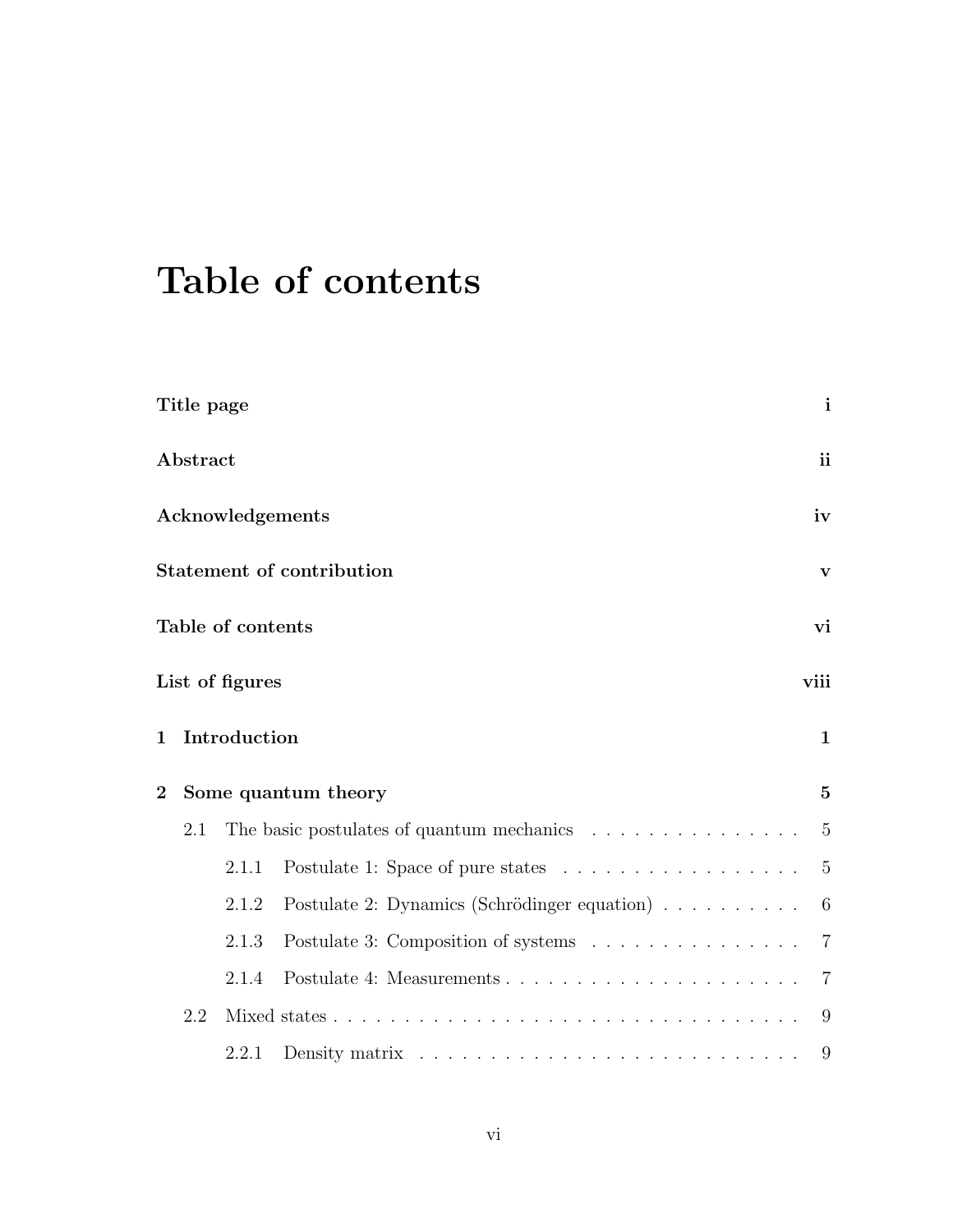|   |         | <b>Bibliography</b> |                                                                        | 49 |  |  |  |  |
|---|---------|---------------------|------------------------------------------------------------------------|----|--|--|--|--|
| 4 |         | Conclusion          |                                                                        | 48 |  |  |  |  |
|   |         | 3.3.1               |                                                                        | 44 |  |  |  |  |
|   | 3.3     |                     |                                                                        | 40 |  |  |  |  |
|   |         | 3.2.2               |                                                                        | 38 |  |  |  |  |
|   |         | 3.2.1               |                                                                        | 27 |  |  |  |  |
|   | 3.2     |                     |                                                                        |    |  |  |  |  |
|   | 3.1     |                     |                                                                        | 23 |  |  |  |  |
| 3 | Results |                     |                                                                        | 23 |  |  |  |  |
|   |         | 2.5.1               |                                                                        | 21 |  |  |  |  |
|   | 2.5     |                     |                                                                        | 18 |  |  |  |  |
|   |         | 2.4.4               |                                                                        | 18 |  |  |  |  |
|   |         | 2.4.3               |                                                                        | 17 |  |  |  |  |
|   |         | 2.4.2               | Creation and annihilation operators                                    | 16 |  |  |  |  |
|   |         | 2.4.1               |                                                                        | 14 |  |  |  |  |
|   | 2.4     |                     |                                                                        | 14 |  |  |  |  |
|   |         | 2.3.2               |                                                                        | 13 |  |  |  |  |
|   |         | 2.3.1               |                                                                        | 11 |  |  |  |  |
|   | 2.3     |                     |                                                                        | 11 |  |  |  |  |
|   |         | 2.2.2               | Reduced density matrix and partial trace $\ldots \ldots \ldots \ldots$ | 10 |  |  |  |  |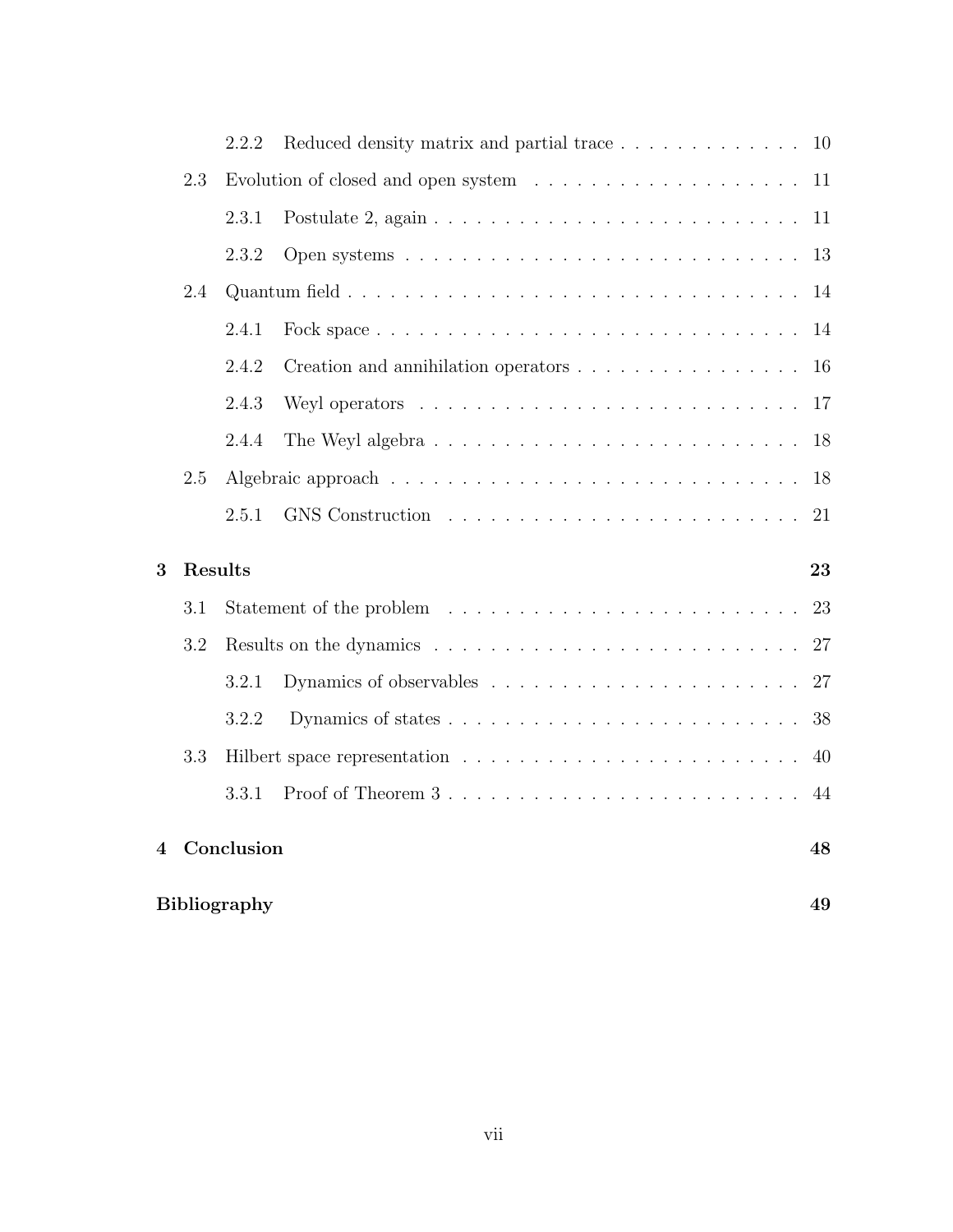# List of figures

|--|--|--|--|--|--|--|--|--|--|--|--|--|--|--|--|--|--|--|--|--|--|--|--|--|--|--|--|--|--|--|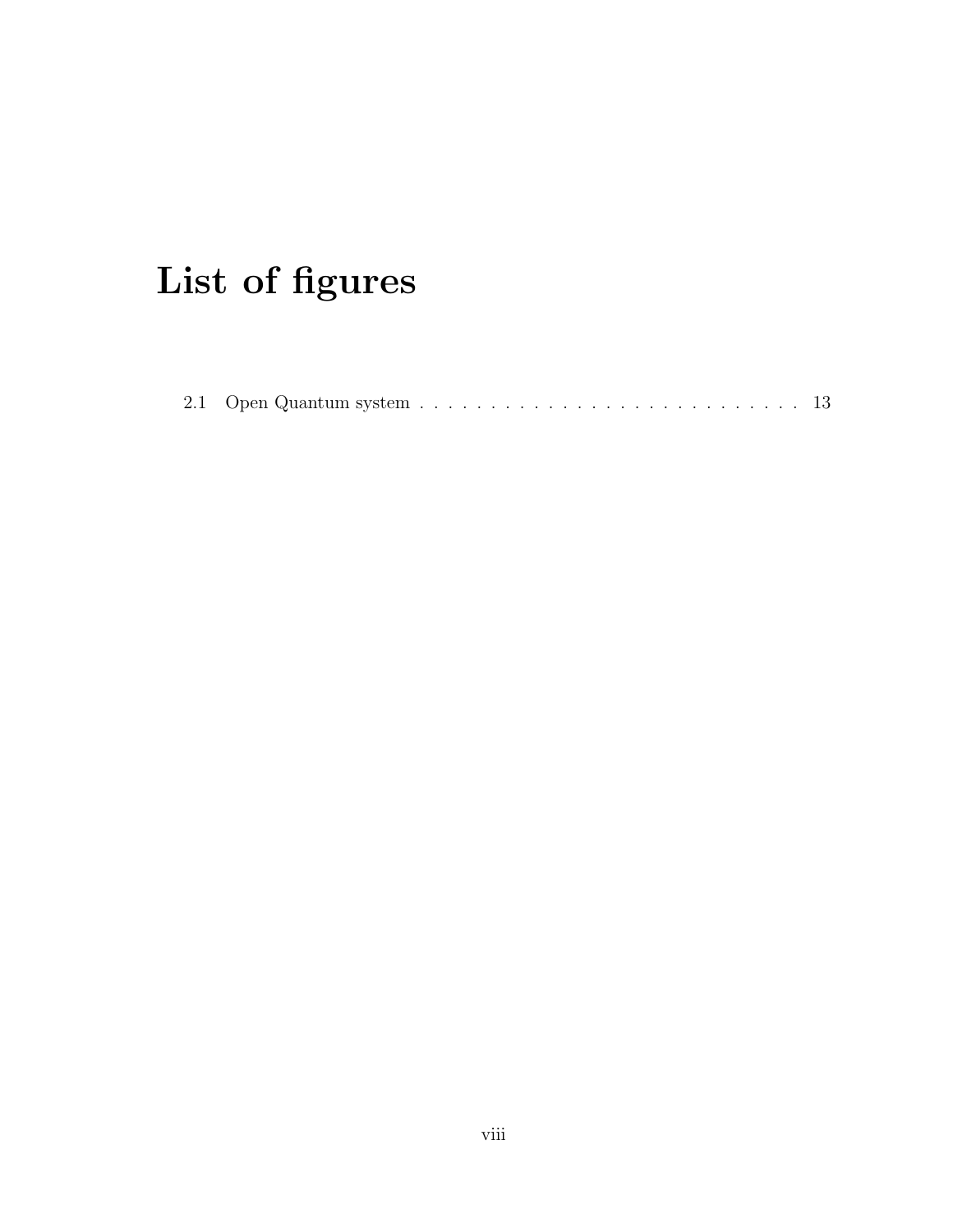## Chapter 1

## Introduction

The theory of open quantum system, which we consider in this thesis, is an important topic in physics and mathematics [19]. It contains in particular the study of 'generic dynamical effects' imposed on a system in contact with a 'noise'. A prime example of an open quantum system is the so-called spin-Boson model, where a single spin (the simplest quantum mechanical object possible) is coupled to a 'noise' modeled by a large collection of oscillating degrees of freedom (a quantum field of oscillators). Generic properties the noise imposes on the spin are thermalization (if the oscillators are in thermal equilibrium initially, then the spin will inherit that temperature as time goes on) and decoherence (loss of quantum coherences in the spin state) [20, 17, 19].

In this thesis, we focus on *complex* open systems, where not one single particle (or spin, or 'qubit') is coupled to a noisy environment, but many of them are. Namely, we analyze the dynamics of N quantum particles (idealized 'atoms'), all interacting with a common quantum field (the reservoir, for example the quantized electromagnetic field). The particles do not experience direct coupling with each other, but interact indirectly via the reservoir. Our main question is: what is the dynamics of the particles and the reservoir in the limit  $N \to \infty$ ? In a sense, the particle system itself becomes a large quantum system  $(N \to \infty)$  and so its interaction with the reservoir, another large system, may actually change the latter. This reaction of a 'large' system on a 'reservoir' is not traditionally studied as much as that of the open system itself. However, it is of interest from a mathematical as well as physical point of view. For instance, one might be interested in analyzing if photons are emitted into the field, starting with some energetically excited atoms. [14, 21].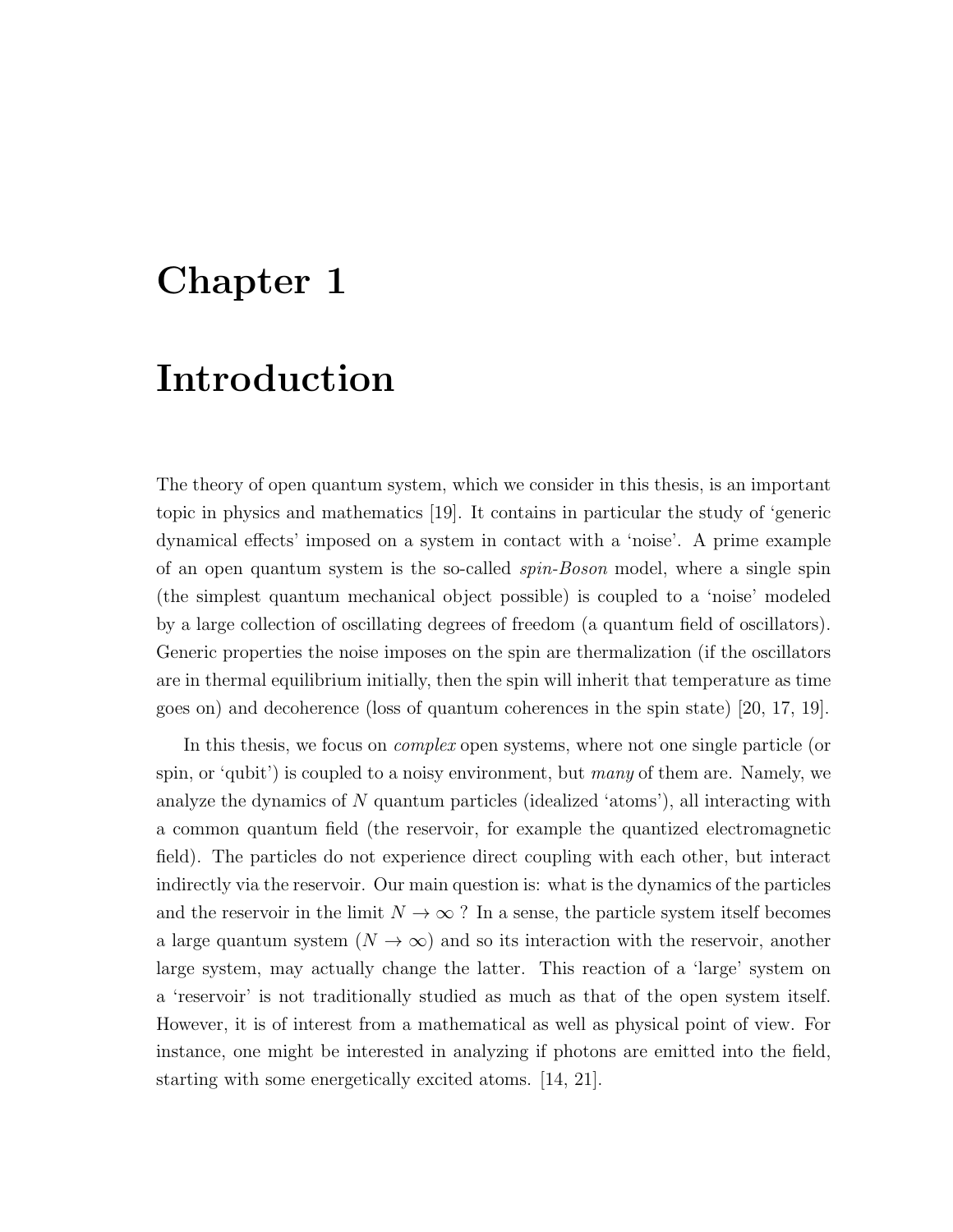Describing the time evolution of the coupled system-reservoir complex is a hard problem, and generally only heuristic methods are available (like the famous Markovian Master Equation approximation). To be able to arrive at mathematically rigorous results, we will make two simplifications in our models:

- S1 We consider energy conserving models. They are characterized by the fact that the energy of the system is conserved during the evolution. So there is no energy exchange between the system and the reservoir. Nevertheless, it is well known that information between the system and reservoir can be still exchanged even in energy conserving systems, which still typically show irreversible effects in the system dynamics [18, 19, 15].
- S2 Each one of the N particles is of the *same* kind, and each one is coupled to the common reservoir in the same, mean field way. This symmetry helps the mathematical analysis and ultimately produces an effective independence of the particle dynamics, in which each particle evolves according to its own evolution equation.

To be a bit more specific (but leaving the mathematical details for the following sections), we present here the structure of the Hamiltonian of our model,

$$
H = \sum_{j=1}^{N} A_j + H_R + \frac{\lambda}{\sqrt{N}} \sum_{j=1}^{N} V_j.
$$

The  $A_j$  is the Hamiltonian of particle j, it is really a fixed operator  $A$ , but acting on particle j (symmetry, assumption S2).  $H_R$  is the Hamiltonian of the reservoir. The interaction of particle j with the reservoir is given by an operator  $V_j$ . Again,  $V_j$ is really a fixed operator  $V$ , describing the interaction between one particle and the field, but the index  $j$  means the interaction acts on the j<sup>th</sup> particle and the reservoir. The assumption S1 of energy conservation is expressed by the fact that the operators  $A_j$  and  $V_j$  commute. Above,  $\lambda \in \mathbb{R}$  is a coupling constant and the interaction part (the second sum) is scaled in the *mean field* way, with  $1/\sqrt{N}$ . The reason for this scaling is this: The uncoupled particle energy is of the order  $O(N)$  (N large), simply because it is the sum of N terms  $A_j$ . The effective interaction between two particles, since mediated only via the reservoir, is given by the *square* of interaction term in the expression of H, so the square of a term of the order  $O(\sqrt{N})$ . It is thus comparable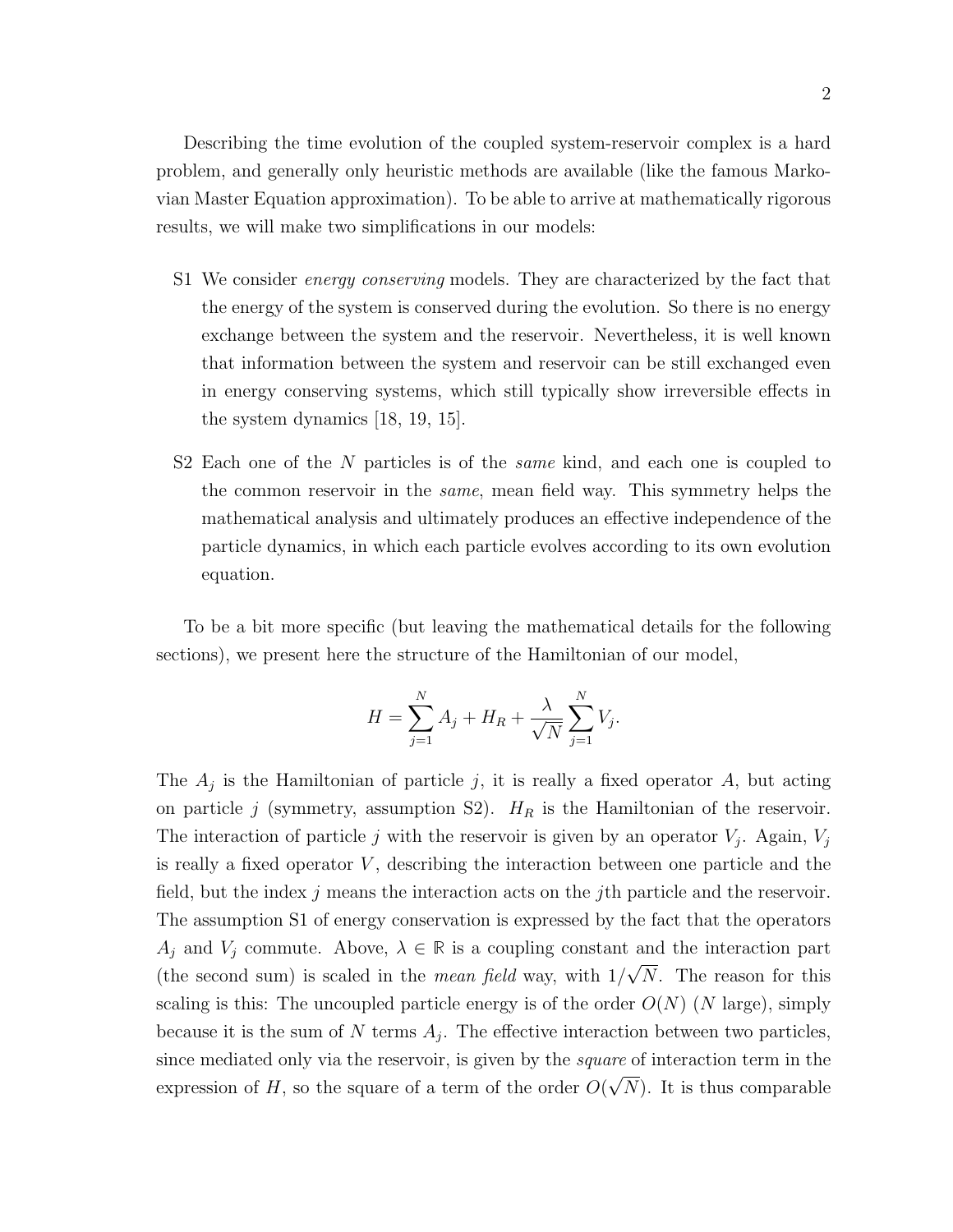to the size of the non-interacting energy. In this mean field scaling, and as  $N \to \infty$ , the dynamics will contain competing contributions from both the non-interacting evolution and the interaction, since they are both of the same order.

We now describe the main results of the thesis without going into any technical details. The mathematical statements follow in the chapters below. We have two types of results,

- Results on the dynamics of the system and the reservoir,
- Results on the Hilbert space representation of the limiting state as  $N \to \infty$ .

**Results on the dynamics.** We take initial states of N particles and the field in which all subsystems are not entangled, that is, they are of the form

$$
\rho_{\text{initial}} = \rho_S \otimes \cdots \otimes \rho_S \otimes \rho_R,
$$

where  $\rho_S$  is a single particle state and  $\rho_R$  is that of the reservoir. (Think of equilibrium states, for example.) We then consider observables  $\mathcal{O}_n$  of n particles and the reservoir. Here,  $n$  is an arbitrary but fixed number. Think of such an observable as, for example, the energy of the first  $n$  particles plus that of the field. Or the 'position' of particle number three. Since there are a total of N particles, the time evolution of  $\mathcal{O}_n$ ,

$$
\langle \mathcal{O}_n \rangle_N(t) = \text{Tr}\Big(e^{-itH}\rho_{\text{initial}}e^{itH}\mathcal{O}_n\Big)
$$

is a function of N. We are asking what the limit is, as  $N \to \infty$ , for n and t fixed. In other words, we consider a fixed part (given by  $n$ ) of the whole system, but this part interacts with an increasing number of other particles and a reservoir, and we consider the limit when the complexity  $N \to \infty$ .

Our main results are Theorems 1 and 3 below. They show that, for fixed  $t$  and  $n$ , but in the limit  $N \to \infty$ , the state of n particles and the reservoir is a *disentangled* state, namely, a product of  $n$  independent single-particle states and a reservoir state. Of course, we have started off with a disentangled initial state, but as soon as the coupled dynamics is at work, all components (all particles and the reservoir) become immediately correlated (entangled). The point is that in the limit of large complexity,  $N \to \infty$ , these correlations disappear, and this for all times t! Each independent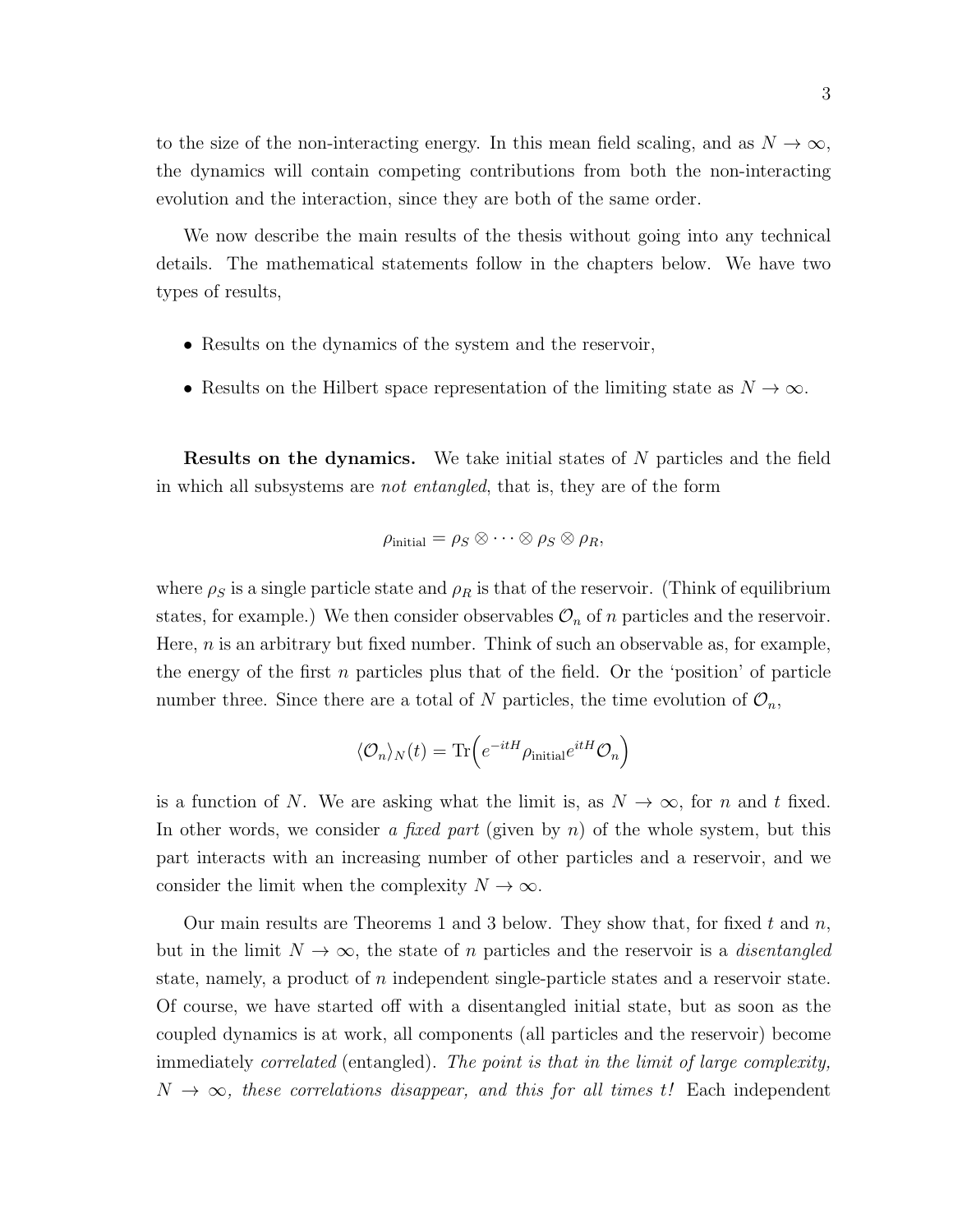factor in the asymptotic  $(N \to \infty)$  state undergoes an independent evolution. This evolution, for a single particle, contains the effects of all other particles plus the reservoir. For the reservoir, the asymptotic evolution contains the effects of the particle system. We point out that we can calculate the asymptotic state and its dynamics (as it varies as a function of  $t$ ) explicitly.

Results on the Hilbert space representation. As happens often when taking 'thermodynamic' limits, which is here the limit  $N \to \infty$ , the notion of Hilbert space in quantum theory is lost, and a suitable Hilbert space has to be recreated. To illustrate this, we can consider an observable  $\mathcal O$  which pertains purely to the reservoir. (This is a special case of the above  $\mathcal{O}_n$ .) Then our theorems on the dynamics provide us with a limit

$$
\langle \mathcal{O} \rangle_{\infty}(t) = \lim_{N \to \infty} \langle \mathcal{O} \rangle_N(t).
$$

The question is now: how can we represent the asymptotic state, which is defined by all the values  $\langle \mathcal{O}\rangle_{\infty}(t)$  (as  $\mathcal O$  runs through all possible reservoir observables (making up a  $C^*$ -algebra))? Let t be fixed. We want to find a new Hilbert space  $\mathcal{H}_t$ , a representation  $\pi_t$  and a vector  $\Omega_t$  satisfying (for all  $\mathcal{O}$ )

$$
\langle \mathcal{O} \rangle_{\infty}(t) = \langle \Omega_t, \pi_t(\mathcal{O}) \Omega_t \rangle.
$$

The triple  $(\mathcal{H}_t, \pi_t, \Omega_t)$  is called the GNS (Gelfand–Naimark–Segal) representation of the state  $\langle \cdot \rangle_{\infty}(t)$ . Our main theorem in this regard is Theorem 3, in which we construct the GNS representation explicitly. The next question then is how two representations at different times  $t$  and  $t'$ , are related to each other. In Theorem 4 we show that  $\pi_t$  and  $\pi_{t'}$  are unitarily equivalent, up to multiplicity, for any t and t'.

**Organization of the thesis.** In Chapter 1 we review some basic concepts of quantum physics and functional analysis, useful to understand the mathematical phrasing of our main theorems. In Chapter 2, all our results and their proofs are discussed in detail. Finally, in Chapter 3, we end with our conclusion.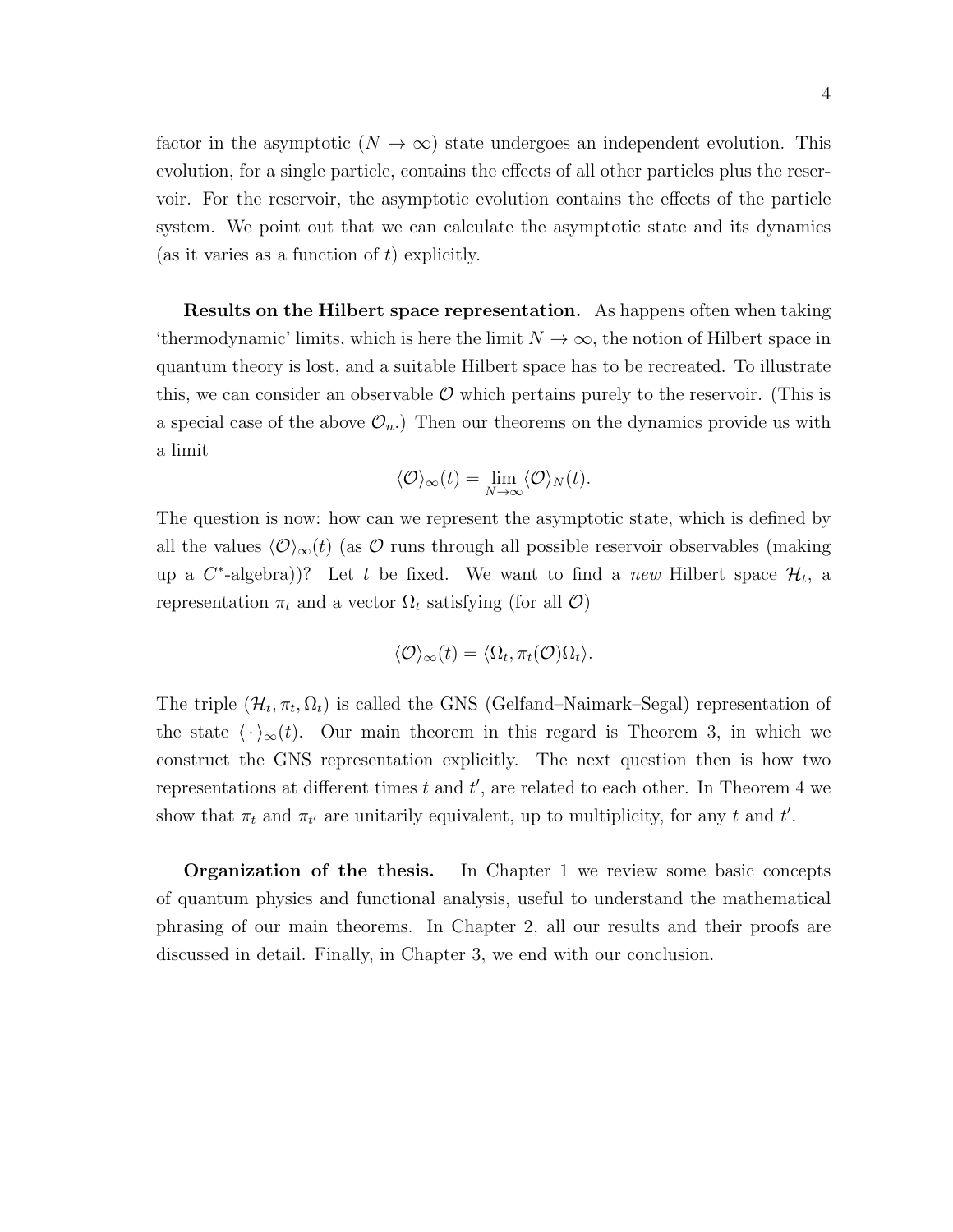## Chapter 2

## Some quantum theory

### 2.1 The basic postulates of quantum mechanics

Quantum mechanics is a mathematical framework for the development of physical theories. In this chapter we give a brief description of the basic postulates of quantum mechanics. These postulates provide a connection between the physical world and the mathematical formalism of quantum mechanics [6].

#### 2.1.1 Postulate 1: Space of pure states

Any isolated physical system is described by a complex Hilbert space  $H$ , known as the (pure) state space of the system. The system is completely described by its state vector, which is a unit vector in the system state space,

$$
|\varphi\rangle \in \mathcal{H}, \qquad ||\varphi|| = 1.
$$

Such a state (vector) is also called a " $\text{ket}$ " (or a wave function).

To any ket  $|\varphi\rangle$  is associated the "**bra**", denoted by  $\langle \varphi |$ , defined to be the element in the dual space  $\mathcal{H}^*$  of  $\mathcal{H}$  acting as

$$
\langle \varphi | \Big( | \psi \rangle \Big) = \langle \varphi, \psi \rangle, \tag{2.1}
$$

where the r.h.s. is the inner product of  $\varphi$  and  $\psi$  in  $\mathcal{H}$ .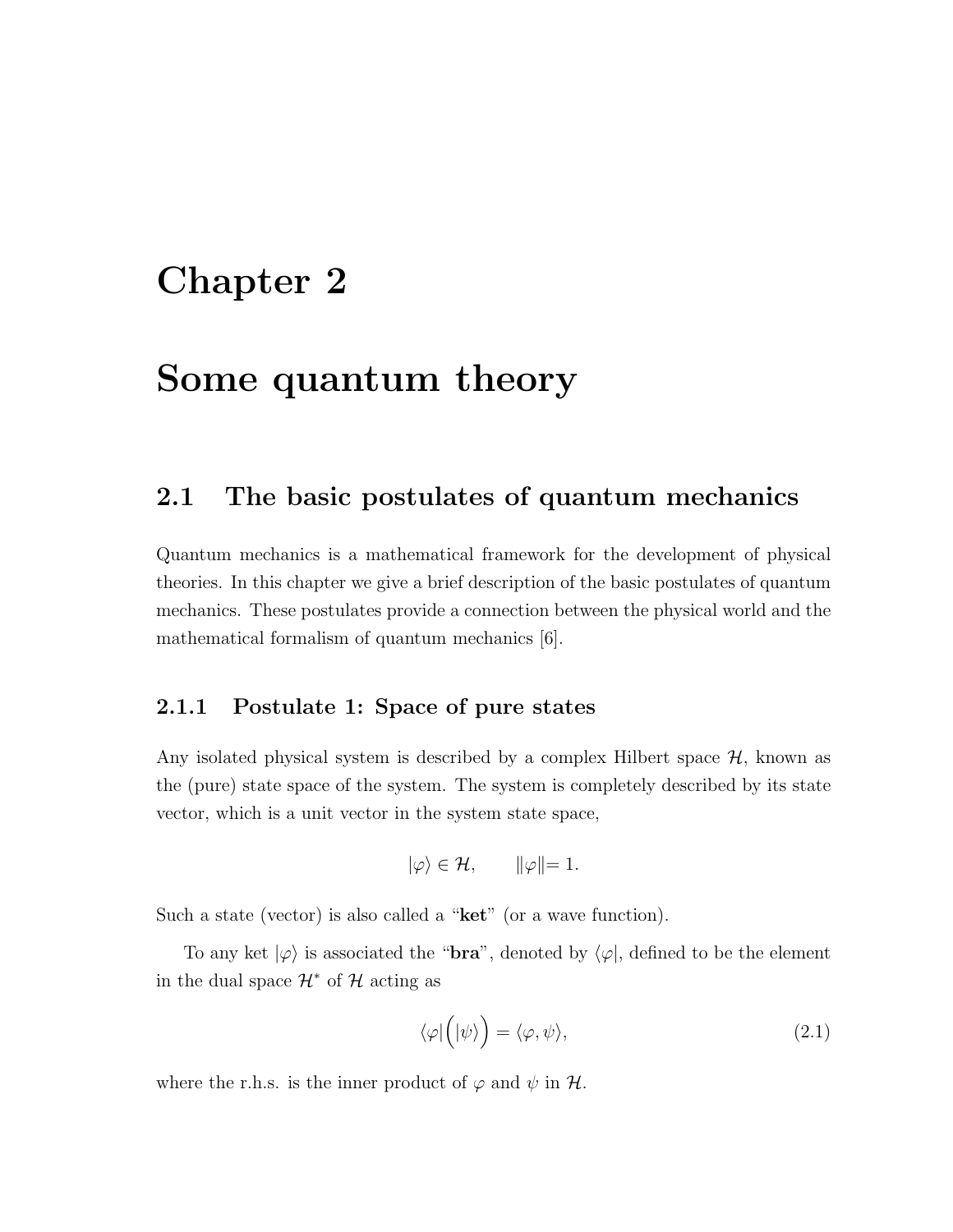*Examples.* (1) A single spin has a Hilbert space  $\mathcal{H} = \mathbb{C}^2$  of dimension 2, it has basis  $B = \{ | \uparrow \rangle, | \downarrow \rangle \}$ , where

$$
|\!\uparrow\rangle = \begin{bmatrix} 1 \\ 0 \end{bmatrix}, \quad |\!\downarrow\rangle = \begin{bmatrix} 0 \\ 1 \end{bmatrix}.
$$

Any state can be written as a linear combination of the basis elements,

$$
|\psi\rangle \in \mathbb{C}^2 \qquad |\psi\rangle = \alpha|\uparrow\rangle + \beta|\downarrow\rangle, \qquad \alpha, \beta \in \mathbb{C}.\tag{2.2}
$$

The interpretation of the complex numbers  $\alpha$ ,  $\beta$  is that  $|\alpha|^2$ ,  $|\beta|^2$  are probabilities of finding the spin in the state up or down, respectively (upon measurement, see Postulate 4 below). The normalization  $\|\psi\|^2 = 1$  is consistent with this probability interpretation of the coordinates.

(2) A single particle in three dimensional space is described by the Hilbert space  $\mathcal{H} = L^2(\mathbb{R}^3, d^3x)$ . A (pure) state is given by a square integrable, normalized function  $\psi$ . The physical interpretation of the 'component'  $\psi(x)$  is this:  $|\psi(x)|^2 d^3x$  is the probability density of finding the particle at location  $x \in \mathbb{R}^3$ .

#### 2.1.2 Postulate 2: Dynamics (Schrödinger equation)

The state of a quantum system evolves in time according to an evolution equation, the Schrödinger equation. Namely, the orbit  $t \mapsto |\varphi(t)\rangle$  satisfies the first-order linear differential equation

$$
i\hbar \frac{d|\varphi(t)\rangle}{dt} = H|\varphi(t)\rangle.
$$
\n(2.3)

Here  $\hbar$  is the *Planck constant* and H is a self-adjoint operator acting on the pure state Hilbert space  $\mathcal{H}$ , called the *Hamiltonian*. Equation (2.3) can be written as

$$
|\varphi(t)\rangle = e^{-itH}|\varphi(0)\rangle,\tag{2.4}
$$

where we have "set"  $\hbar = 1$  (this is customary in the mathematical literature and amounts to a rescaling of physical scales). The unitary group

$$
t \mapsto U(t) = e^{-itH} \tag{2.5}
$$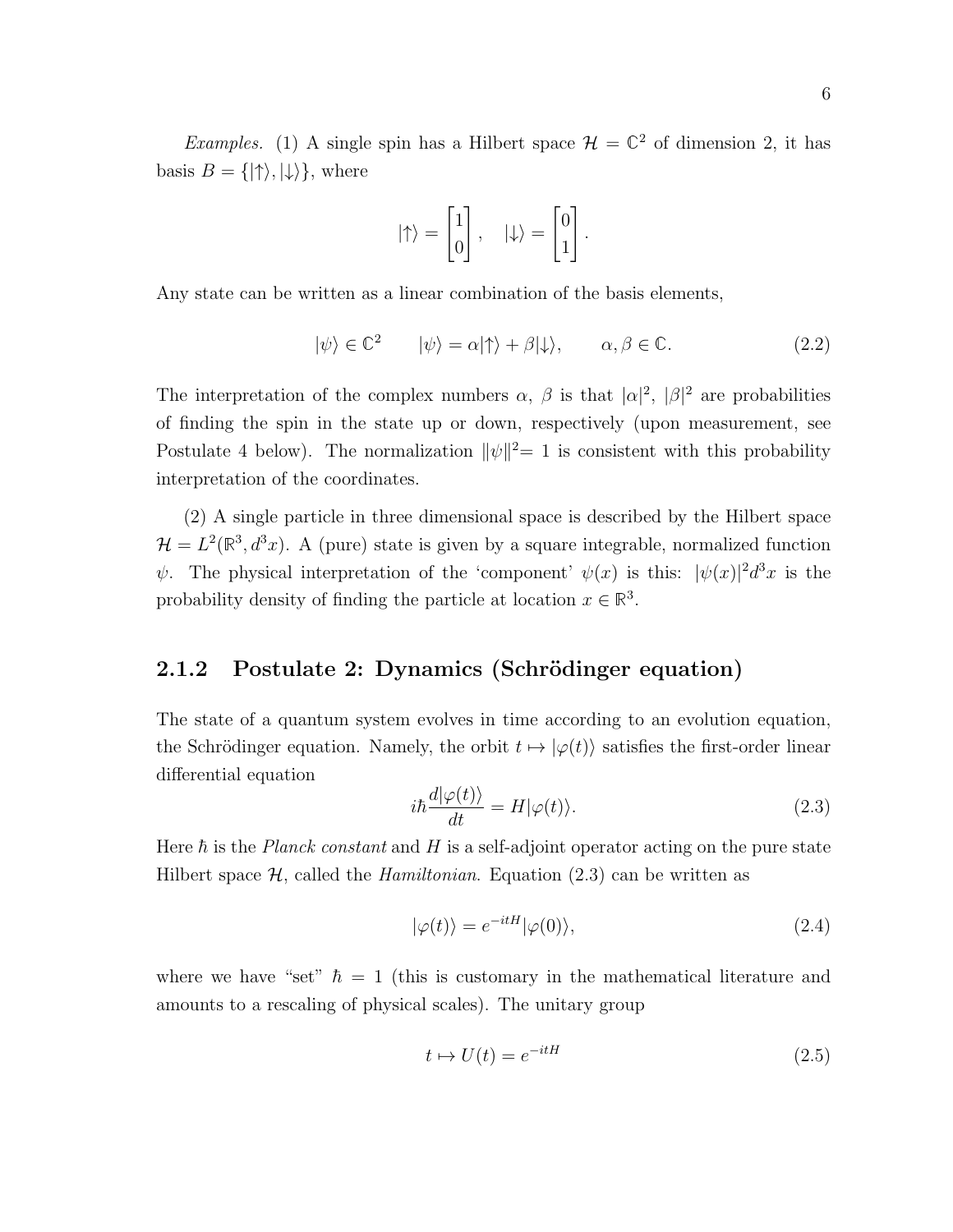is often called the propagator, as it pushes the initial condition to the state at time t.

Examples. If a spin is initially in the state  $|\psi(0)\rangle = \alpha_0|\uparrow\rangle + \beta_0|\downarrow\rangle$ , then according to the Schrödinger equation  $(2.4)$ , with Hamiltonian

$$
H = \frac{1}{2} \begin{bmatrix} 1 & 0 \\ 0 & -1 \end{bmatrix},\tag{2.6}
$$

the state at time  $t$  is

$$
|\psi(t)\rangle = \alpha_0 e^{-it/2} |\uparrow\rangle + \beta_0 e^{it/2} |\downarrow\rangle. \tag{2.7}
$$

#### 2.1.3 Postulate 3: Composition of systems

If two systems have Hilbert spaces  $\mathcal{H}_1$  and  $\mathcal{H}_2$  then the joint, composite system is described by the tensor product,

$$
\mathcal{H} = \mathcal{H}_1 \otimes \mathcal{H}_2. \tag{2.8}
$$

Examples. (1) The Hilbert space describing N particles is given by

$$
\bigotimes_{i=1}^N \mathcal{H}_i = \mathcal{H}_1 \otimes \ldots \otimes \mathcal{H}_N,
$$

where for each  $1 \leq i \leq N$ ,  $\mathcal{H}_i = L^2(\mathbb{R}^3, d^3x)$ .

(2) The composite space  $\mathcal H$  of a spin and a single particle is

$$
\mathcal{H} = \mathbb{C}^2 \otimes L^2(\mathbb{R}^3, d^3x).
$$

#### 2.1.4 Postulate 4: Measurements

To every physical observable (energy, position, momentum,....) is associated a selfadjoint operator  $A = A^*$ . The Hamiltonian H (see Postulate 2) is the observable of energy. Suppose the spectral decomposition of A is given by

$$
A = \sum_{j} \lambda_j P_j,\tag{2.9}
$$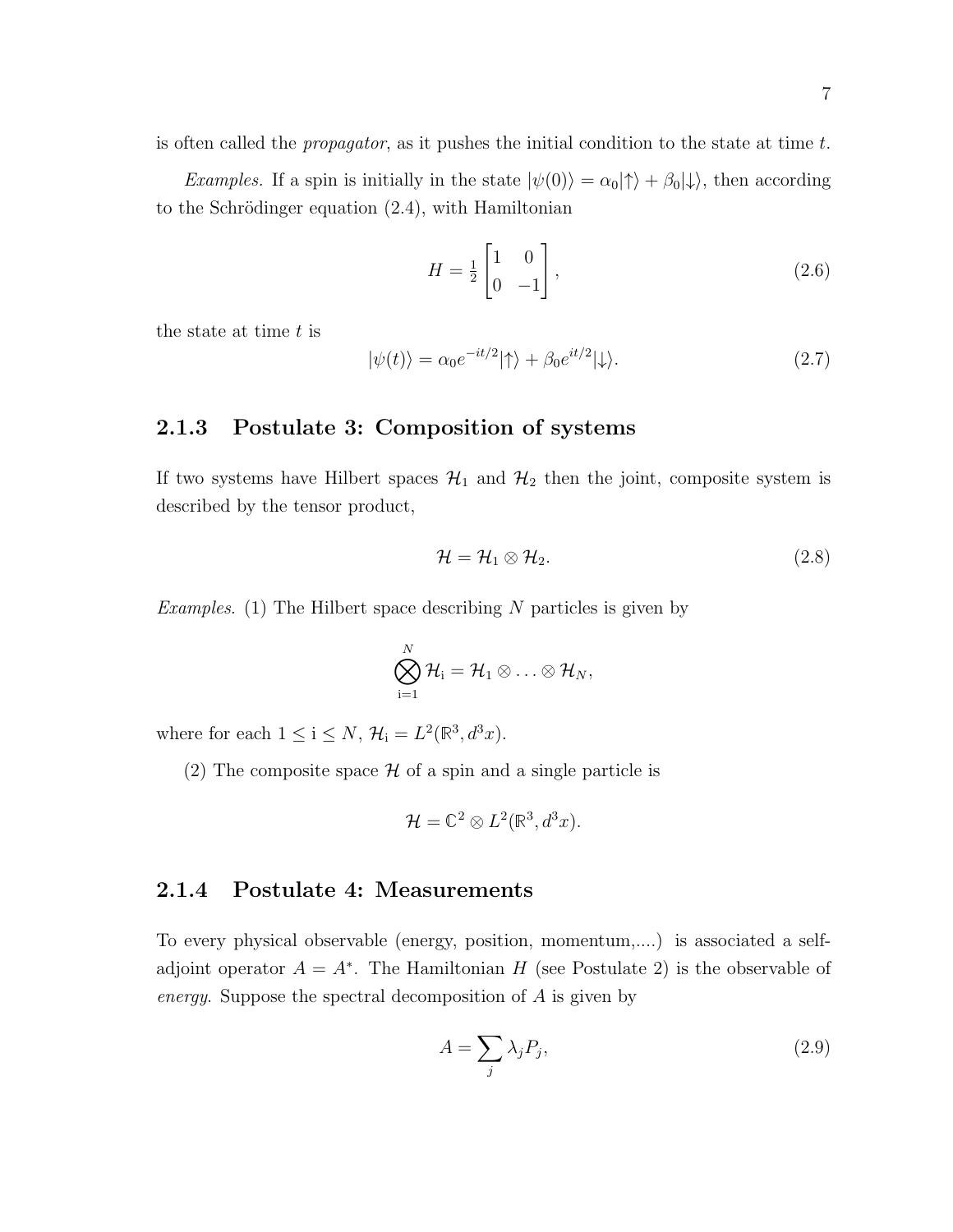where the  $P_j$  are the spectral projections and  $\lambda_j$  the eigenvalues. When measuring the observable A in any state, the possible measurement outcomes are one of  $\{\lambda_1, \lambda_2, \dots\}$ . When the measurement is performed on the state  $|\psi\rangle$ , the outcome  $\lambda_i$  will occur with probability

$$
p_{\rm i} = ||P_j|\psi\rangle||^2 = \langle \psi, P_j\psi \rangle. \tag{2.10}
$$

If the measurement reveals the outcome  $\lambda_j$ , then the state of the system *immediately* after measurement is

$$
\psi_{\text{post}} = \frac{P_j |\psi\rangle}{\|P_j \psi\|}.
$$
\n(2.11)

This part of the postulate is called the "wave function collapse" and (2.11) is called the post measurement state.

*Examples.* (1) Consider the spin with Hamiltonian  $(2.6)$ ,

$$
H = \frac{1}{2} \begin{bmatrix} 1 & 0 \\ 0 & -1 \end{bmatrix} = \frac{1}{2} P_{+} - \frac{1}{2} P_{-}
$$
 (2.12)

(with obvious notation for the spectral projections). The measurement outcomes for the energy are  $\pm 1/2$  in any state. Upon measurement of the energy in the state  $|\psi\rangle$ ,  $(2.2)$ , the measurement value  $+1/2$  occurs with probability

$$
p_{+} = ||P_{+}\psi||^{2} = |\alpha|^{2}.
$$

(2) Let A be an observable and  $|\psi\rangle$  a state. The expectation value (statistical average) of A with respect to state  $|\psi\rangle$  is denoted by  $\langle A \rangle$ . From Postulate 4 we know that the possible measurement outcomes of A are its eigenvalues, where each eigenvalue  $\lambda_j$  will occur with probability  $p_j$ . Thus the average of A is

$$
\langle A \rangle = \sum_{j} \lambda_j p_j. \tag{2.13}
$$

Using the probability formula in equation (2.10) and the spectral decomposition of A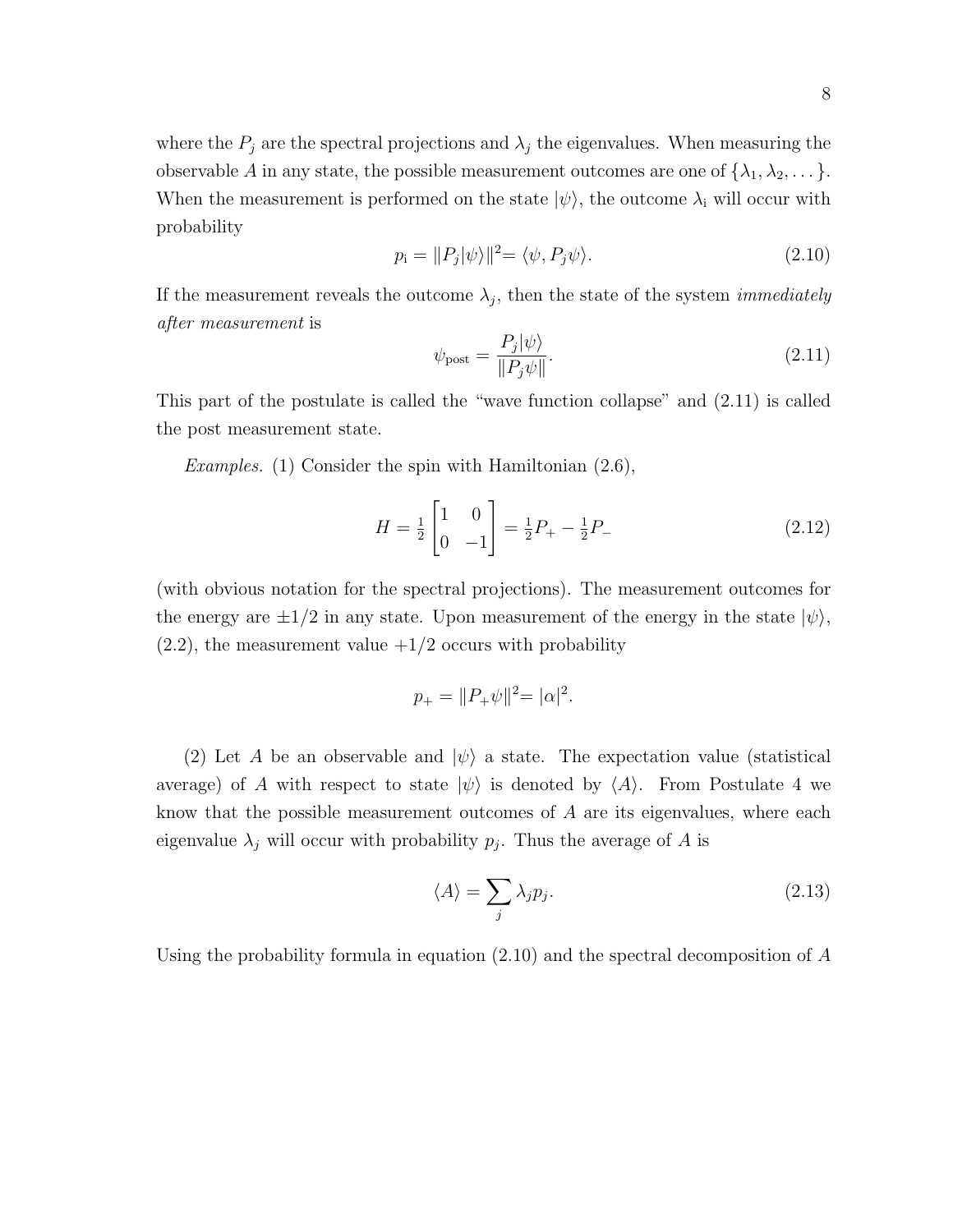in (2.9) we have

$$
\langle A \rangle = \sum_{j} \lambda_{j} \langle \psi, P_{j} \psi \rangle
$$
  
=  $\langle \psi, \sum_{j} \lambda_{j} P_{j} \psi \rangle$   
=  $\langle \psi, A \psi \rangle$   
= Tr( $|\psi \rangle \langle \psi | A$ ). (2.14)

The trace of an operator  $X$  (if it exists) is given by

$$
\operatorname{Tr}(X) = \sum_{n \in \mathbb{N}} \langle e_n, X e_n \rangle,\tag{2.15}
$$

for any orthonormal basis  $\{e_n\}_{n\in\mathbb{N}}$  of H. The definition of trace is independent of the choice of the orthonormal basis.

### 2.2 Mixed states

#### 2.2.1 Density matrix

The average of an observable  $\mathcal O$  in the pure state  $|\varphi\rangle$  is  $\langle \varphi, \mathcal O\varphi\rangle$ , see (2.14). Suppose now that our knowledge on the state is not perfect, namely, that we only know that with probabilities  $p_j$  our state is  $|\varphi_j\rangle$ . The collection  $\{|\varphi_j\rangle, p_j\}$  is called an *ensemble of* pure states. The average of the observable  $\mathcal O$  associated to that ensemble is naturally defined to be

$$
\langle \mathcal{O} \rangle = \sum_{j} p_j \langle \varphi_j, \mathcal{O} \varphi_j \rangle. \tag{2.16}
$$

By defining the density matrix

$$
\rho := \sum_{j} p_j |\varphi_j\rangle\langle\varphi_j|,\tag{2.17}
$$

we see that

$$
\langle \mathcal{O} \rangle = \text{Tr}(\rho \mathcal{O}). \tag{2.18}
$$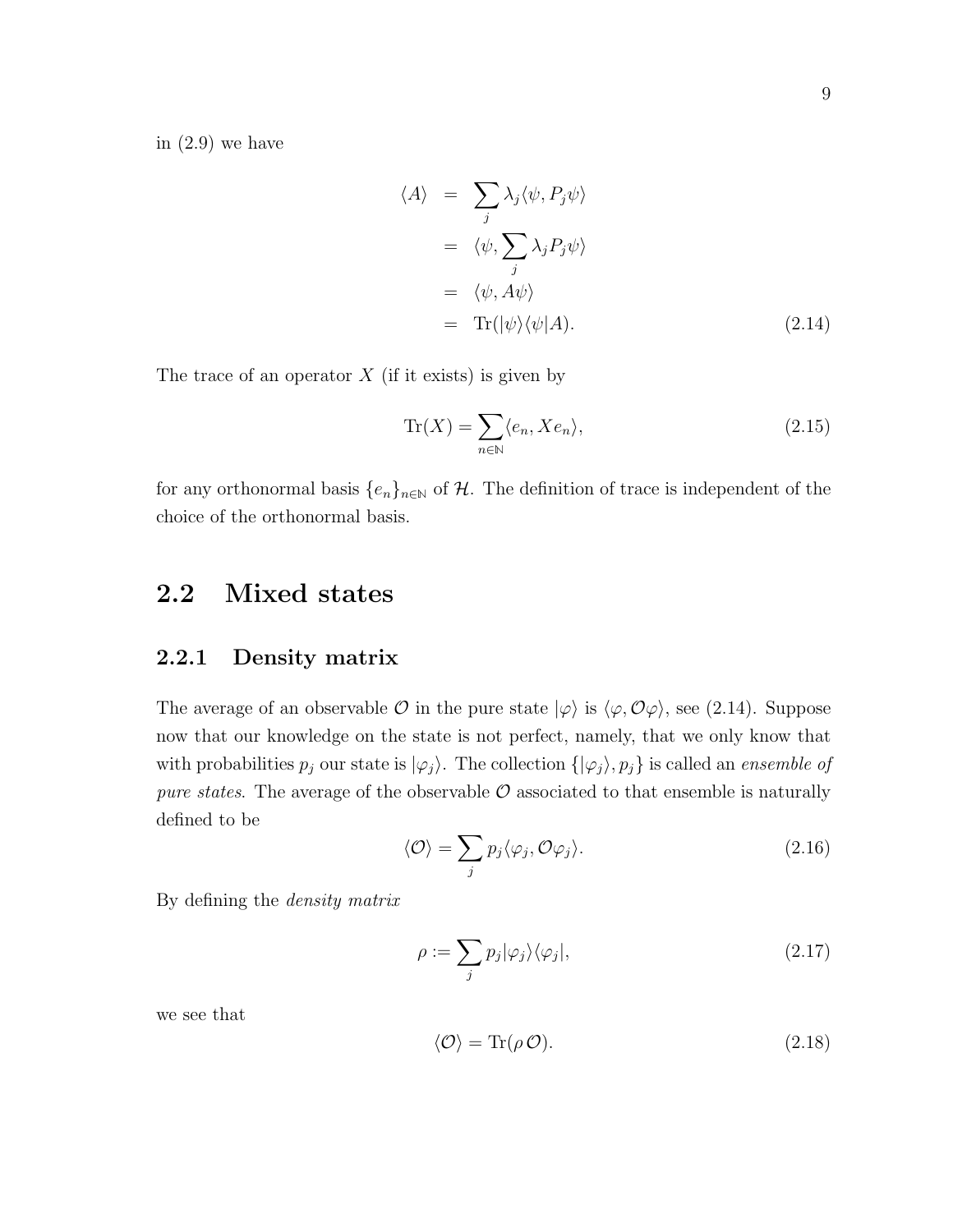The density matrix  $\rho$ , (2.17), is called a *mixed state* [1]. If  $\rho$  has rank one, then it is just equivalent to a pure state,  $\rho = |\varphi\rangle\langle\varphi|$  (see (2.14)). Pure states are defined as the states whose density matrices have rank one (projections). More generally, any operator  $\rho$  acting on H satisfying the following properties is a density matrix:

- $\rho \geq 0$  (positivity, in particular self-adjoint),
- Tr $\rho = 1$  (normalized).

Examples. (1) For any  $0 \le p \le 1$ , the following is a family of density matrices of a spin,

$$
\rho = p|\!\uparrow\rangle\langle\uparrow| + (1-p)|\downarrow\rangle\langle\downarrow| = \begin{bmatrix} p & 0 \\ 0 & 1-p \end{bmatrix}.
$$

Here,  $\rho$  is pure if and only if  $p \in \{0, 1\}$ .

(2) Let  $\psi$  be a general pure state of a spin, (2.2). The associated density matrix (written in the basis  $|\uparrow\rangle, |\downarrow\rangle$ ) reads

$$
\rho = |\psi\rangle\langle\psi| = \begin{bmatrix} |\alpha|^2 & \bar{\alpha}\beta \\ \alpha\bar{\beta} & |\beta|^2 \end{bmatrix} . \tag{2.19}
$$

#### 2.2.2 Reduced density matrix and partial trace

Let  $X \otimes Y$  be an operator on the composite system  $\mathcal{H}_1 \otimes \mathcal{H}_2$ , formed by two separable Hilbert spaces  $\mathcal{H}_1$  and  $\mathcal{H}_2$ . We define the partial trace over  $\mathcal{H}_2$  by

$$
\operatorname{Tr}_2(X \otimes Y) = X \operatorname{Tr}(Y). \tag{2.20}
$$

Tr<sub>2</sub> extends by linearity and countinuity to a linear map from  $\mathcal{B}(\mathcal{H}_1 \otimes \mathcal{H}_2)$  to  $\mathcal{B}(\mathcal{H}_1)$ [10]. The partial trace is important when we study the physical state for a subsystem of the composite system. In other words, if  $\rho_{12}$  is a density matrix of the composite system  $\mathcal{H}_1 \otimes \mathcal{H}_2$ , then the *reduced states* are

$$
\rho_1 = \text{Tr}_2(\rho_{12}), \qquad \rho_2 = \text{Tr}_1(\rho_{12}). \tag{2.21}
$$

 $\rho_1$  and  $\rho_2$  are called the **reduced density operators** for the system 1 and 2, respectively. The point of this construction is the following.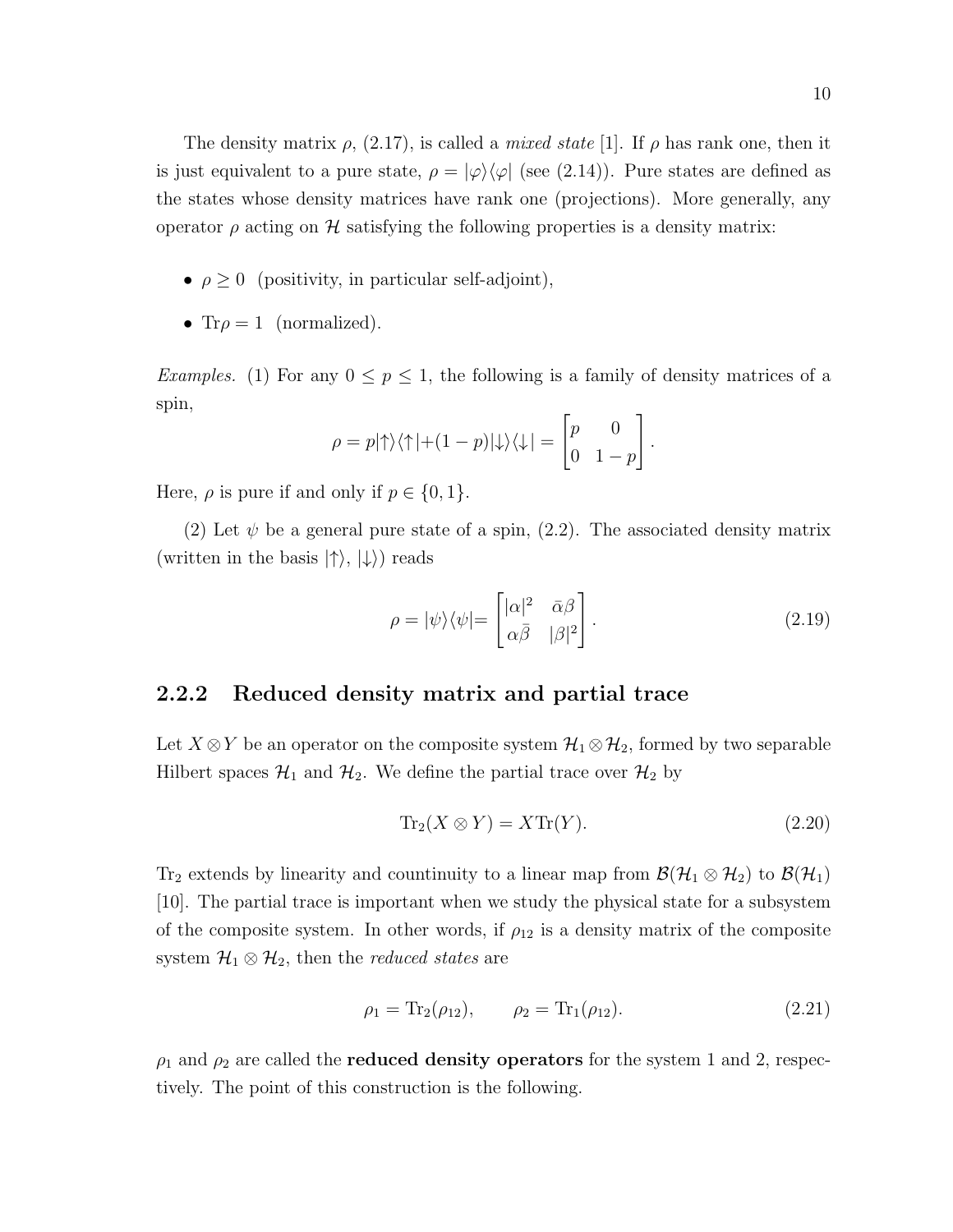Suppose  $\rho_{12}$  is as above, and we want to find the average of an observable  $\mathcal{O}_1$  of system 1 only. This average is

$$
\operatorname{Tr}_{\mathcal{H}_1 \otimes \mathcal{H}_2} \left( \rho_{12} \left( \mathcal{O}_1 \otimes \mathbb{1}_2 \right) \right) = \operatorname{Tr}_{\mathcal{H}_1}(\rho_1 \mathcal{O}_1). \tag{2.22}
$$

This means we can use the reduced density matrix of a composite system if we are interested in properties of a subsystem only.

*Example*. The Hilbert space  $\mathcal{H} = \mathbb{C}^2 \otimes \mathbb{C}^2$  describes the pure states of two spins. Consider the pure state (Bell state)

$$
|\psi\rangle = \frac{|\!\uparrow\uparrow\rangle + |\!\downarrow\downarrow\rangle}{\sqrt{2}},\tag{2.23}
$$

where  $|\uparrow \uparrow \rangle = |\uparrow \rangle \otimes |\uparrow \rangle$ ,  $|\downarrow \downarrow \rangle = |\downarrow \rangle \otimes |\downarrow \rangle$  and call its density matrix  $\rho_{12} = |\psi \rangle \langle \psi|$ . The reduction to the first spin is

$$
\rho_1 = \text{Tr}_2 \rho_{12} = \frac{1}{2} (|\uparrow\rangle\langle\uparrow| + |\downarrow\rangle\langle\downarrow|). \tag{2.24}
$$

This example shows that the reduced state of a pure state can actually be a mixed state. (Note, the rank of  $\rho_1$  is two.)

### 2.3 Evolution of closed and open system

#### 2.3.1 Postulate 2, again

According to Postulate 2, the dynamics of the pure initial state  $|\psi(0)\rangle$  is given by  $|\psi(t)\rangle = e^{-itH}|\psi(0)\rangle$ . Equivalently, the propagator

$$
U(t) = e^{-itH},\tag{2.25}
$$

satisfies the evolution equation

$$
i\frac{dU(t)}{dt} = HU(t). \tag{2.26}
$$

This is the setup of Postulate 2, which implicitly assumes that the system considered is closed, meaning that it is not in contact with 'external agents'. (Strictly speaking,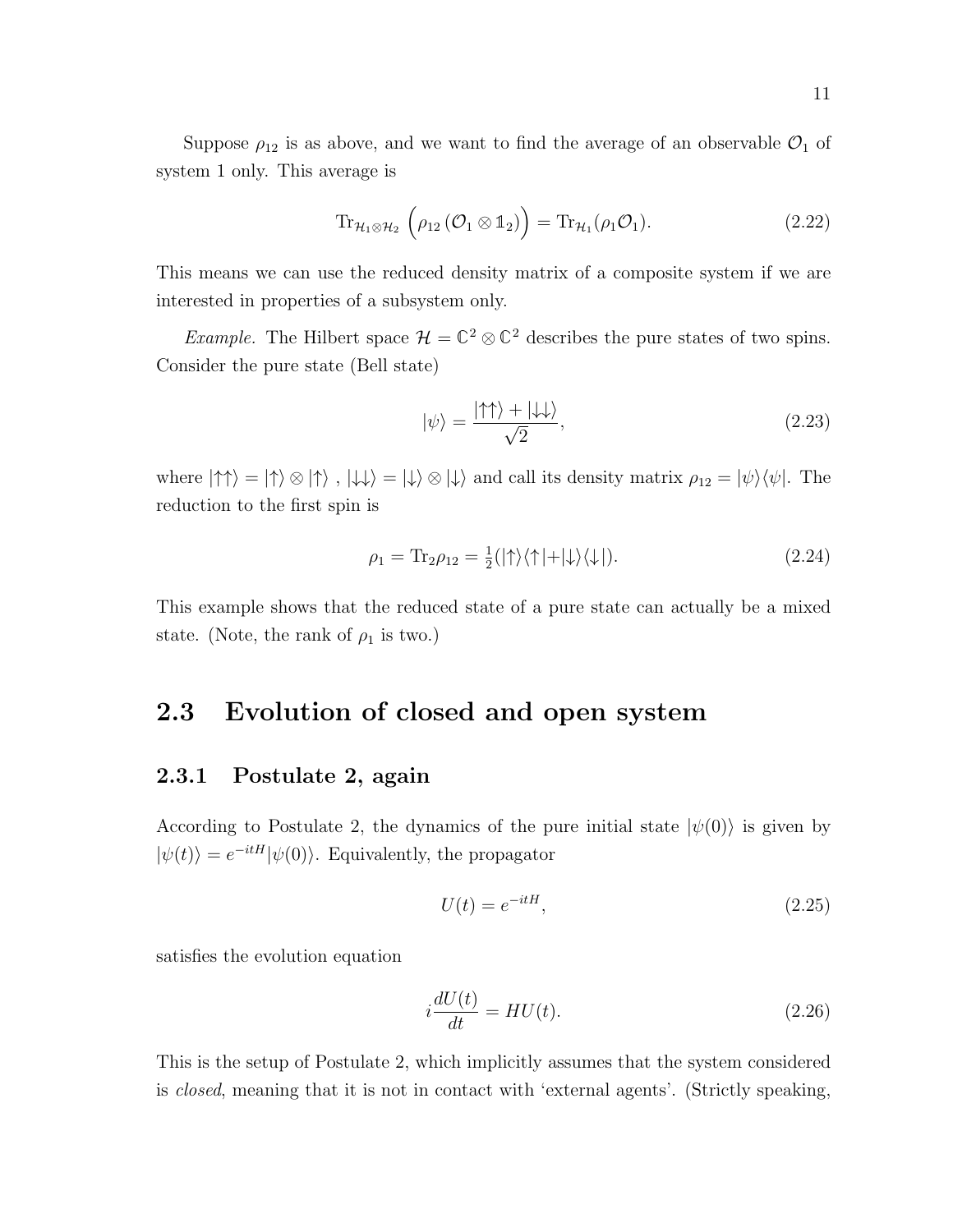thus, the only closed system is the whole universe, since in reality, any system is in contact with its surroundings.)

How does the dynamics look for a closed system in a mixed state? Suppose the system is described by the density matrix  $\rho(0)$  at time zero. To get the equation of motion for this state, we use the definition of the density matrix in (2.17),

$$
\rho(0) = \sum_{j} p_j |\varphi_j(0)\rangle \langle \varphi_j(0)|. \tag{2.27}
$$

Now the evolution of  $|\varphi_j\rangle$  is given by  $|\varphi_j(t)\rangle = U(t)|\varphi_j(0)\rangle$  and so the density matrix at time t is

$$
\rho(t) = \sum_{j} p_j U(t) |\varphi_j(0)\rangle \langle \varphi_j(0)| U^*(t)
$$
  
= 
$$
U(t) \rho(0) U^*(t),
$$
 (2.28)

where  $U^*(t)$  is the adjoint of  $U(t)$ . With (2.25) this becomes

$$
\rho(t) = e^{-itH}\rho(0)e^{itH}.\tag{2.29}
$$

Equation (2.29) is called the Liouville-von Neumann equation [2]. In differential form, it takes the shape

$$
\frac{d}{dt}\rho(t) = -i[H, \rho(t)].
$$
\n(2.30)

Let  $\mathcal O$  be an observable. Its average in the state  $\rho(t)$  is

$$
\operatorname{Tr}\left(\rho(t)\mathcal{O}\right) = \operatorname{Tr}(e^{-itH}\rho(0)e^{itH}\mathcal{O})
$$
  
=  $\operatorname{Tr}(\rho(0)\mathcal{O}(t)),$  (2.31)

where

$$
\mathcal{O}(t) = e^{itH}\mathcal{O}e^{-itH}.\tag{2.32}
$$

The map  $t \mapsto \mathcal{O}(t)$  called the **Heisenberg evolution** of observable  $\mathcal{O}$  [4].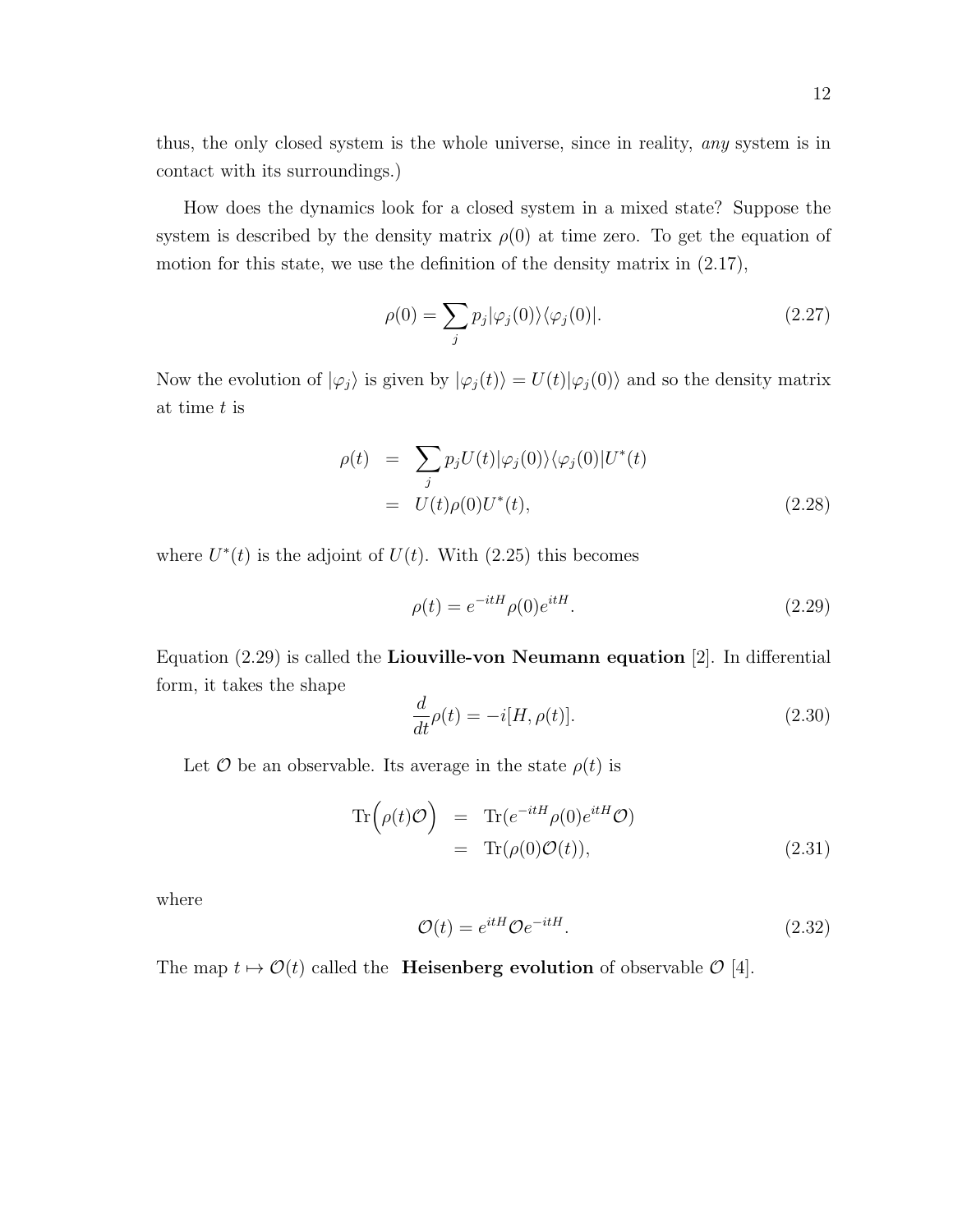#### 2.3.2 Open systems

An open system is a system in contact with an 'environment', with which the system can exchange energy, matter, information... The following diagram illustrates what we mean by an open quantum system.

$$
(S+R,\mathcal{H},\rho)
$$



Figure 2.1: Open Quantum system

In the above figure the system S is described by a Hilbert space  $\mathcal{H}_S$  and a state  $\rho_{\rm S}$ . It is coupled with the environment R ("reservoir") which is described by a Hilbert space  $\mathcal{H}_R$  and a state  $\rho_R$ .

Postulate 3 tells us that the total system  $S + R$  is given by the tensor product  $\mathcal{H} = \mathcal{H}_{\rm S} \otimes \mathcal{H}_{\rm R}$ . A state of the joint system, in which the system and reservoir parts are not correlated (no entanglement) is given by  $\rho = \rho_S \otimes \rho_R$ . The total Hamiltonian H for the composite system has the form

$$
H = H_{\rm S} \otimes \mathbb{1}_{\rm R} + \mathbb{1}_{\rm S} \otimes H_{\rm R} + H_{\rm C},\tag{2.33}
$$

where  $H<sub>S</sub>$  and  $H<sub>R</sub>$  are the Hamiltonians of the system and environment.  $H<sub>C</sub>$  is the Hamiltonian of the interaction between the system and environment, which acts on the total system  $H$ . Even though the evolution of the total complex  $S+R$  is given by the Schrödinger equation (unitary propagator), the time evolution of the open subsystem S is not, in general, unitary. The non unitary dynamics of the open system comes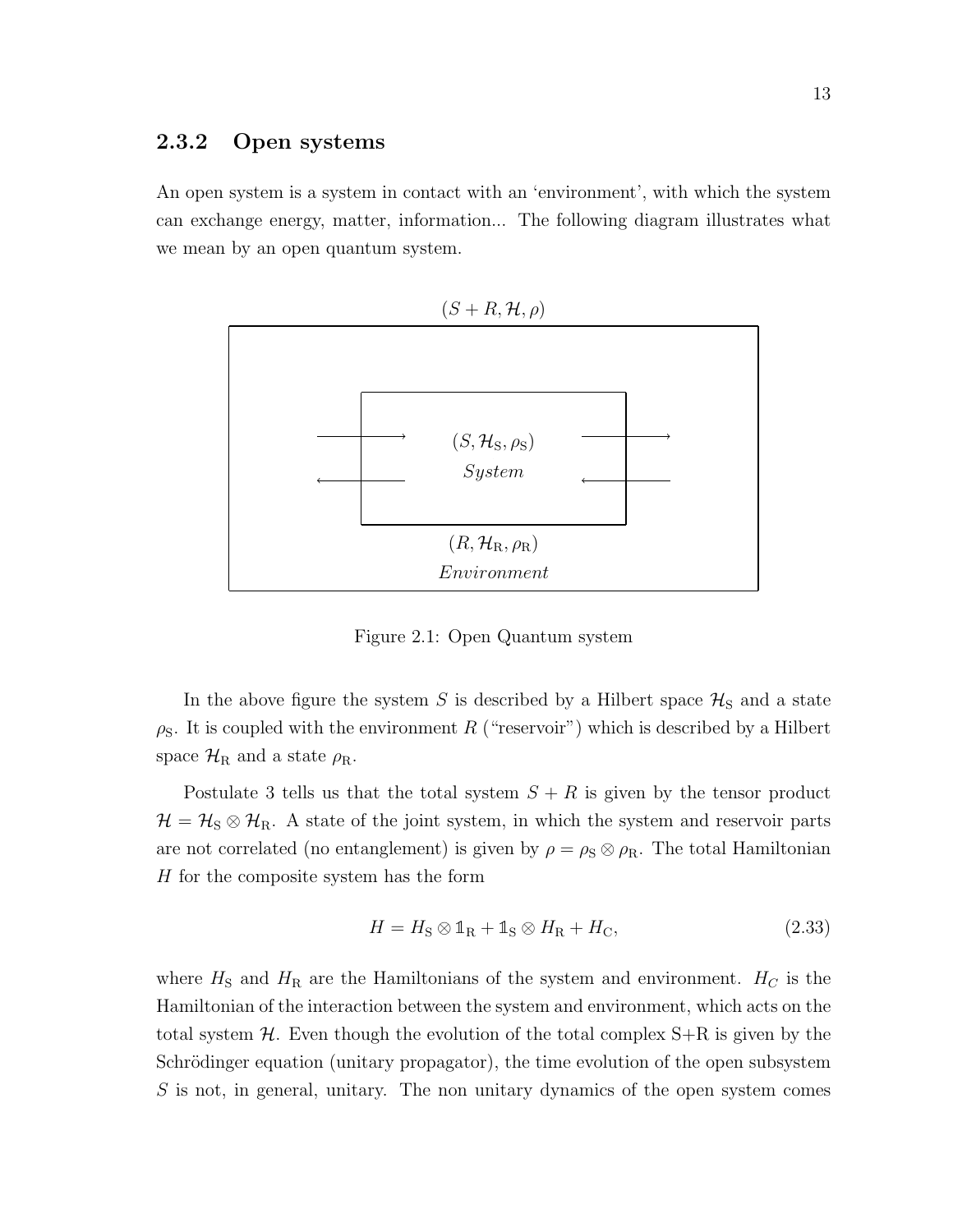from the interaction between the system and the environment. It reflects that the system can lose energy, matter,....

Let  $\rho(0)$  be the initial state of the complex  $S + R$ . The reduced density matrix of S at time  $t$  is given by

$$
\rho_{\rm S}(t) = {\rm Tr}_{\rm R} \{ U(t) \rho(0) U^*(t) \},\tag{2.34}
$$

where we take the partial trace over the reservoir degrees of freedom. In equation  $(2.34)$ ,  $U(t)\rho(0)U^*(t)$  is the (closed, unitary) evolution of the total complex  $S + R$ .

The differential form of (2.34) is

$$
\frac{d}{dt}\text{Tr}_{\text{R}}\rho(t) = \frac{d}{dt}\rho_{\text{S}}(t) = -i\text{Tr}_{\text{R}}[H,\rho(t)],\tag{2.35}
$$

where  $H$  is as in  $(2.33)$ .

An observable  $\mathcal{O}_S$  of the open system S has the form

$$
\mathcal{O}_S = \mathcal{O}_S \otimes \mathbb{1}_R,\tag{2.36}
$$

where operator  $\mathcal{O}_S$  acting on  $\mathcal{H}_S$  and  $\mathbb{1}_R$  stands for the identity operator of  $\mathcal{H}_R$ . The average value of  $\mathcal{O}_S$  is given by

$$
\langle \mathcal{O}_{S}(t) \rangle = \text{Tr}_{S}(\rho_{S}(t)\mathcal{O}_{S}), \tag{2.37}
$$

where  $\rho_{\rm S}(t)$  as is in (2.34).

### 2.4 Quantum field

In this section we will define Fock space, creation and annihilation opertors and Weyl operators [7].

#### 2.4.1 Fock space

Given a Hilbert space  $\mathcal{H}$ , its *n*-fold tensor product is

$$
\mathcal{H}^{\otimes n} = \mathcal{H} \otimes \ldots \otimes \mathcal{H}.
$$
 (2.38)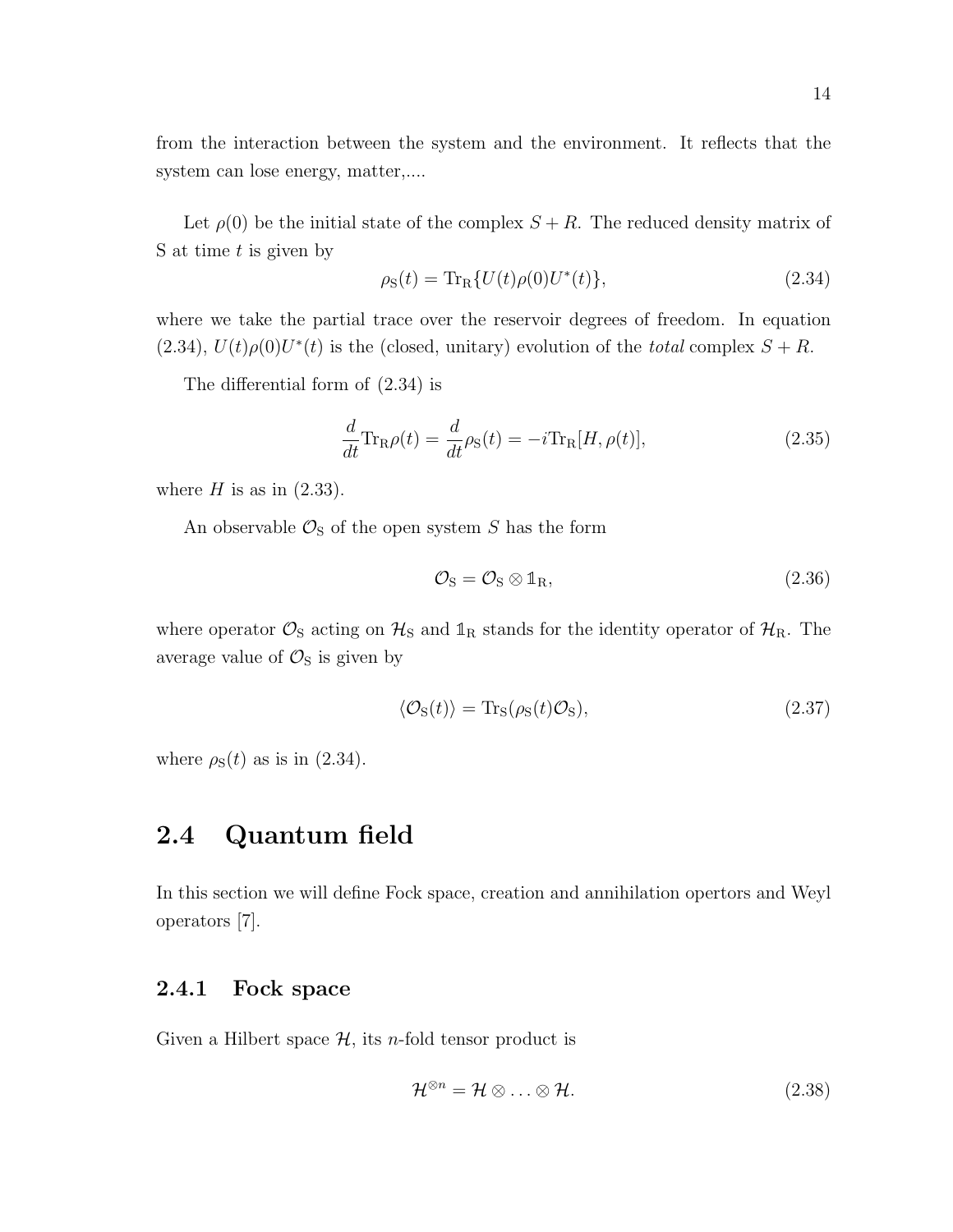15

For example, if  $\mathcal{H} = L^2(\mathbb{R}^3, d^3k)$ , then according to the third postulate the above expression  $(2.38)$  describes a system of *n* particles.

*Definition* 1. Fock space over Hilbert space  $\mathcal{H}$  is the direct sum Hilbert space

$$
\widetilde{\mathcal{F}}(\mathcal{H}) = \bigoplus_{n \ge 0} \mathcal{H}^{\otimes n},\tag{2.39}
$$

where  $\mathcal{H}^0 = \mathbb{C}$  is called the zero sector or vacuum sector. An element  $\psi \in \widetilde{\mathcal{F}}(\mathcal{H})$ is a sequence  $\psi = {\psi_n}_{n\geq 0}$  where  $\psi_n \in \mathcal{H}^{\otimes n}$ . The scalar product of two elements  $\psi, \varphi \in \widetilde{\mathcal{F}}(\mathcal{H})$  is given by

$$
\langle \psi, \varphi \rangle = \sum_{n \ge 0} \langle \psi_n, \varphi_n \rangle_{\mathcal{H}^{\otimes n}},\tag{2.40}
$$

where  $\langle . , . \rangle_{\mathcal{H}^{\otimes n}}$  is the scalar product of  $\mathcal{H}^{\otimes n}$  which is defined by

$$
\langle \psi_1 \otimes \ldots \otimes \psi_n, \phi_1 \otimes \ldots \otimes \phi_n \rangle = \langle \psi_1, \phi_1 \rangle \ldots \langle \psi_n, \phi_n \rangle \tag{2.41}
$$

for  $\psi_1, \ldots, \psi_n, \phi_1, \ldots, \phi_n \in \mathcal{H}$ .

The vector  $f_1 \otimes \ldots \otimes f_n \in \mathcal{H}^{\otimes n}$  is the state of n 'particles' (subsystems) where the particle labelled by j is in the state  $f_j$ . If the n particles are *indistinguishable* then the state describing the system is given by the symmetric state vector

$$
\frac{1}{n!} \sum_{\sigma \in \Delta_n} f_{\sigma(1)} \otimes \ldots \otimes f_{\sigma(n)}, \tag{2.42}
$$

where  $\Delta_n$  is the group of all permutations  $\sigma$  of n objects.

Definition 2. Let  $\{f_j\}_{j=1}^n \subset \mathcal{H}$ ,  $n \geq 1$ . Define the **symmetrization** operator P on  $\mathcal{F}(\mathcal{H})$  by linear extension and sector wise action of

$$
Pf_1 \otimes \ldots \otimes f_n = \frac{1}{n!} \sum_{\sigma \in \Delta_n} f_{\sigma(1)} \otimes \ldots \otimes f_{\sigma(n)}, \qquad (2.43)
$$

P is a self-adjoint projection operator satisfying  $||P||=1$ .

The symmetrization operator provides a powerful structure for dealing with the symmetries of states and operators for systems with many identical, indistinguishable particles.

Applying the symmetrization operator to Fock space  $P\mathcal{F}(\mathcal{H})$  we obtain **bosonic**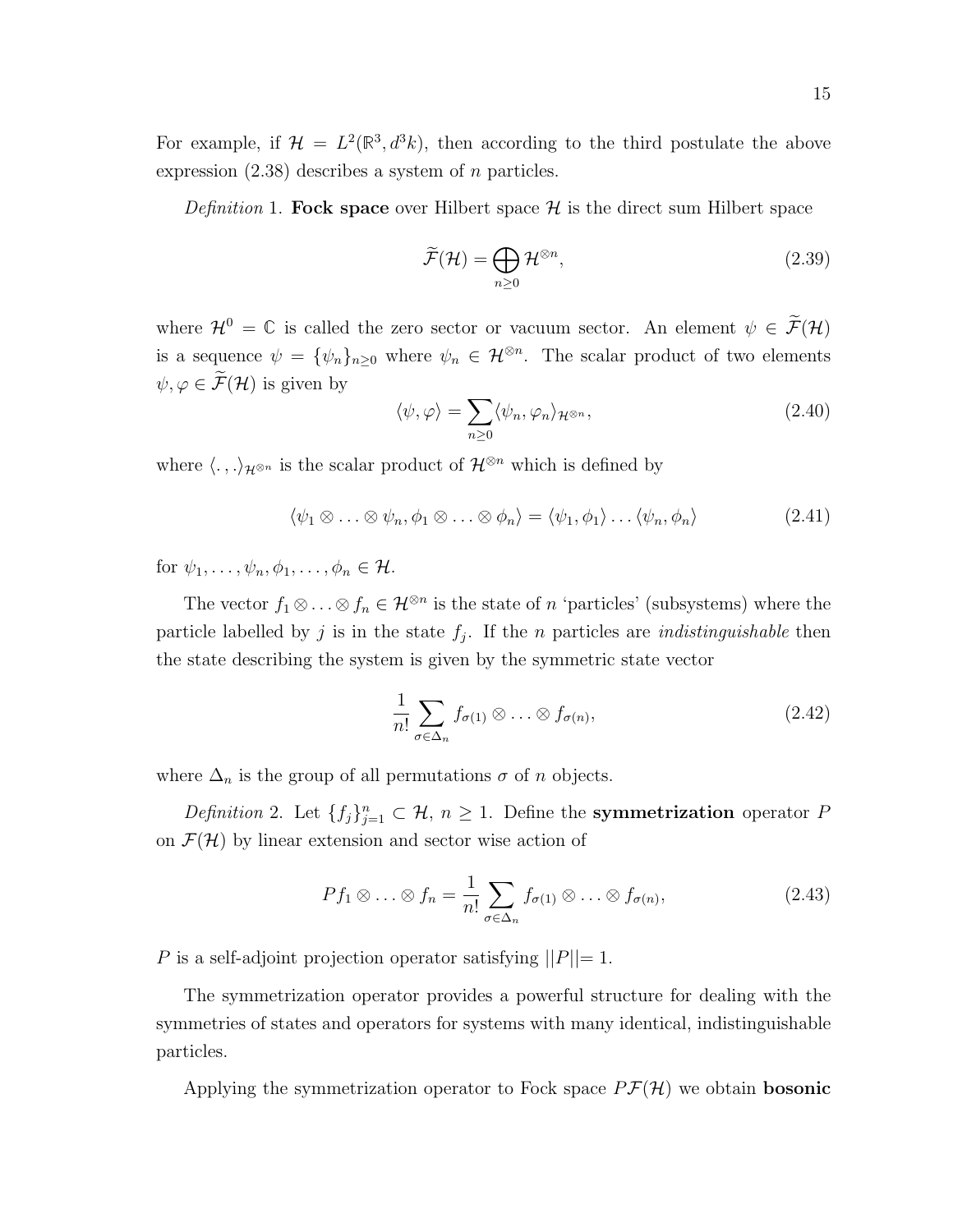Fock space,

$$
\mathcal{F}(\mathcal{H}) \equiv P\widetilde{\mathcal{F}}(\mathcal{H}) \equiv \bigoplus_{n \ge 0} P\mathcal{H}^{\otimes n}.
$$
 (2.44)

In this thesis we keep the notation  $\mathcal{F}(\mathcal{H})$  to present the bosonic Fock space, for simplicity of notation.

#### 2.4.2 Creation and annihilation operators

Let H be a Hilbert space and consider the Fock space  $\mathcal{F}(\mathcal{H})$ . We define the **vacuum** vector to be the vector  $\Omega = (1, 0, 0, \ldots) \in \mathcal{F}(\mathcal{H})$ .

*Definition* 3. Let  $\{f_j\}_{j=1}^n \subset \mathcal{H}, n \geq 1$ .

• The **annihilation** operator  $a(f)$  is a linear map  $\mathcal{H}^{\otimes n} \mapsto \mathcal{H}^{\otimes (n-1)}$ , defined by

$$
a(f)f_1 \otimes \cdots \otimes f_n = \sqrt{n} \langle f, f_1 \rangle f_2 \otimes \ldots \otimes f_n \qquad (2.45)
$$

for  $n \geq 1$  and  $a(f)\Omega = 0$ .

• The creation operator  $a^*(f)$  is the linear map  $\mathcal{H}^{\otimes n} \mapsto \mathcal{H}^{\otimes (n+1)}$  defined by

$$
a^*(f)f_1\otimes\cdots\otimes f_n=\sqrt{n+1} f\otimes f_1\otimes\ldots\otimes f_n,
$$
 (2.46)

The map  $f \mapsto a(f)$  is antilinear, while  $f \mapsto a^*(f)$  is linear. We extend the action of a and  $a^*$  by linearity to  $D^n$  for all n, where

$$
D^{n} = \left\{ \sum_{k=1}^{K} f_1^{(k)} \otimes \cdots \otimes f_n^{(k)} | K \in \mathbb{N}, f_l^{(k)} \in \mathcal{H} \right\} \subset \mathcal{H}^{\otimes n}.
$$
 (2.47)

The operators  $a(f)$  and  $a^*(f)$  thus defined are *closable* and we denote their closure again by the same symbol.

In (2.45), (2.46) we have defined  $a^*(f)$  and  $a(f)$  on the non-symmetrized Fock space  $\mathcal{F}(\mathcal{H})$ . The creation and annihilation operators on  $P\mathcal{F}(\mathcal{H})$  are defined simply by  $Pa^*(f)P$  and  $Pa(f)P$ .

Note that the span of  $\{a^*(f_1)\dots a^*(f_n)\Omega : f_i \in \mathcal{H}, n \in \mathbb{N}\}\)$  is dense in  $\mathcal{F}(\mathcal{H})$ .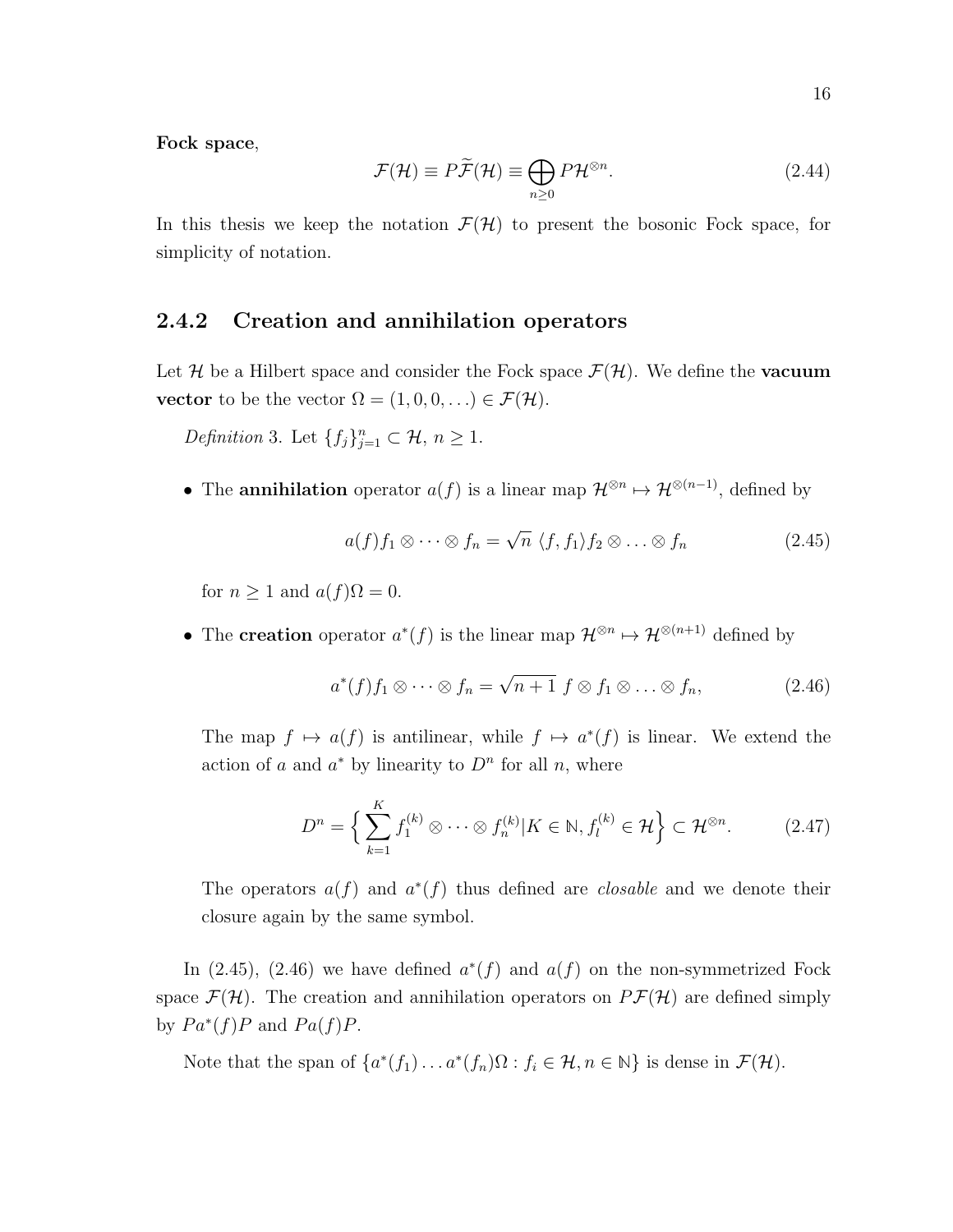The canonical commutation relations (CCR) are given by

$$
[a(g), a^*(f)] = \langle g, f \rangle \mathbb{1}_{\mathcal{F}(\mathcal{H})},
$$
  
\n
$$
[a(f), a(g)] = [a^*(f), a^*(g)] = 0, \quad \forall f, g \in \mathcal{H},
$$
\n(2.48)

where the  $1_{\mathcal{F}(\mathcal{H})}$  is the identity operator acting on bosonic Fock space and

$$
[x, y] = xy - yx
$$

is the commutator.

### 2.4.3 Weyl operators

The bosonic creation and annihilation are unbounded operators and the field operator

$$
\varphi(f) = \frac{a(f) + a^*(f)}{\sqrt{2}}\tag{2.49}
$$

is a self-adjoint, unbounded operator. The mathematicians prefer to replace them by bounded operators, called Weyl operators.

Definition 4. For  $f \in \mathcal{H}$ , we define

$$
W(f) = e^{i\varphi(f)}.\t(2.50)
$$

This is a unitary operator on bosonic Fock space  $\mathcal{F}(\mathcal{H})$ . Using the Taylor expansion of the exponential in (2.50),

$$
W(f) = \sum_{n\geq 0} \frac{i^n}{n!} \varphi(f)^n,
$$

together with the canonical commutation relations (2.48) one can easily deduce the formula

$$
\langle \Omega, W(f) \Omega \rangle = e^{-\|f\|^2/4}.
$$
\n(2.51)

The set of all Weyl operators generates a unital  $C^*$ -algebra of operators (see the definition in the next section), called the *Weyl algebra*, and denoted by  $W$ . The unit is  $W(0) = 1$ .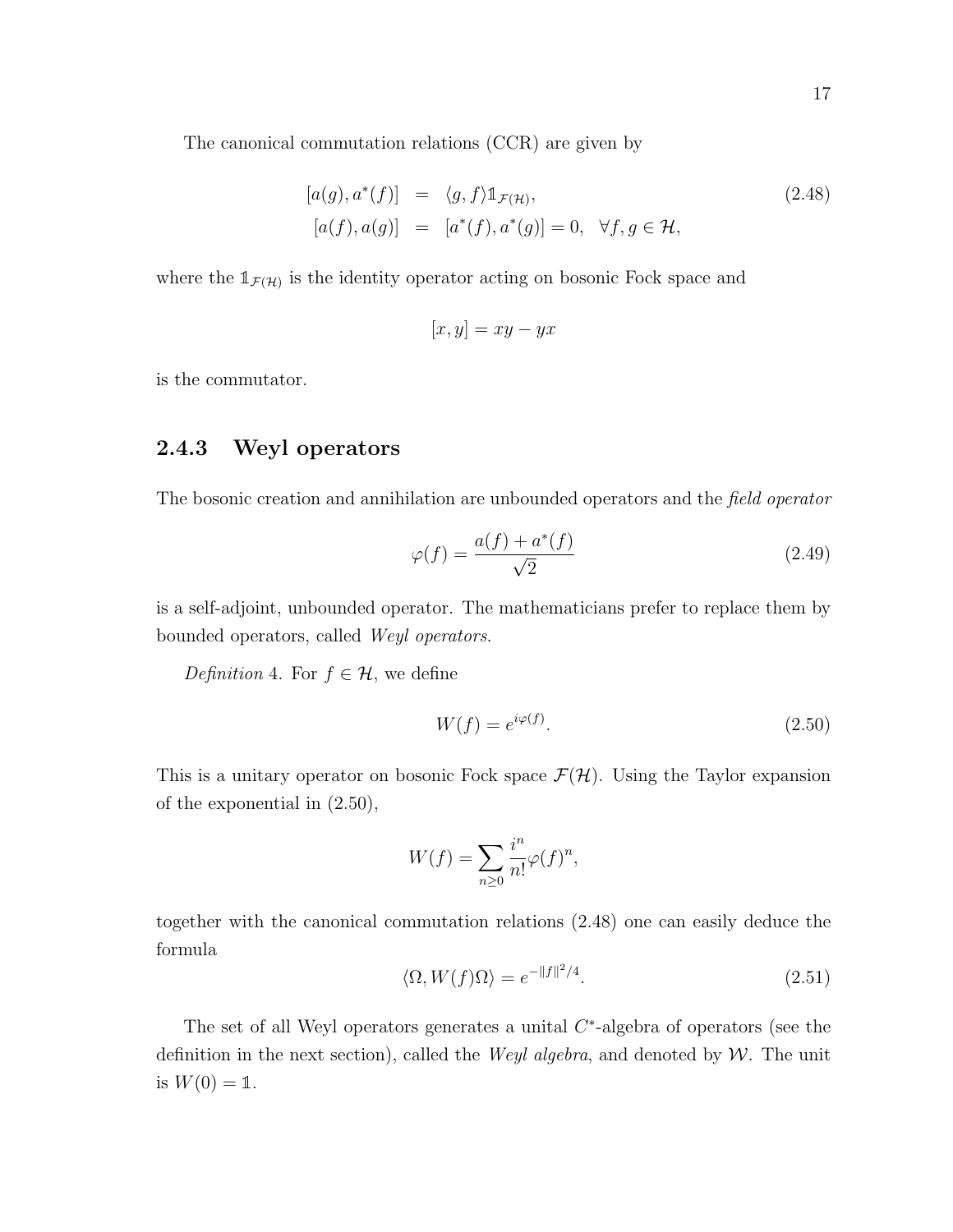The CCR (2.48) take the form

$$
W(f)W(g) = e^{-\frac{i}{2} \text{Im}\langle f,g \rangle} W(f+g).
$$
\n(2.52)

Theorem I. [8] Let  $f_n \to f$  in H, then  $W(f_n) \to W(f)$  in strong sense on  $\mathcal{F}(\mathcal{H})$ , i.e., for any  $\psi \in \mathcal{F}(\mathcal{H})$  we have

$$
\lim_{n \to \infty} ||W(f_n)\psi - W(f)\psi||_{\mathcal{F}(\mathcal{H})} = 0.
$$
\n(2.53)

#### 2.4.4 The Weyl algebra

Let  $\mathfrak H$  be a Hilbert space. Its interpretation is that normalized vectors in  $\mathfrak H$  are single particle states (wave functions). Weyl operators over  $\mathfrak{H}$  form an abstract  $C^*$ -algebra. They are denoted by  $W(f)$ ,  $f \in \mathfrak{H}$  and satisfy the properties

$$
W(f)^* = W(-f), \quad \forall f \in \mathfrak{H},
$$
  

$$
W(f)W(g) = e^{-\frac{i}{2}\text{Im}\langle f,g \rangle}W(f+g), \quad \forall f, g \in \mathfrak{H}.
$$

The second relation is called the canonical commutation relation (in Weyl form) and the inner product  $\langle \cdot, \cdot \rangle$  is that of  $\mathfrak{H}$ . A typical Hilbert space representation of the Weyl algebra is given in the previous section in (2.50), where the abstract element  $W(f)$  of the  $C^*$  algebra is represented as the unitary operator  $e^{i\varphi(f)}$  on Fock space  $\mathcal{F}(\mathcal{H})$  (here,  $\mathcal{H} = \mathfrak{H}$ ). Often, people take the same notation  $W(f)$  for the element in the  $C^*$  algebra and the represented operator. For more detail, we refer to [16, 13].

### 2.5 Algebraic approach

In the algebraic approach to quantum theory the Hilbert space loses its primary importance. The primary object one starts with is an abstract  $C^*$ -algebra containing an algebra of quantum observables. The Hilbert space is a secondary concept which may be derived by constructing particular representation in the spirit of GNS construction [3, 13]. The necessity of such an approach comes from physically natural limiting procedures. For example, one may consider a system of particles in equilibrium, within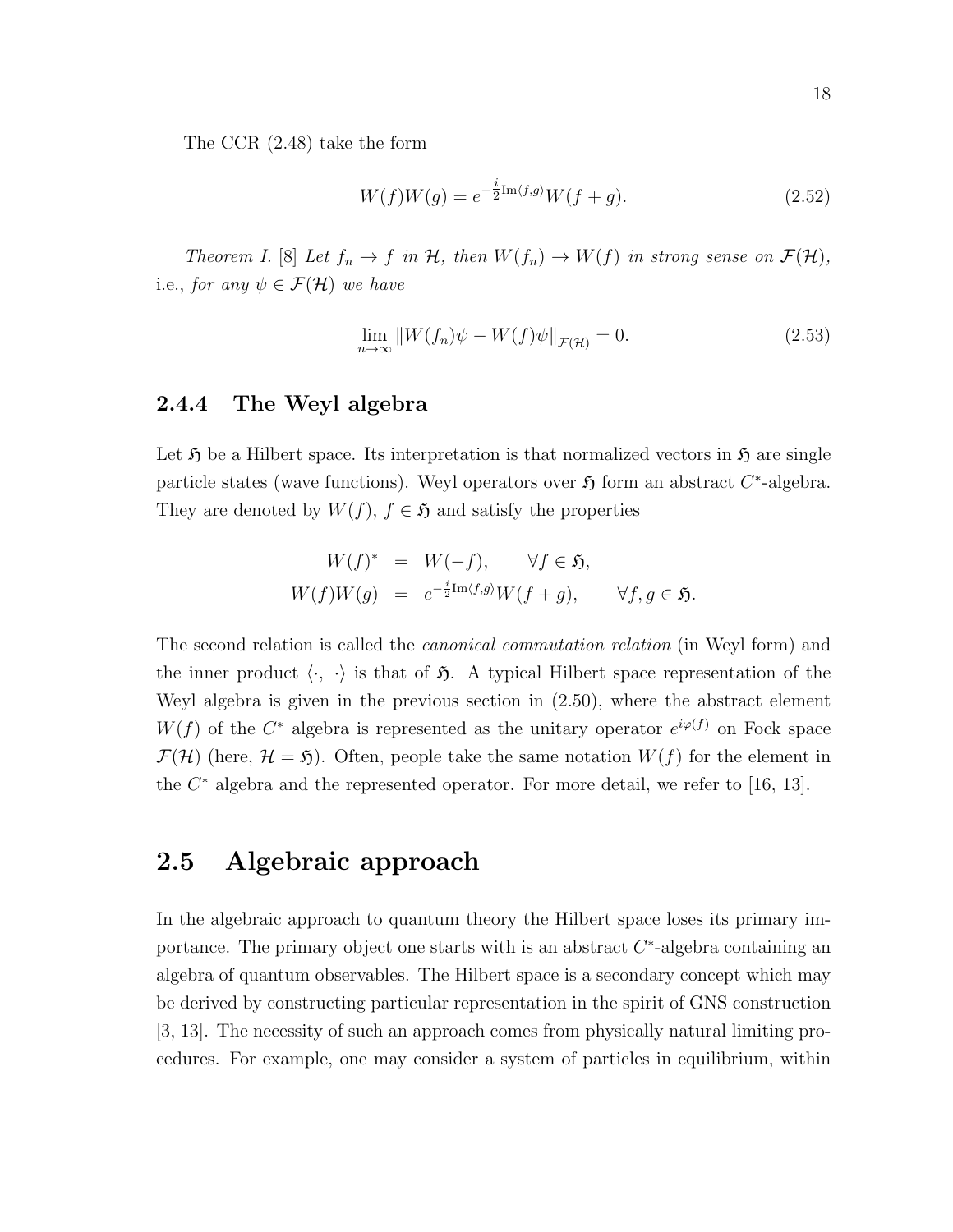a confined, compact region of position space  $\Lambda \subset \mathbb{R}^3$ . One might then want to construct a 'thermodynamic limit', where the size of  $\Lambda$  becomes infinite. Now, while the Hilbert space for the system at all finite  $\Lambda$  is well defined, it is not clear what the 'right' Hilbert space is to describe the infinitely extended particle system. Physical quantities depending on  $\Lambda$  (like, local energy density or so) have a well defined limit as  $|\Lambda| \to \infty$ , but the Hilbert space per se does not. Generally, *observables* of 'local' nature are well defined in the thermodynamic limit, and so it is natural to consider the observables as the core quantities (which do not change even in such limiting procedures).

Definition 5. An associative algebra is a complex vector space V equipped with a multiplication  $V \times V \to V : (u, v) \to uv$  satisfying the following conditions.  $\forall u, v, w \in$ V and scalars  $\lambda, \mu \in \mathbb{C}$ :

- $(uv)w = u(vw)$  (associativity),
- $(\lambda u + \mu v)w = \lambda(uw) + \mu(vw)$  and  $w(\lambda u + \mu v) = \lambda(wu) + \mu(wv)$  (bi-linearity).

One says that V is **unital** algebra if V has unit *i.e*, if there is a  $\mathbb{1} \in V$  so that  $ev = ve = v$  for all  $v \in V$ .

Definition 6. An involution over an algebra V is a map  $v \to v^*$  from V to itself so that  $\forall u, v \in V$  and  $\lambda \in \mathbb{C}$  we have

- $u^{**} = u,$
- $(u + v)^* = u^* + v^*$ ,
- $(\lambda u)^* = \overline{\lambda} u^*,$
- $(uv)^* = v^*u^*.$

In view of the definitions 5 and 6 we define ∗-algebra to be an algebra equipped with an involution.

Example. Consider  $\mathcal{H} = \mathbb{C}^d$ , then the algebra of linear operators  $\mathcal{B}(\mathcal{H})$  is \*-algebra, with the star operation given by the adjoint of an operator i.e, for any operator a on  $H$ , its adjoint is defined by the equation

$$
\langle a^*\psi, \phi \rangle = \langle \psi, a\phi \rangle, \quad \forall \psi, \phi \in \mathcal{H}.
$$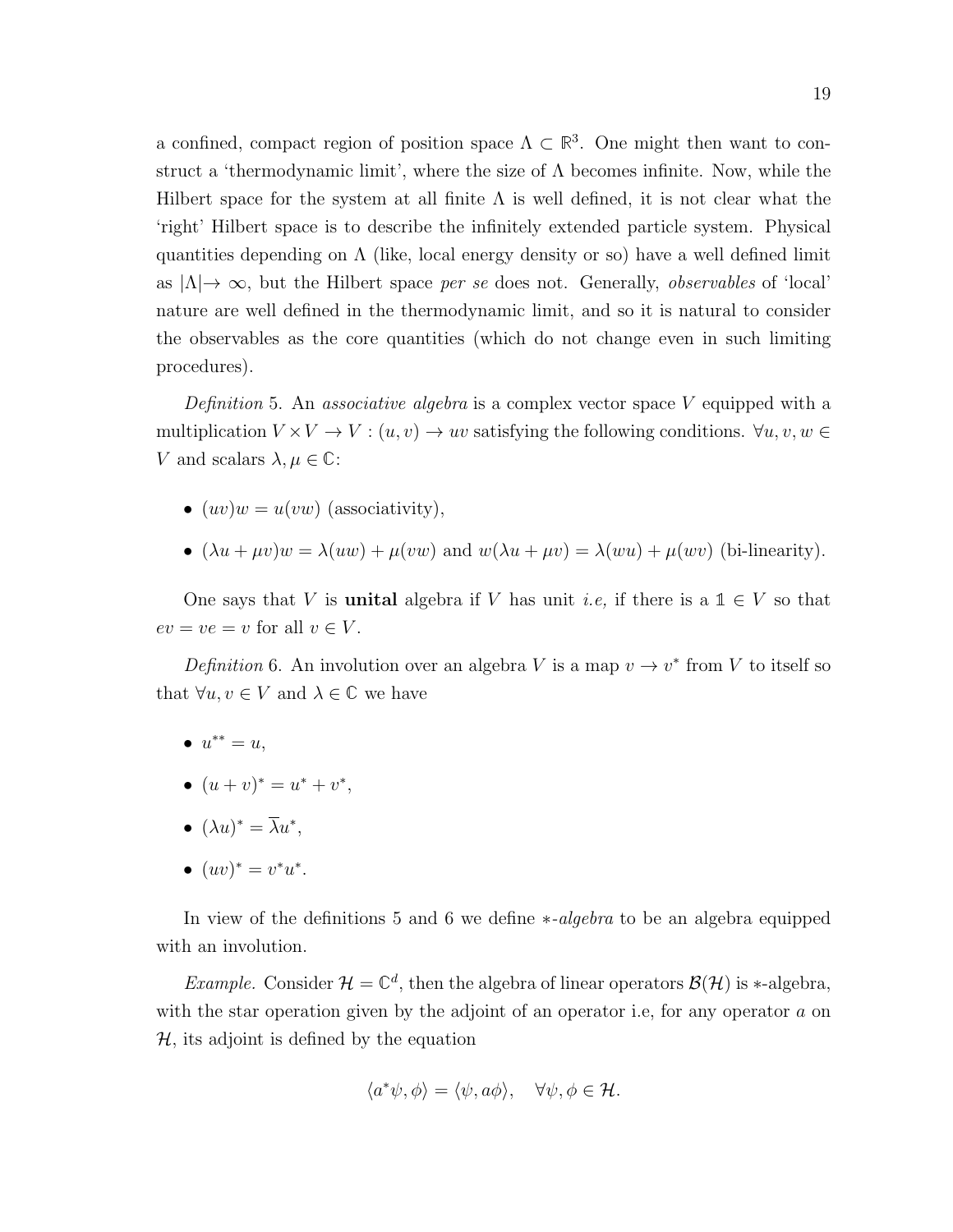This is the algebra of  $d \times d$  complex matrices  $\mathcal{M}^d$ .

Definition 7. A  $C^*$ -algebra is a complex Banach space A which at the same time is a ∗-algebra, such that for all  $x, y \in A$  we have

- $||xy|| \le ||x|| \, ||y||,$
- $||x^*x|| = ||x||^2$ .

The structure of a  $C^*$ -algebra allows us to introduce a collection of concepts related to operators on a Hilbert space:

Definition 8. Suppose A is a C<sup>\*</sup>-algebra and  $x \in \mathcal{A}$ .

- x is normal iff  $xx^* = x^*x$ ,
- x is self adjoint (Hermitian) iff  $x^* = x$ ,
- x is unitary iff  $xx^* = x^*x = \mathbb{1}$ ,
- x is positive iff  $x = y^*y$  for some  $y \in A$ ,
- x is a projection iff  $x^* = x = x^2$ .

The importance of normal operators is that the spectral theorem holds for them: every normal operator on a finite-dimensional Hilbert space is diagonalizable by a unitary operator.

Definition 9. Let A be a  $C^*$ -algebra and let  $\omega$  be a linear functional on A. Then

- $\omega$  is Hermitian if  $\omega(x^*) = \overline{\omega(x)}$ , for all  $x \in \mathcal{A}$ ,
- $\omega$  is positive if  $\omega(x) \geq 0$ , whenever x is positive.

We note that  $\omega$  positive implies  $\omega$  Hermitian [13]. As a consequence of the above definitions we define a quantum **state** to be a positive linear functional  $\omega$  on a unital  $\ast$ -algebra *A* with  $ω(1) = 1$ . For every  $\ast$ -algebra *A*, we denote by *S(A)* the set of all states on A.

Definition 10. [11] A representation a of C<sup>\*</sup>-algebra A on a Hilbert space H is a complex linear map  $\pi : A \to B(\mathcal{H})$  such that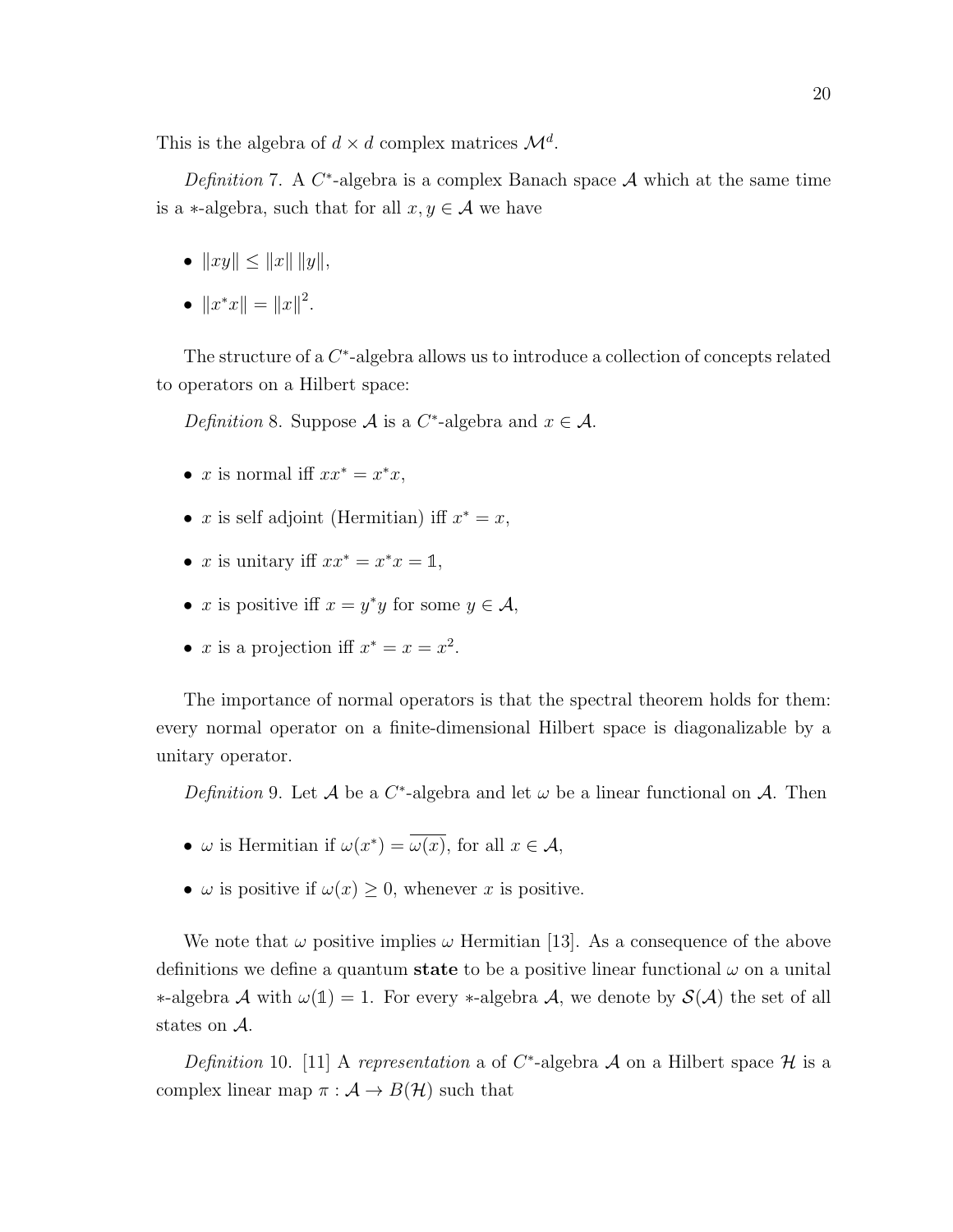- $\pi(xy) = \pi(x)\pi(y)$  for all  $x, y \in \mathcal{A}$ ,
- $\pi(x^*) = \pi(x)^*$  for all  $x \in \mathcal{A}$ .

A representation  $\pi$  is automatically continuous satisfying the bound  $||\pi(x)|| \leq ||x||$ , [13].

*Definition* 11. A representation is **irreducible** if there is no proper, nontrivial subspace of H that is invariant under  $\pi$ .

#### 2.5.1 GNS Construction

The GNS (Gelfand–Naimark–Segal) construction shows that every  $C^*$ -algebra is isomorphic to a  $C^*$ -subalgebra of bounded operators acting on some Hilbert space  $\mathcal H$ [12]. To establish the GNS construction we need the following propositions following from [12].

Proposition 1. Suppose  $\omega$  is a state on a  $C^*$ -algebra  $\mathcal A$  and set

$$
\mathcal{L}_{\omega} = \{ x \in \mathcal{A} : \omega(x^*x) = 0 \}.
$$

Then  $\mathcal{L}_{\omega}$  is a closed left ideal in A. Moreover,  $\omega(x^*y) = 0$  whenever x or y is in  $\mathcal{L}_{\omega}$ .

Now define the quotient space  $\mathcal{H}_{\omega}^{\circ} = \mathcal{A}/\mathcal{L}_{\omega}$  where the quotient is relative to the equivalence relation

$$
x \sim y \quad \Leftrightarrow \quad x - y \in \mathcal{L}_{\omega}.
$$

Note that  $\mathcal{H}_{\omega}^{\circ}$  is a pre-Hilbert space with inner product

$$
\langle [x], [y] \rangle = \omega(x^*y), \quad \forall x, y \in \mathcal{A}
$$
\n(2.54)

and [x], [y] are cosets in the quotient space. Define  $\mathcal{H}_{\omega}$  to be the completion of  $\mathcal{H}_{\omega}^{\circ}$ with respect to inner product. Then  $\mathcal{H}_{\omega}$  is the GNS Hilbert space.

Proposition 2. Let  $\omega$  be a state on a C<sup>\*</sup>-algebra A. For any  $x \in A$  define an operator  $F_x: \mathcal{H}_\omega^\circ \to \mathcal{H}_\omega^\circ$  by

$$
F_x([y]) = [xy], \text{ for all } y \in \mathcal{A}, \tag{2.55}
$$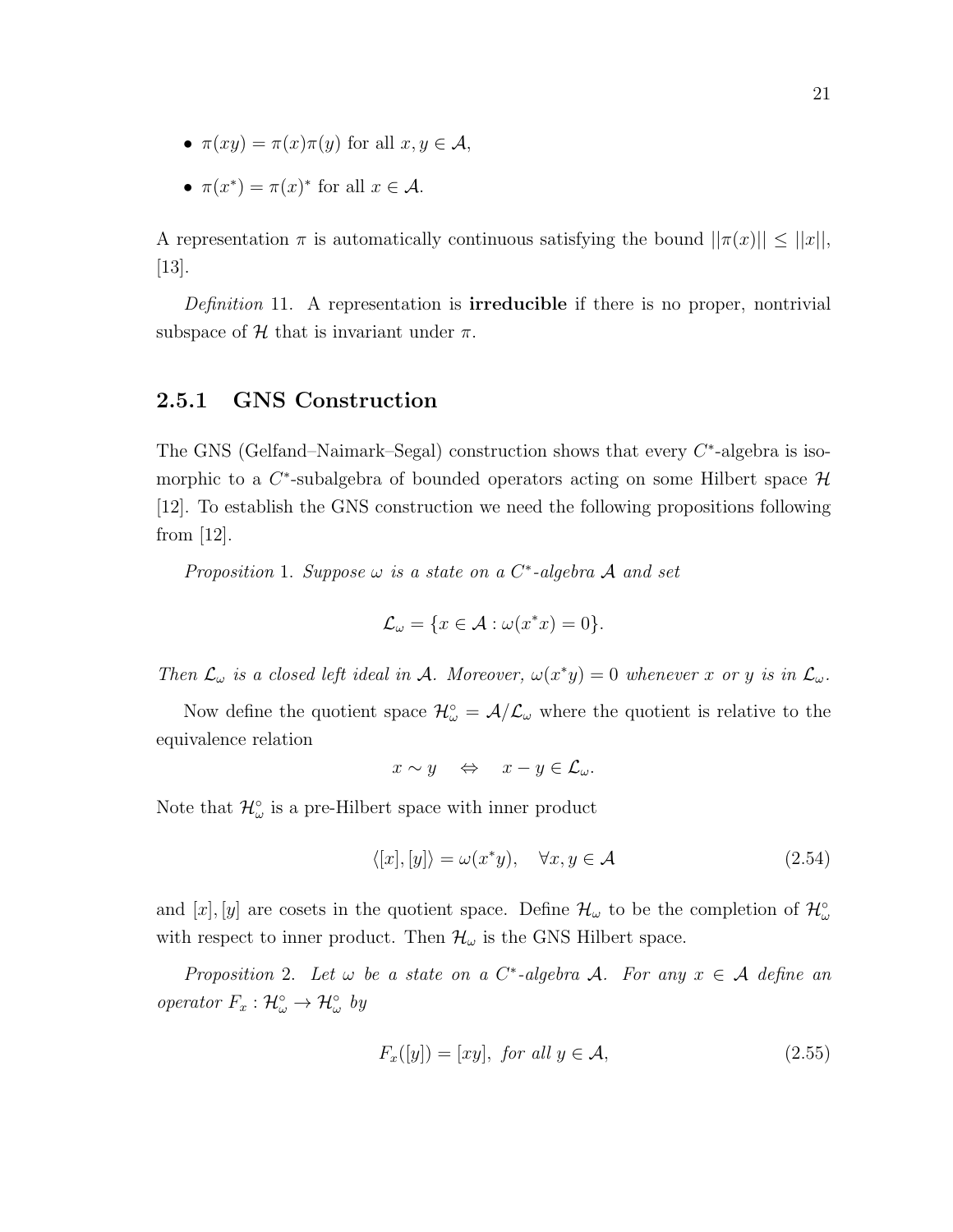then  $F_x$  is well-defined and extends to a bounded linear operator on  $\mathcal{H}_{\omega}$  with  $||F_x|| \le$  $||x||$ .

Proposition 3. Suppose A is a C<sup>\*</sup>-algebra and  $\omega$  is a state on A, then the mapping  $\pi: \mathcal{A} \to B(\mathcal{H}_{\omega})$  defined by  $\pi(x) = F_x$ ,  $\forall x \in \mathcal{A}$  is a representation of  $\mathcal{A}$ .

The proofs of Propositions 1 - 3 are not hard, see for instance [13] and the conclusion is the following. Let  $\omega$  be a state on a C<sup>\*</sup>-algebra A and let  $x \in A$ . Then

$$
\omega(x) = \langle [\mathbb{1}], [x\mathbb{1}] \rangle = \langle [\mathbb{1}], F_x[\mathbb{1}] \rangle = \langle [\mathbb{1}], \pi(x)[\mathbb{1}] \rangle
$$

where the first equality follows from  $(2.54)$ , the second one from  $(2.55)$  and the third one from Proposition 3. Setting  $u = [\mathbb{1}] \in \mathcal{H}_{\omega}$  we thus have  $\omega(x) = \langle u, \pi(x)u \rangle$ . This is the skeleton of a proof of the following result.

Theorem II. (GNS representation [12]) Let  $\omega$  be a state of a C<sup>\*</sup>-algebra A, then there is a representation  $(\mathcal{H}, \pi, u)$  of  $\mathcal{A}$ , where u is a unit vector in  $\mathcal{H}$  such that

- $\omega(x) = \langle u, \pi(x)u \rangle$  for all  $x \in \mathcal{A}$ ,
- $\{\pi(x)u \mid x \in \mathcal{A}\}\$ is dense in H.

Furthermore, the representation  $(\mathcal{H}, \pi, u)$  is unique up to unitary equivalence.

Note that we say  $(\mathcal{H}_1, \pi_1, u_1)$  and  $(\mathcal{H}_2, \pi_2, u_2)$  are unitarily equivalent if there is a unitary operator  $U: \mathcal{H}_1 \to \mathcal{H}_2$  such that for all  $x \in \mathcal{A}$ 

$$
U\pi_1(x) = \pi_2(x)U,\t(2.56)
$$

and

$$
Uu_1=u_2.
$$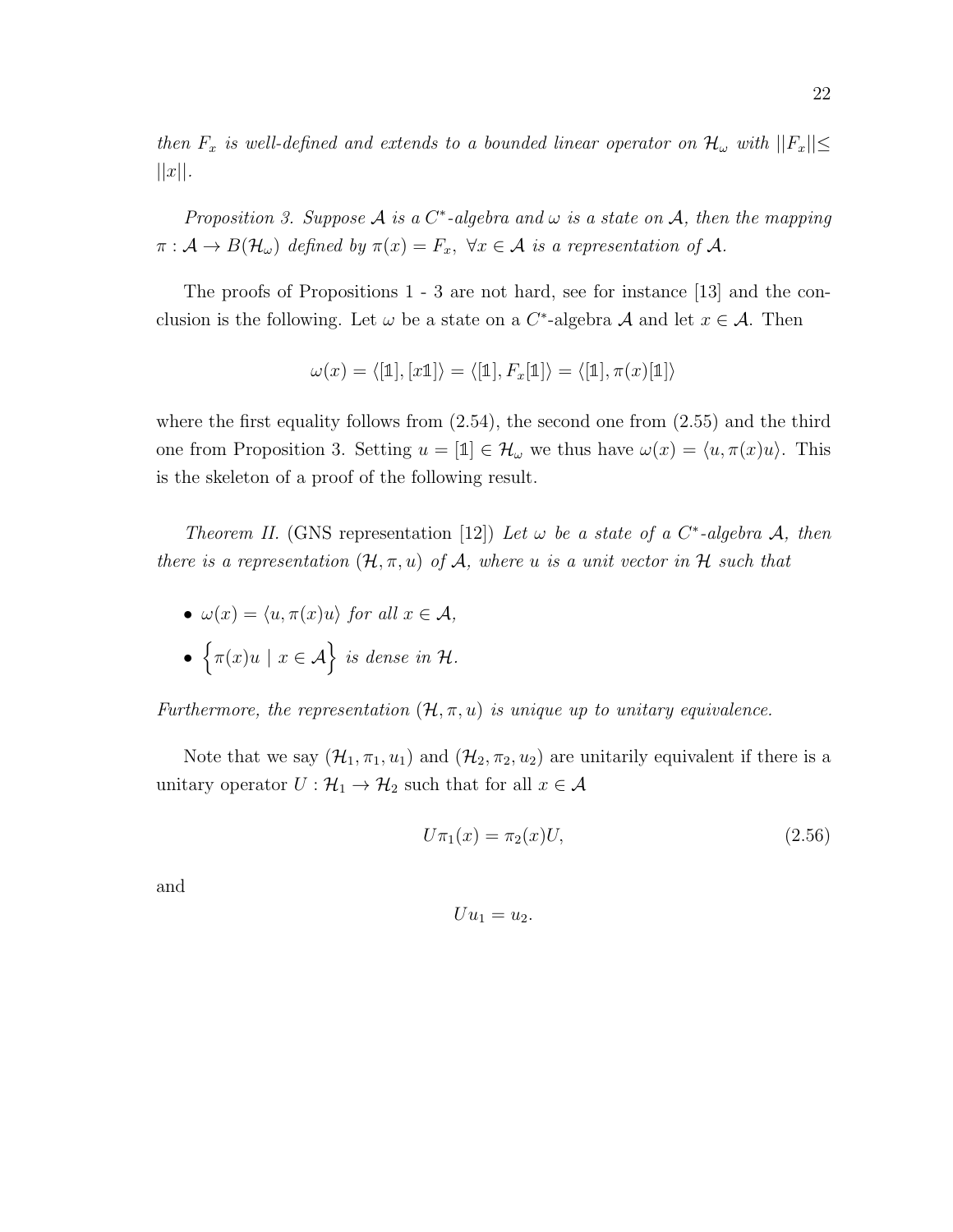## Chapter 3

## Results

### 3.1 Statement of the problem

We consider a quantum system of  $N$  particles interacting with a collective thermal environment (reservoir). Each single particle is described by a complex Hilbert space  $\mathcal{H}_\mathbf{S}$ . We can assume that  $\mathcal{H} = \mathbb{C}^d$ . The Hilbert space of the reservoir is the Fock space

$$
\mathcal{F} = \bigoplus_{n \geq 0} L^2_{symm}(\mathbb{R}^{3n}, d^{3n}k)
$$

Here,  $L_{symm}^2(\mathbb{R}^{3n}, d^{3n}k)$  is the space of square-integrable complex-valued functions which are symmetric in *n* arguments from  $\mathbb{R}^3$ . The direct summand for  $n = 0$  is interpreted to be  $\mathbb{C}$ , it is called the vacuum sector. The one for  $n \geq 1$  is called the n-particle sector.

We denote the field operator as

$$
\varphi(f) = \frac{1}{\sqrt{2}} [a^*(f) + a(f)] \quad \text{for all } f \in L^2(\mathbb{R}^3, d^3k),
$$
 (3.1)

where  $a^*(f)$  and  $a(f)$  are the annihilation and creation operators respectively.

The Hilbert space of the total system-reservoir complex is given by

$$
\mathcal{H}_N = \mathcal{H}_\mathcal{S}^{\otimes N} \otimes \mathcal{F}.\tag{3.2}
$$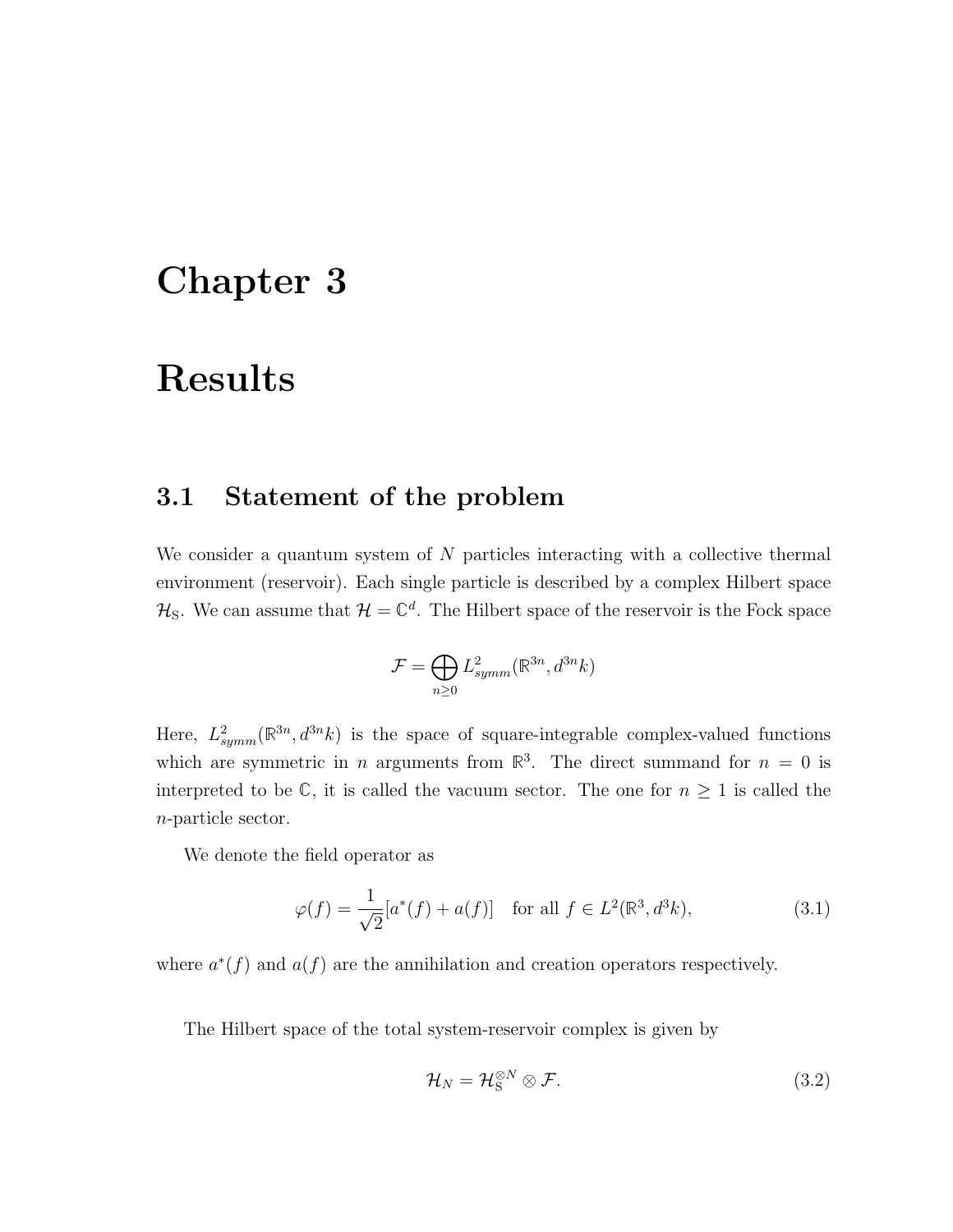According to the principles of quantum theory, (3.2) is the Hilbert space of pure states of N particles plus the reservoir.

The *dynamics* is generated by a self-adjoint Hamiltonian  $H_N$ , acting on  $\mathcal{H}_N$ , of the form

$$
H_N = H^0 + \lambda I,
$$
  
\n
$$
H^0 = H_S + H_R.
$$
\n(3.3)

The Hamiltonian  $H^0$  is the sum of the individual system and reservoir Hamiltonians, which generate the dynamics of the system alone and the reservoir alone, respectively. The term  $\lambda I$  in (3.3) is the interaction operator, including a *coupling constant*  $\lambda \in \mathbb{R}$ .

In our model, we take

$$
H_{\rm S} = \sum_{j=1}^{N} A_j, \tag{3.4}
$$

$$
H_{\mathcal{R}} = \int_{\mathbb{R}^3} \omega(k) a^*(k) a(k) d^3k,
$$
\n(3.5)

$$
I = \frac{1}{\sqrt{N}} \sum_{j=1}^{N} Q_j \otimes \varphi(h). \tag{3.6}
$$

In  $(3.4)$ ,  $A_j$  is short form for the operator

$$
A_j = \mathbb{1} \otimes \cdots \otimes A \otimes \cdots \otimes \mathbb{1},\tag{3.7}
$$

where A, which is a fixed self-adjoint operator on  $H$ , stands in the j<sup>th</sup> position in the N-fold tensor product on the right side. The operator A represents the Hamiltonian (energy operator) of a single particle. The real valued function  $k \mapsto \omega(k)$  is called the dispersion relation of the reservoir particles, it gives the energy associated to the wave vector  $k \in \mathbb{R}^3$ . For instance, in the case of the quantized electromagnetic field, one has

$$
\omega(k) = |k|.
$$

The form  $(3.5)$  of  $H_R$  is a notation (called in physics 'second quantization'), it is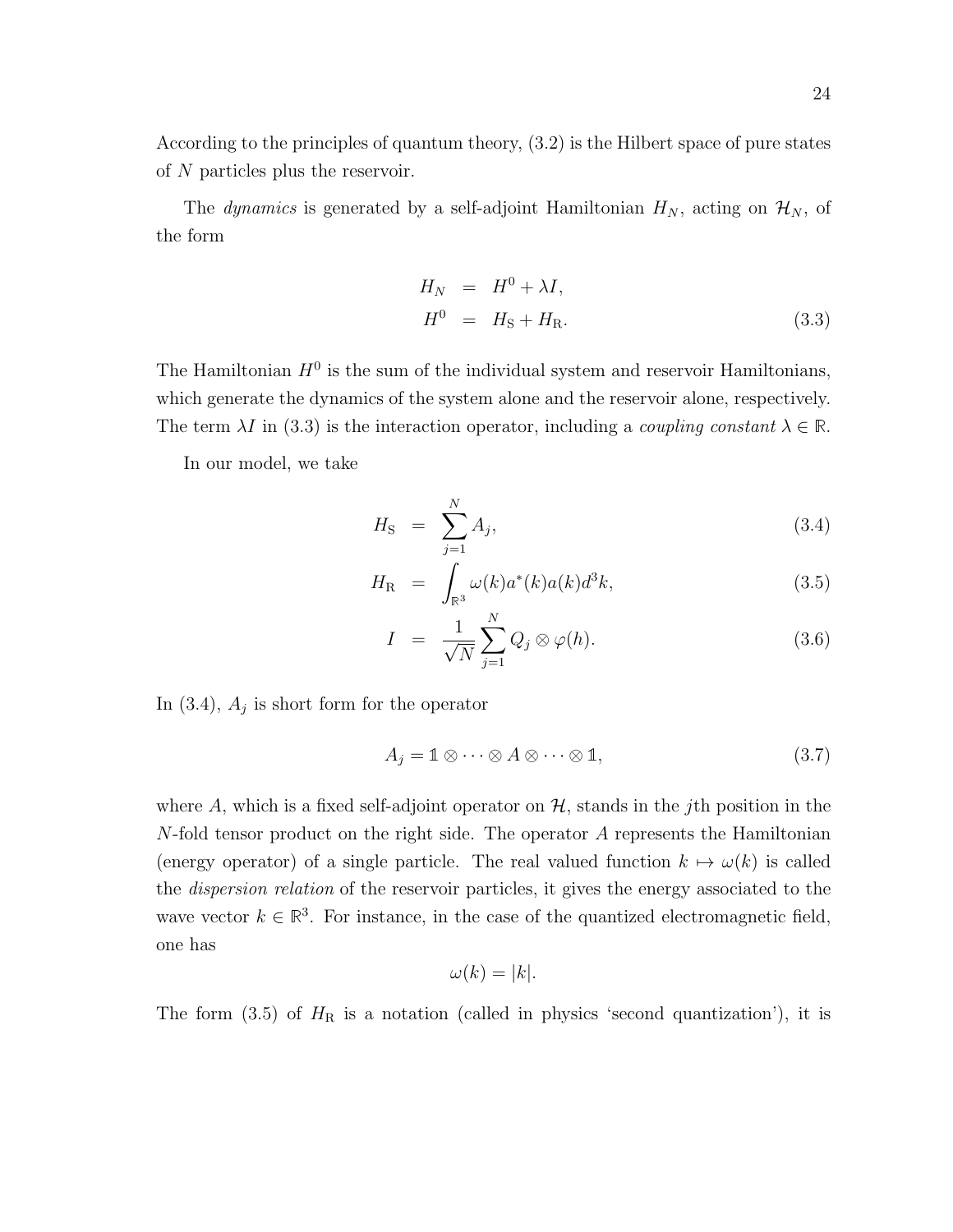equivalent to the following action (on field operators (3.1), for example),

$$
e^{itH_{\rm R}}\varphi(f)e^{-itH_{\rm R}} = \varphi(e^{i\omega t}f),\tag{3.8}
$$

where  $(e^{i\omega t}f)(k) = e^{it\omega(k)}f(k) \in L^2(\mathbb{R}^3, d^3k)$ . Similarly to  $A_j$ , the  $Q_j$  in (3.6) is interpreted as a fixed operator Q acting nontrivially on the jth tensor factor only. Physically,  $Q \otimes \varphi(h)$  encodes the way a single particle is coupled to the reservoir. The function  $h \in L^2(\mathbb{R}^3, d^3k)$  in (3.6) is called the *form factor*. The size of  $h(k)$ , for a given  $k \in \mathbb{R}^3$ , determines how strongly the mode k is coupled to the particle system.

It is important to point out the scaling factor 1/ √ N in the interaction I. The motivation for this scaling is the following. Since the particles do not interact directly, but only via contact with the reservoir, the 'effective particle interaction' is of the size of the interaction squared,  $I^2$ . In terms of N, this effective interaction without the prefactor 1/ √  $\overline{N}$  would be  $O(N^2)$  (considering  $N \to \infty$ ). However, the 'free particle' energy,  $\sum_{j=1}^{N} A_j$  is only of  $O(N)$ . To have both the free energy and the interaction energy of the same order in N (namely,  $O(N)$ ), we thus introduce the factor  $1/\sqrt{N}$ . In this way, interaction effects and free dynamics effects occur at the same strength. Our crucial assumption is

(A) The operators A and Q commute,  $AQ = QA$ .

Physically, this means that the energy of each particle is conserved during the dynamics. There is no energy exchange between the particles and the reservoir. Such models are called *energy conserving models*. The great advantage is that often, one can 'explicitly' calculate the dynamics for them.

To sum it up, our interacting Hamiltonian reads

$$
H_N = \sum_{j=1}^N A_j + H_R + \frac{\lambda}{\sqrt{N}} \sum_{j=1}^N Q_j \otimes \varphi(h)
$$
 (3.9)

and we have  $[A, Q] = 0$  (commutator).

We consider initial states of the product (non-entangled) form

$$
\rho_N(0) = \rho_S \otimes \cdots \otimes \rho_S \otimes \rho_R,\tag{3.10}
$$

in which each particle is in the same state  $\rho_s$  and the reservoir density matrix is  $\rho_R$ .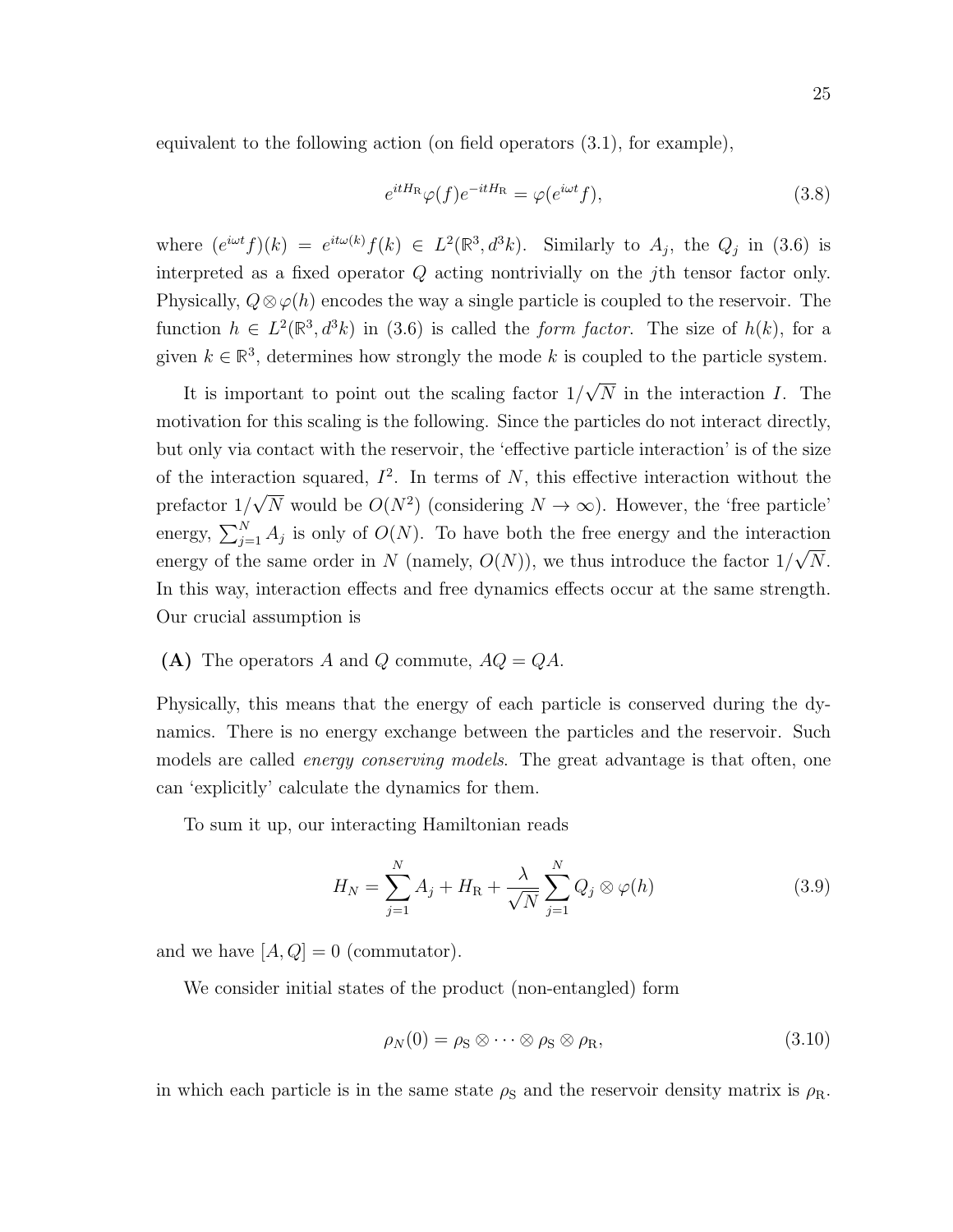According to the Schrödinger equation, the state at time  $t$  is given by

$$
\rho_N(t) = e^{-itH_N} \rho_N(0) e^{itH_N}.
$$
\n(3.11)

Due to the interaction term,  $\rho_N(t)$  will not be of product form for  $t \neq 0$ . Given any system-reservoir observable  $A \in \mathcal{B}(\mathcal{H}_N)$ , its average at time t is

$$
\langle A \rangle_N(t) \equiv \text{Tr}(\rho_N(t)A), \tag{3.12}
$$

where Tr denotes the trace and the symbol  $\equiv$  means equivalent by definition (i.e.,  $\langle A \rangle_N(t)$  is defined to be Tr $(\rho_N(t)A)$ . A general  $A \in \mathcal{B}(\mathcal{H}_N)$  is a (possibly infinite) sum of factorized operators of the form

$$
\mathcal{P} = \mathcal{O}_1 \otimes \cdots \otimes \mathcal{O}_N \otimes W(f), \tag{3.13}
$$

where the  $\mathcal{O}_j$  are arbitrary single particle operators and  $W(f)$  is an arbitrary Weyl operator. When we are only interested in properties of the first  $n$  particles and the reservoir, for a fixed number  $n \geq 1$ , then we only need to consider operators of the form

$$
\mathcal{O} = \mathcal{O}_1 \otimes \cdots \mathcal{O}_n \otimes \mathbb{1}_{S} \cdots \mathbb{1}_{S} \otimes W(f). \tag{3.14}
$$

Our goal is to describe the limit  $N \to \infty$  of the dynamics

$$
t \mapsto \langle \mathcal{O} \rangle_N(t), \tag{3.15}
$$

where  $\mathcal O$  is of the form (3.14) for a fixed n.

Let

$$
A = \sum_{m=1}^{d} a^{(m)} P^{(m)} \tag{3.16}
$$

be the spectral decomposition of A, where  $a^{(m)}$  are its eigenvalues and  $P^{(m)}$  its (rankone) projections. We introduce the notation

$$
p_m = \text{Tr}_S(P^{(m)}\rho_S). \tag{3.17}
$$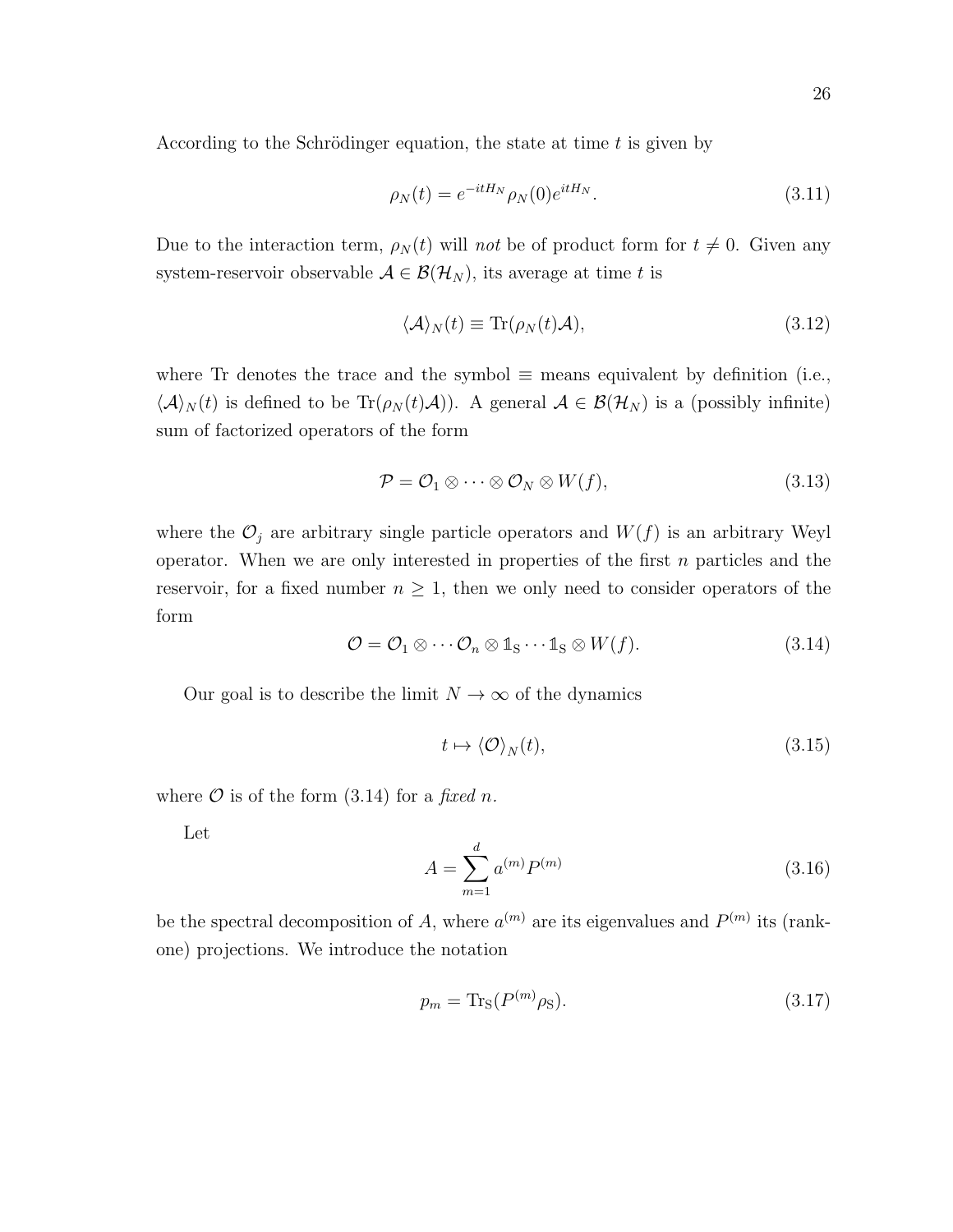The  $p_m$  are probabilities, i.e.,

$$
0 \le p_m \le 1, \qquad \sum_m p_m = 1. \tag{3.18}
$$

We denote also

$$
\langle Q \rangle = \text{Tr}(\rho_S Q), \qquad \text{var}(Q) = \langle Q^2 \rangle - \langle Q \rangle^2 \tag{3.19}
$$

for the expectation value and the variance of  $Q$  in the initial single particle state  $\rho_{\rm S}$ . We also define the (time dependent) single particle density matrix

$$
\tilde{\rho}(t) = e^{2i\lambda^2 Q \langle Q \rangle S(t)} \rho_{\rm S} \, e^{-2i\lambda^2 Q \langle Q \rangle S(t)} \tag{3.20}
$$

where

$$
S(t) = \frac{1}{2} \int_{\mathbb{R}^3} |h(k)|^2 \frac{\omega t - \sin \omega t}{\omega^2} d^3k. \tag{3.21}
$$

In (3.21) h is the form factor appearing in the interaction (3.6), and  $\omega \equiv \omega(k)$  is the dispersion relation.

### 3.2 Results on the dynamics

#### 3.2.1 Dynamics of observables

Our main result about the dynamics of observables is the following.

Theorem 1 (Dynamics of observables) Consider the observable

$$
\mathcal{O} = \mathcal{O}_1 \otimes \cdots \mathcal{O}_n \otimes \mathbb{1}_{S} \cdots \mathbb{1}_{S} \otimes W(f), \tag{3.22}
$$

where the  $\mathcal{O}_j$ ,  $j = 1, \ldots, n$  and  $f \in L^2(\mathbb{R}^3, d^3k)$  are arbitrary. For each fixed  $t \in \mathbb{R}$ , we have

$$
\lim_{N \to \infty} e^{i\sqrt{N}\lambda \langle Q \rangle \text{Im}\langle h, \frac{e^{i\omega t} - 1}{i\omega} f \rangle} \langle \mathcal{O} \rangle_N(t)
$$
\n
$$
= e^{-\frac{1}{2}\lambda^2 \text{var}(Q)(\text{Im}\langle h, \frac{e^{i\omega t} - 1}{i\omega} f \rangle)^2} \text{Tr}_R \left( \rho_R W(e^{i\omega t} f) \right) \prod_{j=1}^n \text{Tr}_S \left( e^{-itA} \widetilde{\rho}(t) e^{itA} \mathcal{O}_j \right). \tag{3.23}
$$

Recall that h is the form factor in (3.9),  $\omega \equiv \omega(k)$  and  $\tilde{\rho}(t)$  is given in (3.20).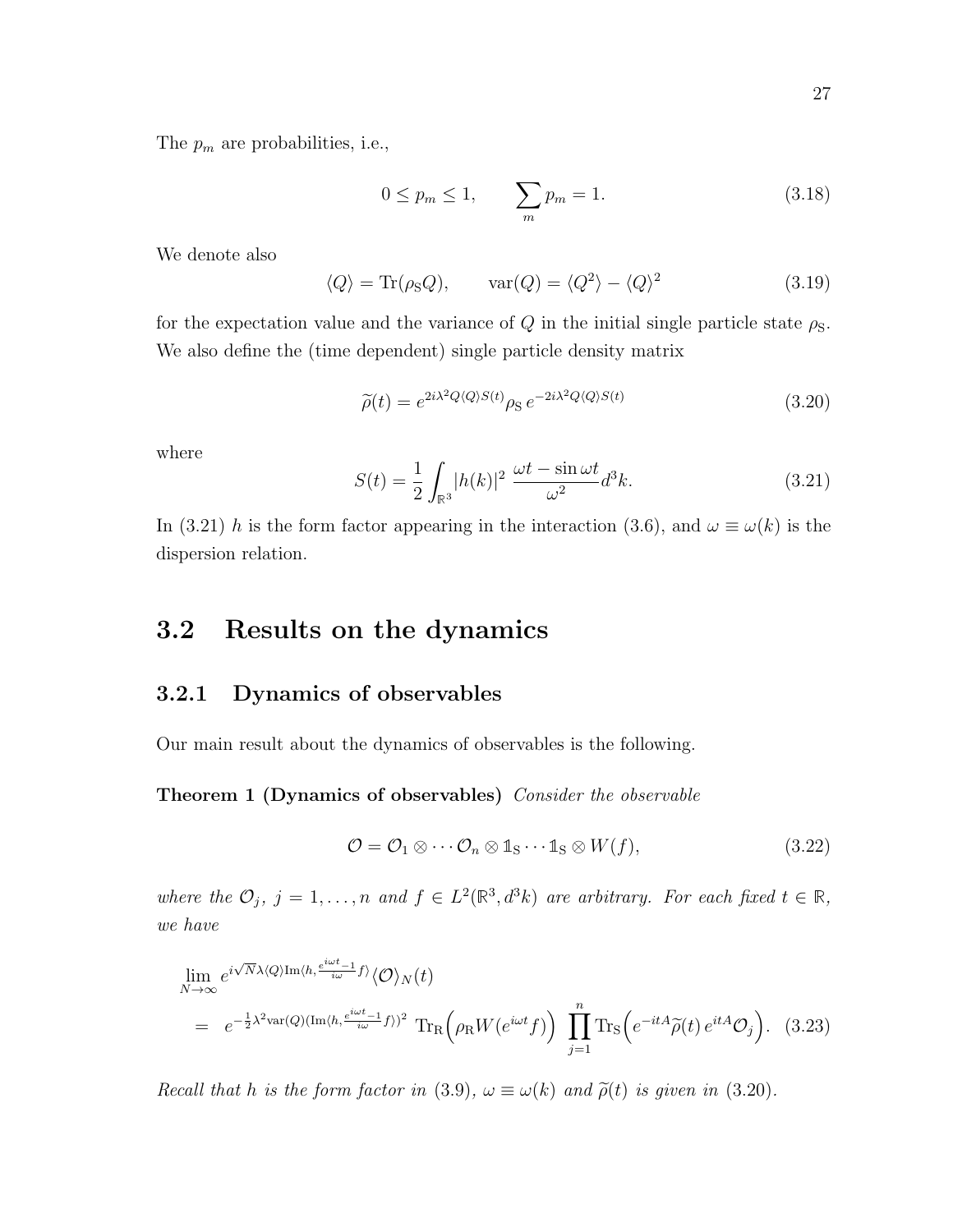#### Discussion.

(1) The result holds for all dispersion relations  $\omega(k)$  and coupling 'form factors'  $h \in L^2(\mathbb{R}^3).$ 

(2) Relation (3.23) shows that  $\langle \mathcal{O} \rangle_N (t)$  alone does not converge as  $N \to \infty$  unless  $\langle Q \rangle = 0$ . In special case  $f = 0$ , we get also convergence. In particular, when  $\mathcal O$  is an observable of the particle system alone, then we do get convergence. What is the meaning of the fast oscillating 'correction factor'  $e^{i\sqrt{N}\lambda(Q)\text{Im}\langle h, \frac{e^{i\omega t}-1}{i\omega}f\rangle}$  in (3.23)? It is created by the action of the particle system on reservoir observables (in the sense that if  $f = 0$  (no reservoir observable), then the factor is not present). This means that the particle system induces fast oscillations in the reservoir (with frequency  $\propto$ √  $(N).$ That these oscillations do not die off as  $N \to \infty$  may be attributed to the fact that the system is not dispersive. This is in contrast to the effect the reservoir has on the particle system, which is, to induce irreversible (dispersive) dynamics.

(3) In the special case when  $\mathcal{O}_j = \mathbb{1}_S$  for all j, we obtain the reservoir dynamics,

$$
\lim_{N\to\infty}e^{i\sqrt{N}\lambda\langle Q\rangle\mathrm{Im}\langle h,\frac{e^{i\omega t}-1}{i\omega}f\rangle}\langle W(f)\rangle_N(t)=e^{-\frac{1}{2}\lambda^2\mathrm{var}(Q)(\mathrm{Im}\langle h,\frac{e^{i\omega t}-1}{i\omega}f\rangle)^2}\mathrm{\,Tr_R}\Big(\rho_{\mathrm{R}}W(e^{i\omega t}f)\Big).
$$

#### Proof of Theorem 1.

According to  $(3.10), (3.11), (3.12)$  and  $(3.14),$  we have

$$
\langle \mathcal{O} \rangle_N(t) = \text{Tr} \Big( \rho_N(t) \mathcal{O}_1 \otimes \cdots \mathcal{O}_n \otimes \mathbb{1}_S \cdots \mathbb{1}_S \otimes W(f) \Big) \n\rho_N(t) = e^{-itH_N} (\rho_S^{\otimes N} \otimes \rho_R) e^{itH_N}.
$$
\n(3.24)

We write  $Q$  in its diagonal form,

$$
Q = \sum_{m=1}^{d} q^{(m)} P^{(m)},
$$
\n(3.25)

where  $q^{(m)}$  are the (real) eigenvalues of Q and  $P^{(m)}$  are its rank-one spectral projections, satisfying  $\sum_m P^{(m)} = \mathbb{1}$  and  $P^{(m)}P^{(n)} = \delta_{mn}P^{(m)}$  (Kronecker). Since A and Q commute (see the assumption  $(A)$  before  $(3.9)$ ), we may assume that the projection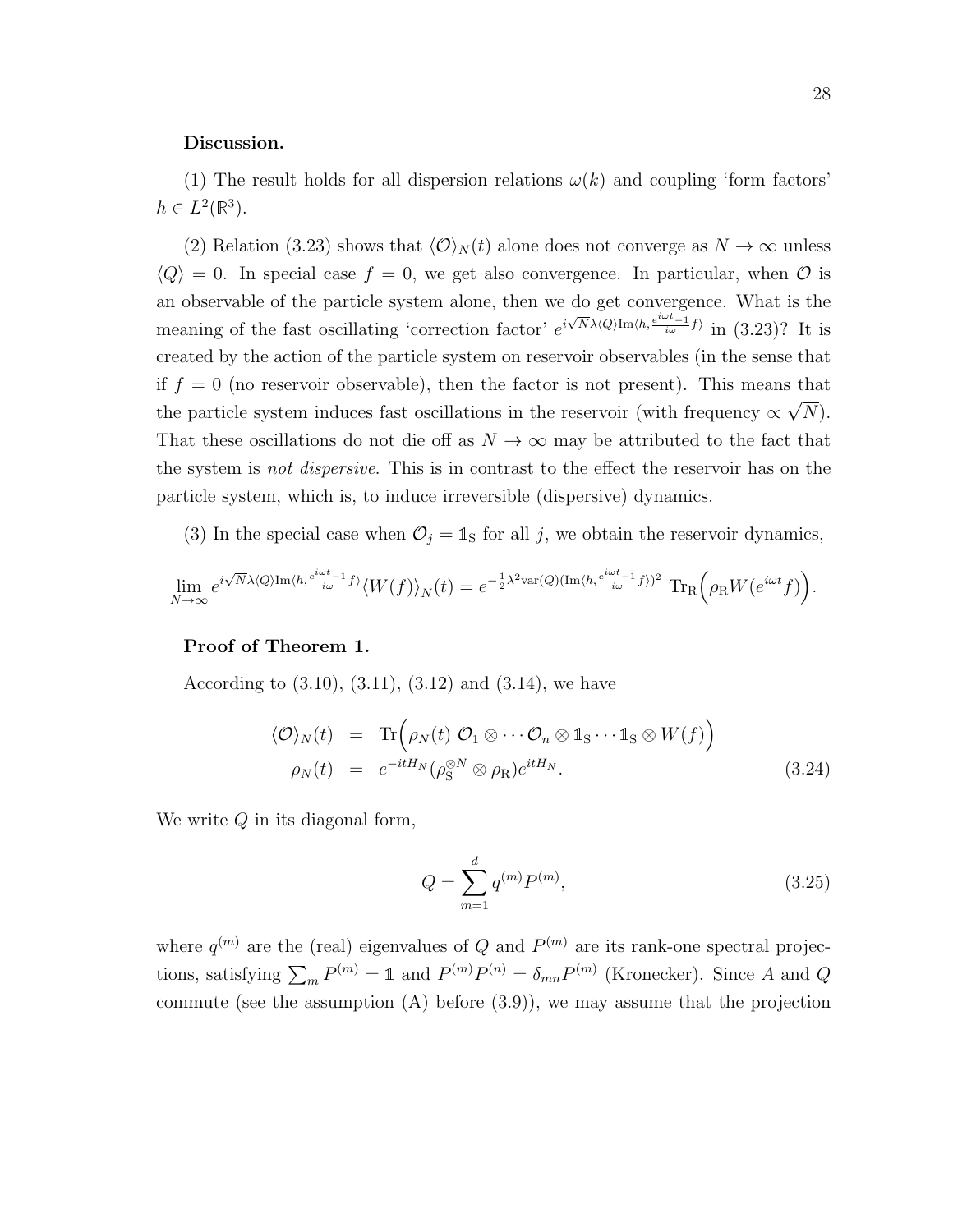$P^{(m)}$  also diagonalize the operator A, namely,

$$
A = \sum_{m=1}^{d} a^{(m)} P^{(m)},
$$
\n(3.26)

where the  $a^{(m)} \in \mathbb{R}$  form the spectrum of A. Using that

$$
\sum_{m_1,\dots,m_N} P^{(m_1)} \otimes \dots \otimes P^{(m_N)} = \mathbb{1}_{S} \otimes \dots \otimes \mathbb{1}_{S}
$$
 (3.27)

we get from (3.9)

$$
H_N = \sum_{m_1,\dots,m_N} P^{(m_1)} \otimes \dots \otimes P^{(m_N)} \Big[ \sum_{j=1}^N A_j + H_R + \frac{\lambda}{\sqrt{N}} \sum_{j=1}^N q^{(m_j)} \varphi(h) \Big]. \tag{3.28}
$$

Notation. In  $(3.28)$ , the product of the projections is actually a short form for the expression  $P^{(m_1)} \otimes \ldots \otimes P^{(m_N)} \otimes \mathbb{1}_{\mathcal{F}}$ , however, we leave out in the notation the trivial factor  $\otimes \mathbb{1}_F$  and we hope no confusion will arise by doing so. Also, note that in (3.28), one may replace  $A_j$  by  $a^{(m_j)} \mathbb{1}_S$  due to the presence of the projections  $P^{(m_j)}$ .

It follows from (3.28) that

$$
e^{-itH_N}
$$
\n
$$
= \sum_{m_1,\dots,m_N} P^{(m_1)} \otimes \dots \otimes P^{(m_N)} \exp{-it} \Big[ \sum_{j=1}^N A_j + H_R + \frac{\lambda}{\sqrt{N}} \sum_{j=1}^N q^{(m_j)} \varphi(h) \Big].
$$
\n(3.29)

Using the expansion (3.29) for the propagator in (3.24) gives

$$
\rho_N(t) = \sum_{m_1, \dots, m_N} P^{(m_1)} \otimes \dots \otimes P^{(m_N)} e^{-it(\sum_{j=1}^N A_j + H_R + I)} (\rho_S^{\otimes N} \otimes \rho_R)
$$

$$
\times \sum_{m'_1, \dots, m'_N} P^{(m'_1)} \otimes \dots \otimes P^{(m'_N)} e^{it(\sum_{j=1}^N A_j + H_R + I')} \quad (3.30)
$$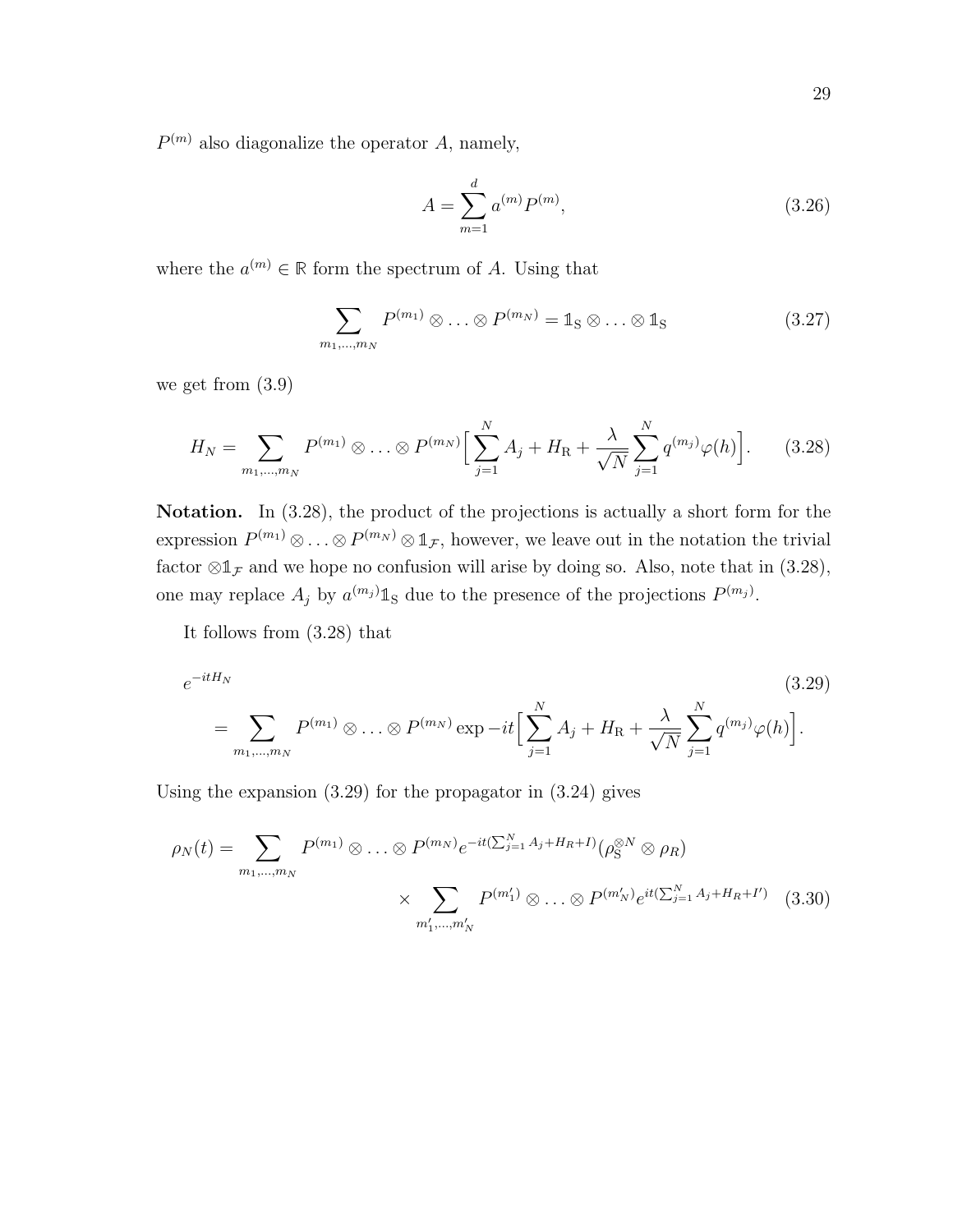where we have defined

$$
I = \frac{\lambda}{\sqrt{N}} \sum_{j=1}^{N} q^{(m_j)} \varphi(h)
$$
  

$$
I' = \frac{\lambda}{\sqrt{N}} \sum_{j=1}^{N} q^{(m'_j)} \varphi(h).
$$
 (3.31)

In the next step, we find the reduced density matrix of the first  $n$  particles and the reservoir,

$$
\rho_{n,N}(t) = \text{Tr}_{[n+1,N]}(\rho_N(t)),\tag{3.32}
$$

where  $\text{Tr}_{[n+1,N]}$  is the partial trace over all particles  $j = n+1, \ldots, N$ .

We have  $\text{Tr}_{[n+1,N]}(F_1 \otimes \ldots \otimes F_N) = F_1 \otimes \ldots \otimes F_n \cdot \text{Tr}(F_{n+1} \otimes \ldots \otimes F_N)$  (where the  $F_j$  is any operator acting on the jth particle) and  $\text{Tr}(P^{(m)}\rho_{\rm S}P^{(m')})=\delta_{m,m'}p_m$  where  $p_m$  defined in (3.17).  $H_R$ , I and I' are operators acting non-trivially on the space of the reservoir only, so (3.32) becomes

$$
\rho_{n,N}(t) = e^{-it(A_1 + \dots + A_n)}
$$
\n
$$
\left[ \sum_{\substack{m_1, \dots, m_N \\ m'_1, \dots, m'_n}} (\Pi_{j=n+1}^N p_{m_j}) \left( \bigotimes_{j=1}^n P^{(m_j)} \rho_S P^{(m'_j)} \right) \otimes \left( e^{-it(H_R + I)} \rho_R e^{it(H_R + I'')} \right) \right] e^{it(A_1 + \dots + A_n)}
$$
\n(3.33)

(note that the  $A_{n+1}, \ldots, A_N$  disappear due to the cyclicity of the trace) where

$$
I'' = \left(\frac{\lambda}{\sqrt{N}} \sum_{j=1}^{n} q^{(m'_j)} + \frac{\lambda}{\sqrt{N}} \sum_{j=n+1}^{N} q^{(m_j)}\right) \varphi(h).
$$
 (3.34)

From equation (3.33) and (3.24) and by cyclicity of trace we have

$$
\langle \mathcal{O} \rangle_N(t) = \text{Tr} \Big[ e^{-it(A_1 + \dots + A_n)} \sum_{\substack{m_1, \dots, m_N \\ m'_1, \dots, m'_n}} \left( \prod_{j=n+1}^N p_{m_j} \right) \bigotimes_{j=1}^n P^{(m_j)} \rho_S P^{(m'_j)} e^{it(A_1 + \dots + A_n)}
$$
  

$$
\mathcal{O}_1 \otimes \dots \otimes \mathcal{O}_n \otimes \left( e^{it(H_R + I'')} W(f) e^{-it(H_R + I)} \rho_R \right) \Big]. \tag{3.35}
$$

The trace in  $(3.35)$  is over the particle spaces with indices  $1, \ldots, n$  and the reservoir.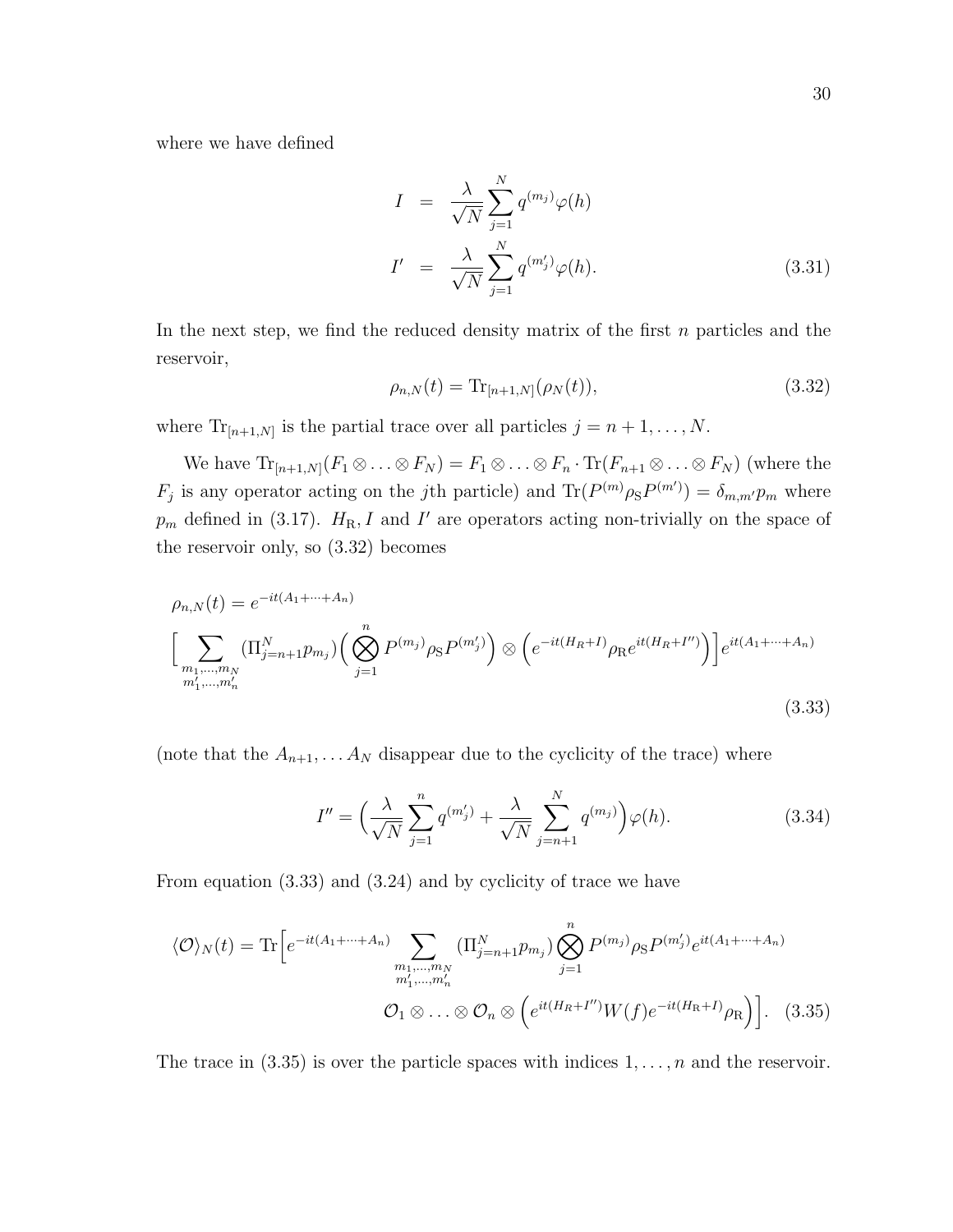As the argument is a product, we first evaluate the part over the reservoir,

$$
\text{Tr}_{\text{R}}e^{it(H_{\text{R}}+I'')}W(f)e^{-it(H_{\text{R}}+I)}\rho_{\text{R}}.\tag{3.36}
$$

To evaluate this, the following result is useful.

**Lemma 1** For any  $\alpha, \beta \in \mathbb{R}$  and functions  $f, h \in L^2(\mathbb{R}^3, d^3k)$ , we have

$$
e^{it(H_{\rm R}+\alpha\varphi(h))}W(f)e^{-it(H_{\rm R}+\beta\varphi(h))}
$$
  
=  $e^{-\frac{i}{2}(\alpha+\beta)\text{Im}\langle h, \frac{e^{it\omega}-1}{i\omega}f\rangle}e^{-i(\alpha+\beta)(\alpha-\beta)S(t)}W\Big((\alpha-\beta)\frac{e^{it\omega}-1}{i\omega}h+e^{it\omega}f\Big), (3.37)$ 

where  $S(t)$  is given in (3.21).

We give a proof of Lemma 1 below. For now, we continue the proof of Theorem 1.

To analyze  $(3.36)$  we use  $(3.37)$  with

$$
\alpha = \frac{\lambda}{\sqrt{N}} \sum_{j=1}^{n} q^{(m'_j)} + \frac{\lambda}{\sqrt{N}} \sum_{j=n+1}^{N} q^{(m_j)}, \quad \beta = \frac{\lambda}{\sqrt{N}} \sum_{j=1}^{N} q^{(m_j)}.
$$

Letting

$$
c = \operatorname{Im}\left\langle h, \frac{e^{i\omega t} - 1}{i\omega} f \right\rangle \tag{3.38}
$$

we obtain

$$
e^{it(H_{\rm R}+I'')}W(f)e^{-it(H_{\rm R}+I)}
$$
\n
$$
= \exp\left\{\frac{-i}{2}\frac{\lambda c}{\sqrt{N}}\Big[\sum_{j=1}^{n}\left(q^{(m_j)}+q^{(m'_j)}\right)+2\sum_{j=n+1}^{N}q^{(m_j)}\Big]\right\}
$$
\n
$$
\times \exp\left\{i\frac{\lambda^2}{N}\Big[\sum_{j=1}^{n}\left(q^{(m_j)}+q^{(m'_j)}\right)+2\sum_{j=n+1}^{N}q^{(m_j)}\Big]\Big[\sum_{j=1}^{n}\left(q^{(m_j)}-q^{(m'_j)}\right)\Big]S(t)\right\}
$$
\n
$$
\times W\left(\frac{\lambda}{\sqrt{N}}\sum_{j=1}^{n}\left(q^{(m_j)}-q^{(m'_j)}\right)\frac{e^{it\omega}-1}{i\omega}h+e^{it\omega}f\right).
$$
\n(3.39)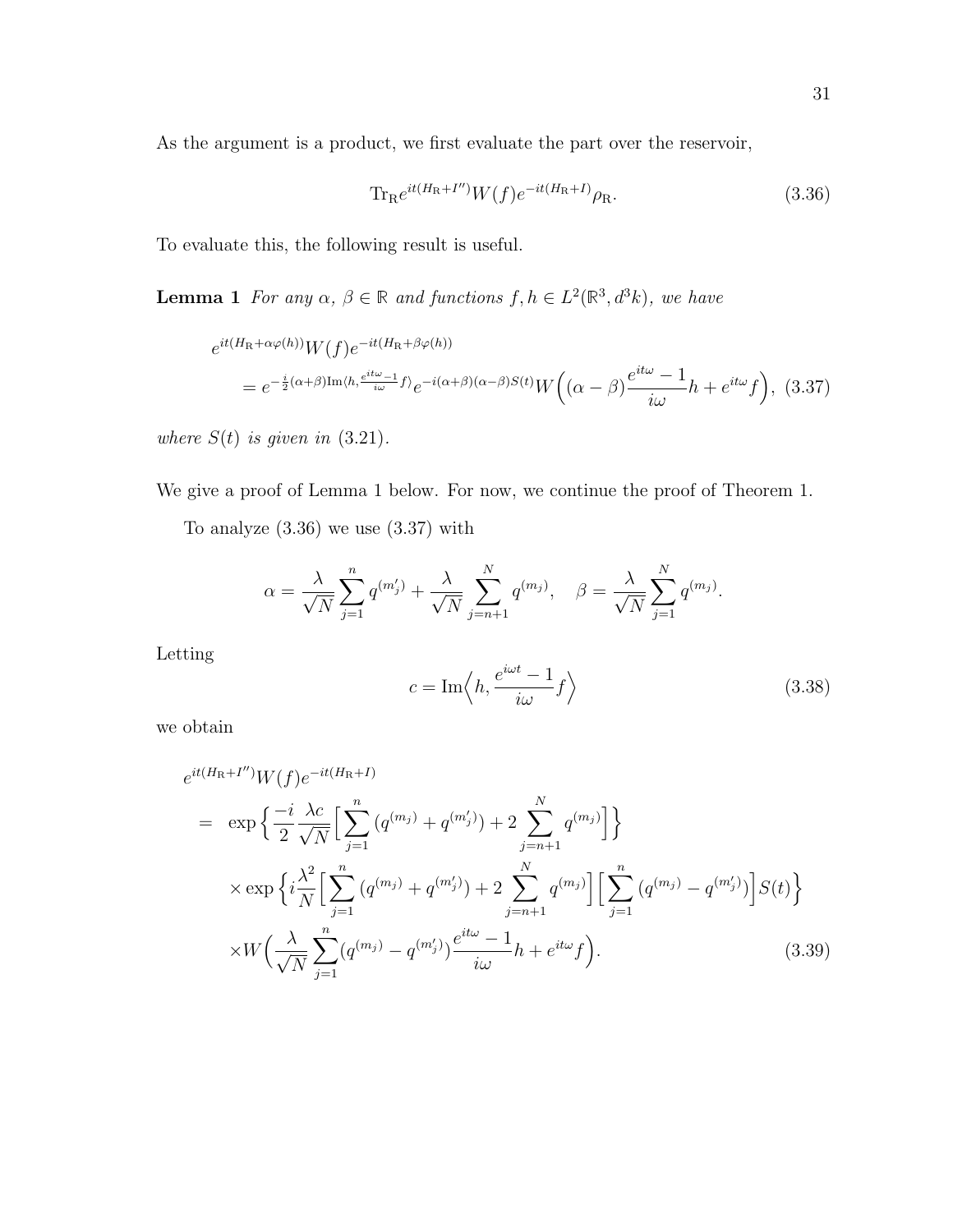The equation (3.35) becomes

$$
\langle \mathcal{O} \rangle_N(t) = \text{Tr}\Big[e^{-it(A_1 + \dots + A_n)} \sum_{\substack{m_1, \dots, m_n \\ m'_1, \dots, m'_n}} \zeta \Big(\bigotimes_{j=1}^n P_j^{(m_j)} \rho P_j^{(m'_j)}\Big) e^{it(A_1 + \dots + A_n)}
$$
  

$$
\mathcal{O}_1 \otimes \dots \otimes \mathcal{O}_n \otimes \rho_R W \Big(\frac{\lambda}{\sqrt{N}} \sum_{j=1}^n (q^{(m_j)} - q^{(m'_j)}) \frac{e^{it\omega} - 1}{i\omega} h + e^{it\omega} f\Big)
$$
  

$$
\times \exp\Big\{-\frac{i\lambda c}{2\sqrt{N}} \sum_{j=1}^n q^{(m_j)} + q^{(m'_j)}\Big\}
$$
  

$$
\times \exp\Big\{i\frac{\lambda^2}{N} \Big[\sum_{j=1}^n q^{(m_j)} + q^{(m'_j)}\Big] \Big[\sum_{j=1}^n (q^{(m_j)} - q^{(m'_j)})\Big] S(t)\Big\}, \qquad (3.40)
$$

where we have defined

$$
\zeta \equiv \zeta(m_1, \dots, m_n, m'_1, \dots, m'_n)
$$
\n
$$
= \sum_{m_{n+1}, \dots, m_N} (\Pi_{j=n+1}^N p_{m_j}) \exp \left\{ -i \frac{\lambda c}{\sqrt{N}} \sum_{j=n+1}^N q^{(m_j)} \right\}
$$
\n
$$
\times \exp \left\{ i \frac{\lambda^2}{N} \Big[ \sum_{j=1}^n \left\{ q^{(m_j)} + q^{(m'_j)} \right\} + 2 \sum_{j=n+1}^N q^{(m_j)} \Big] \Big[ \sum_{j=1}^n q^{(m_j)} - q^{(m'_j)} \Big] S(t) \right\}.
$$
\n(3.41)

We set

$$
Z = \sum_{j=1}^{n} q^{(m_j)} - q^{(m'_j)}.
$$
\n(3.42)

Then (3.41) becomes

$$
\zeta = \sum_{m_{n+1}, \dots, m_N} (\Pi_{j=n+1}^N p_{m_j}) \exp \left\{ -i \frac{\lambda}{\sqrt{N}} c \sum_{j=n+1}^N q^{(m_j)} \right\} \exp \left\{ 2i \frac{\lambda^2}{N} Z S(t) \sum_{j=n+1}^N q^{(m_j)} \right\}
$$
  
\n
$$
= \sum_{m_{n+1}, \dots, m_N} (\Pi_{j=n+1}^N p_{m_j}) \exp \left\{ -i \frac{\lambda}{\sqrt{N}} \left[ c - 2 \frac{\lambda}{\sqrt{N}} Z S(t) \right] \sum_{j=n+1}^N q^{(m_j)} \right\}
$$
  
\n
$$
= \left( \sum_m p_m \exp \left\{ -i \frac{\lambda}{\sqrt{N}} \left[ c - 2 \frac{\lambda Z}{\sqrt{N}} S(t) \right] q^{(m)} \right\} \right)^{N-n}
$$
  
\n
$$
= \left( \sum_m p_m e^{i x_m(N)/N} \right)^{N-n}, \tag{3.43}
$$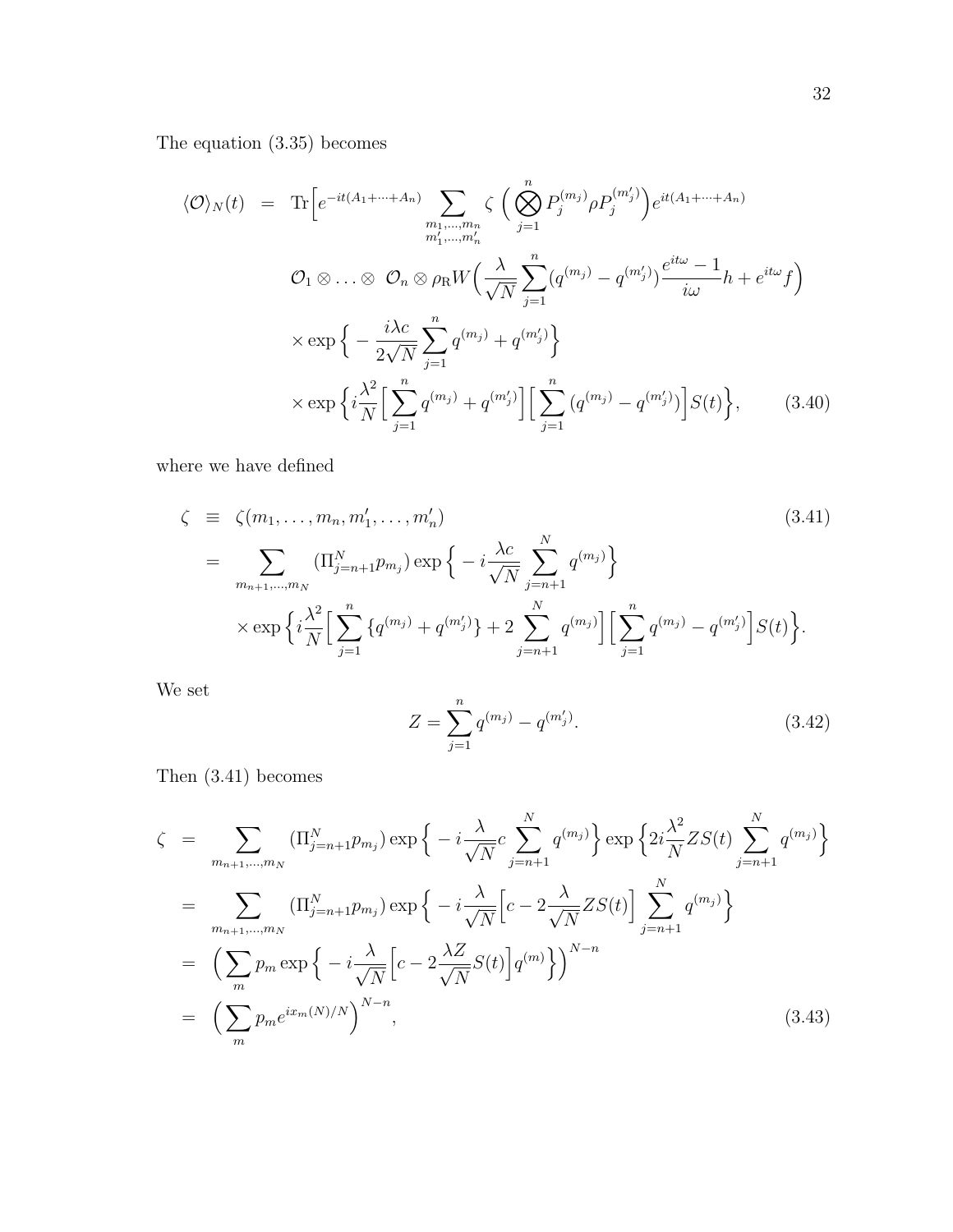where we have introduced

$$
x_m(N) = \left(-\sqrt{N}\lambda c + 2\lambda^2 Z S(t)\right) q^{(m)}.\tag{3.44}
$$

We write

$$
\zeta = \exp \left\{ (N - n) \ln \left( \sum_{m} p_m e^{i x_m(N)/N} \right) \right\}
$$
  
= 
$$
\exp \left\{ (N - n) \ln \left( 1 + \sum_{m} p_m (e^{i x_m(N)/N} - 1) \right) \right\},
$$
 (3.45)

where we have used that  $\sum_m p_m = 1$ . The sum in the logarithm of (3.45) is small for N large, it is of the size  $x_m(N)/N \propto 1/$ √ N. Set

$$
\epsilon = \sum_{m} p_m(e^{ix_m(N)/N} - 1) = O(1/\sqrt{N}) \qquad (N \to \infty).
$$
 (3.46)

We use the expansion

$$
\log(1+\epsilon) = \sum_{k=1}^{\infty} \frac{(-1)^{k+1} \epsilon^k}{k} \qquad (|\epsilon| < 1)
$$

to obtain

$$
\zeta = \exp\left\{ (N - n) \sum_{k=1}^{\infty} \frac{(-1)^{k+1} \epsilon^k}{k} \right\} = \exp\left\{ (N - n) \left( \epsilon - \frac{1}{2} \epsilon^2 + O(N^{-3/2}) \right) \right\}. \tag{3.47}
$$

Now we expand

$$
\epsilon = \sum_{m} p_m \left( i \frac{x_m(N)}{N} - \frac{1}{2} \frac{x_m(N)^2}{N^2} \right) + O(N^{-3/2})
$$
  

$$
\frac{1}{2} \epsilon^2 = \frac{1}{2} \left( \sum_{m} p_m i \frac{x_m(N)}{N} \right)^2 + O(N^{-3/2}).
$$
 (3.48)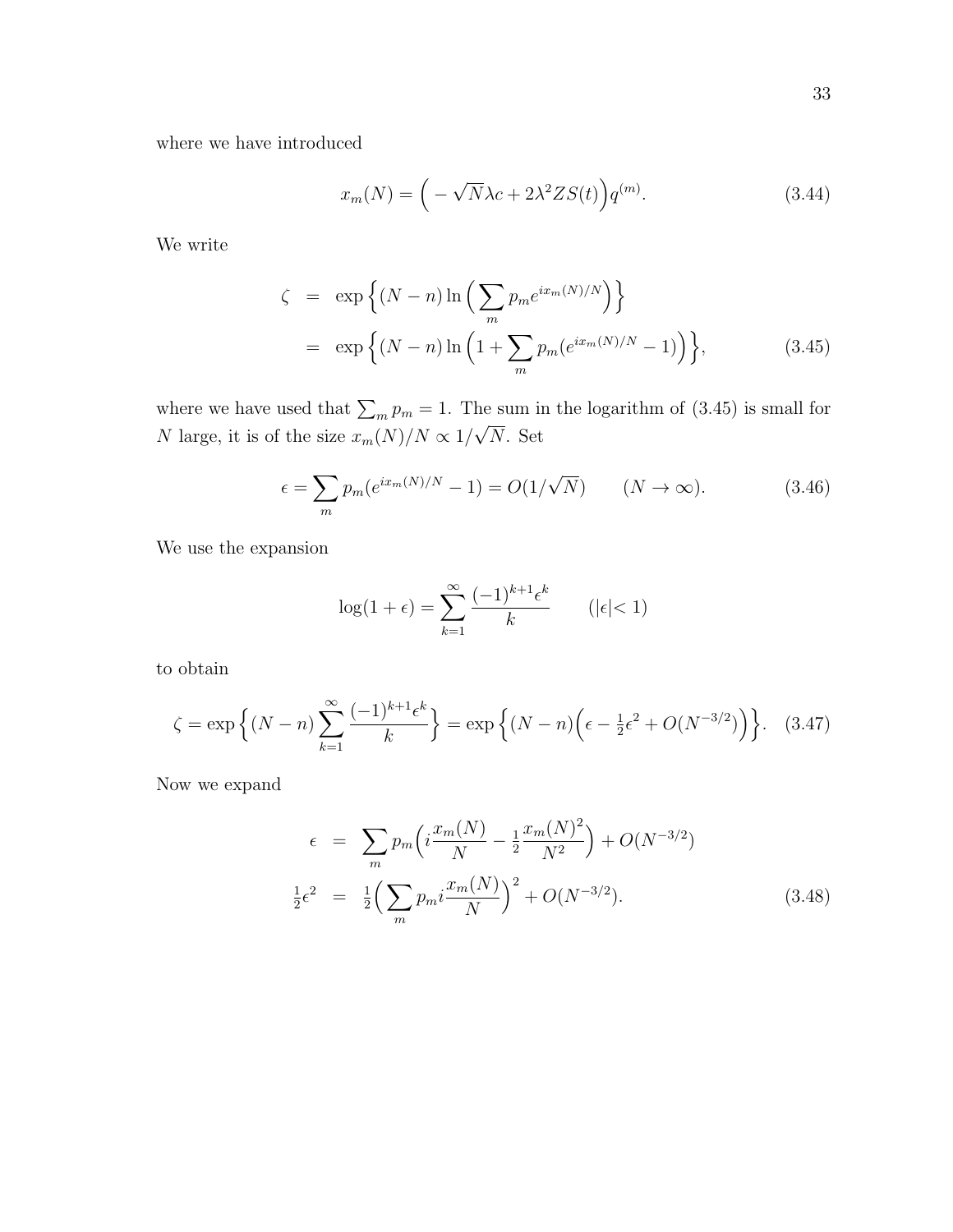Using (3.48) in (3.47) gives

$$
\zeta = \exp(N - n) \Big[ \sum_{m} p_m \Big( i \frac{x_m(N)}{N} - \frac{x_m(N)^2}{2N^2} \Big) + \frac{1}{2} \Big( \sum_{m} p_m \frac{x_m(N)}{N} \Big)^2 + O(N^{-3/2}) \Big]
$$
  
=  $\exp(N - n) [\frac{i}{N} \langle x(N) \rangle - \frac{1}{2N^2} \text{var}(x(N)) + O(N^{-3/2})],$  (3.49)

where (see (3.44) and (3.19))

$$
\langle x(N) \rangle = \left( -\sqrt{N} \lambda c + 2\lambda^2 Z S(t) \right) \langle Q \rangle
$$
  
var
$$
(x(N)) = \left( -\sqrt{N} \lambda c + 2\lambda^2 Z S(t) \right)^2 \text{var}(Q).
$$
 (3.50)

In view of definitions in (3.50) we write

$$
\zeta = \exp\left\{-i\sqrt{N}\lambda \langle Q \rangle c + 2i\lambda^2 Z S(t) \langle Q \rangle - \frac{1}{2}\lambda^2 \text{var}(Q)c^2\right\} \exp \Xi,
$$
 (3.51)

where

$$
\Xi = \frac{1}{N} \left( -2\sqrt{N} \lambda^3 Z S(t) c + 2\lambda^4 Z^2 S^2(t) \right) \text{var}(Q)
$$

$$
-i\frac{n}{N} \langle x(N) \rangle + \frac{n}{2N^2} \text{var}(x(N)) + O(N^{-3/2}).
$$

Substituting the value of  $\zeta$  given in (3.51) into (3.40) and doing some rearrangement, we get

$$
\langle \mathcal{O} \rangle_N(t) = e^{-i\sqrt{N}\lambda \langle Q \rangle c} \operatorname{Tr} \Big[ e^{-it(A_1 + \dots + A_n)} \sum_{\substack{m_1, \dots, m_n \\ m'_1, \dots, m'_n}} \exp \Xi
$$
  

$$
\Big( \bigotimes_{j=1}^n P^{(m_j)} e^{2i\lambda^2 Z S(t) \langle Q \rangle} \rho_S P^{(m'_j)} \Big) e^{it(A_1 + \dots + A_n)} \mathcal{O}_1 \otimes \dots \otimes \mathcal{O}_n
$$
  

$$
\otimes e^{-\frac{1}{2}\lambda^2 \text{var}(Q)c^2} \rho_R W \Big( \frac{\lambda}{\sqrt{N}} \sum_{j=1}^n (q^{(m_j)} - q^{(m'_j)}) \frac{e^{it\omega} - 1}{i\omega} h + e^{it\omega} f \Big)
$$
  

$$
\times \exp \Big\{ -\frac{i\lambda c}{2\sqrt{N}} \sum_{j=1}^n (q^{(m_j)} + q^{(m'_j)}) \Big\}
$$
  

$$
\times \exp \Big\{ i \frac{\lambda^2}{N} \Big[ \sum_{j=1}^n q^{(m_j)} + q^{(m'_j)} \Big] \Big[ \sum_{j=1}^n q^{(m_j)} - q^{(m'_j)} \Big] S(t) \Big\} \Big]. \qquad (3.52)
$$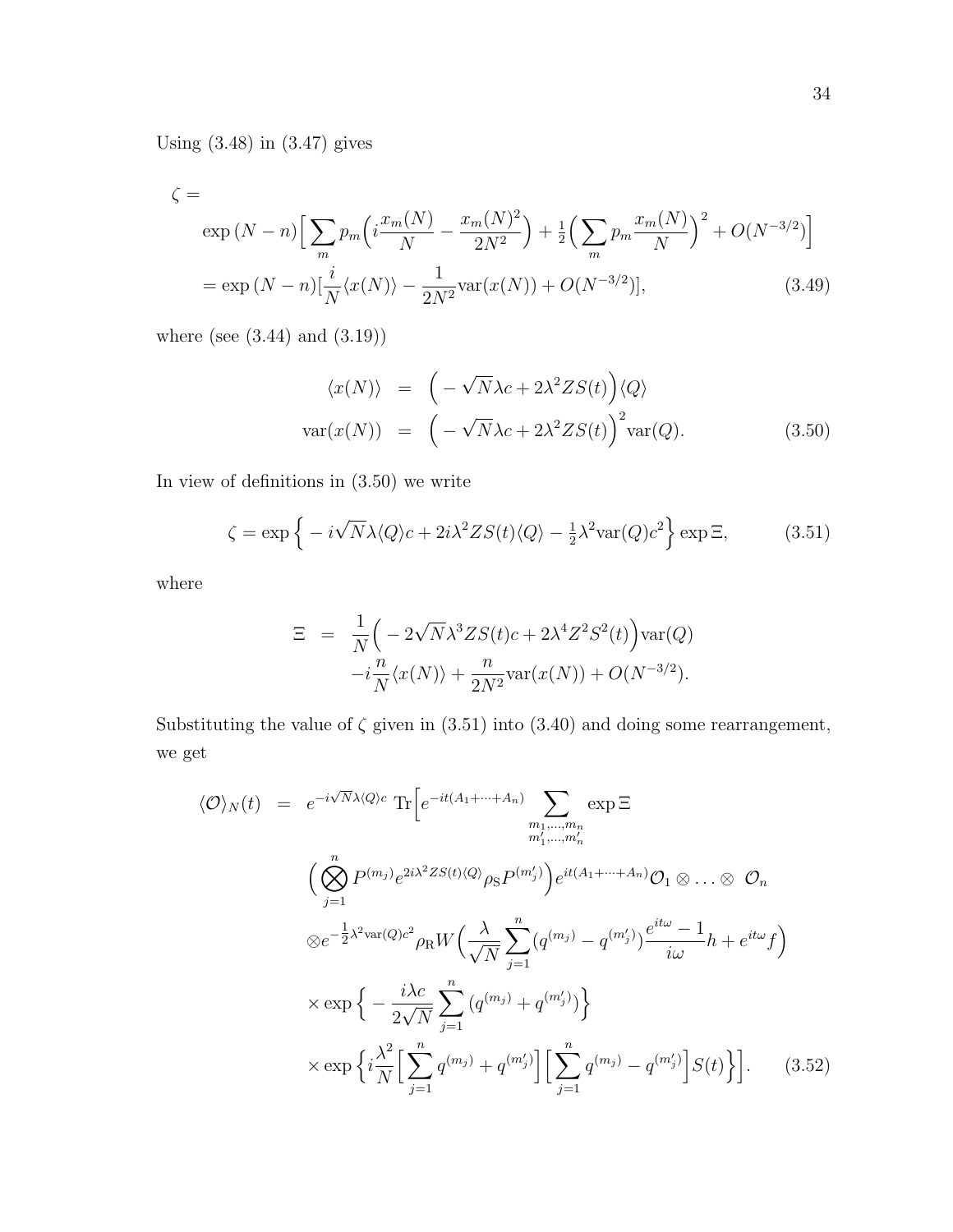We move  $e^{-i\sqrt{N}\lambda\langle Q\rangle c}$  to the left hand side then take the limit as  $N \to \infty$  of (3.52). The exponents in the last two factors on the right side of (3.52) vanish in this limit, and also,  $\Xi = O(N^{-1/2}) \rightarrow 0$ . Furthermore, by Theorem I, we have in the strong sense

$$
\lim_{N \to \infty} W\left(\frac{\lambda}{\sqrt{N}} \sum_{j=1}^{n} (q^{(m_j)} - q^{(m'_j)}) \frac{e^{it\omega} - 1}{i\omega} h + e^{it\omega} f\right) = W(e^{it\omega} f). \tag{3.53}
$$

This limit passes under the trace, as is not difficult to see.<sup>1</sup> We conclude that

$$
\lim_{N \to \infty} e^{i\sqrt{N}\lambda \langle Q \rangle c} \langle \mathcal{O} \rangle_N(t) = \text{Tr}\Big[e^{-it(A_1 + \dots + A_n)} \Big(\sum_{m_1, \dots, m_n \atop m_1', \dots, m_n'} \bigotimes_{j=1}^n P^{(m_j)} e^{2i\lambda^2 Z S(t) \langle Q \rangle} \rho_{\mathcal{S}} P^{(m'_j)}\Big) \times e^{it(A_1 + \dots + A_n)} \mathcal{O}_1 \otimes \dots \otimes \mathcal{O}_n \otimes e^{-\frac{1}{2}\lambda^2 \text{var}(Q)c^2} \rho_{\mathcal{R}} W(e^{it\omega} f)\Big]. \tag{3.54}
$$

We use the definition of  $Z$  in  $(3.42)$  to simplify the sum

$$
\sum_{m_1,\dots,m_n} \bigotimes_{j=1}^n P^{(m_j)} e^{2i\lambda^2 Z S(t) \langle Q \rangle} \rho_{\mathcal{S}} P^{(m'_j)}
$$
\n
$$
= \sum_{\substack{m_1,\dots,m_n \\ m'_1,\dots,m'_n \\ n'_1,\dots,m'_n}} \bigotimes_{j=1}^n P^{(m_j)} e^{2i\lambda^2 S(t) \langle Q \rangle \sum_{j=1}^n q^{(m_j)}} \rho_{\mathcal{S}} e^{-2i\lambda^2 S(t) \langle Q \rangle \sum_{j=1}^n q^{(m'_j)}} P^{(m'_j)}
$$
\n
$$
= \bigotimes_{j=1}^n \Big[ \sum_m P^{(m)} e^{2i\lambda^2 S(t) \langle Q \rangle q^{(m)}} \Big] \rho_{\mathcal{S}} \Big[ \sum_{m'} e^{-2i\lambda^2 S(t) \langle Q \rangle q^{(m')}} P^{(m'_j)} \Big]
$$
\n
$$
= \bigotimes_{j=1}^n \tilde{\rho}.
$$
\n(3.55)

The last equality holds because of the diagonal form of the operator  $Q$  in  $(3.25)$  and definition of  $\tilde{\rho}$  in (3.20).

Combining (3.54) and (3.55) we obtain the formula (3.23) and thus complete proof

<sup>&</sup>lt;sup>1</sup>Suppose  $A_n$  is a sequence of bounded operators, such that  $||A_n|| \le a$  and  $A_n \to A$  strongly. Then  $Tr \rho A_n \to Tr \rho A$  as  $n \to \infty$ . Indeed, let  $\{x_n\}$  be an orthonormal basis. Then, given any  $\epsilon > 0$  there is an N s.t.  $\sum_{k>N} \langle x_k, \rho x_k \rangle < \epsilon/(2a)$ . This follows simply from the finiteness of Tr $\rho$ . Now  $|\text{Tr}(\rho(A_n \Delta(A)|=|\text{Tr}(\sqrt{\rho}(A_n-A)\sqrt{\rho})|\leq \sum_{1\leq k\leq N}|\langle x_n,\sqrt{\rho}(A_n-A)\sqrt{\rho}x_n\rangle|+\sum_{k>N}|\langle x_n,\sqrt{\rho}(A_n-A)\sqrt{\rho}x_n\rangle|.$ The summand in the second sum is bounded above by  $2a||x_n\sqrt{\rho}||^2 = 2a\langle x_n, \rho x_n \rangle$  and hence the value of this sum is bounded above by  $\epsilon$ . Thus  $|\text{Tr}(\rho(A_n - A))| \leq \sum_{1 \leq k \leq N} |\langle x_n, \sqrt{\rho}(A_n - A) \sqrt{\rho} x_n \rangle| + \epsilon$ . Taking  $n \to \infty$  and using the strong convergence to zero of  $A_n - \overline{A}$  shows the result.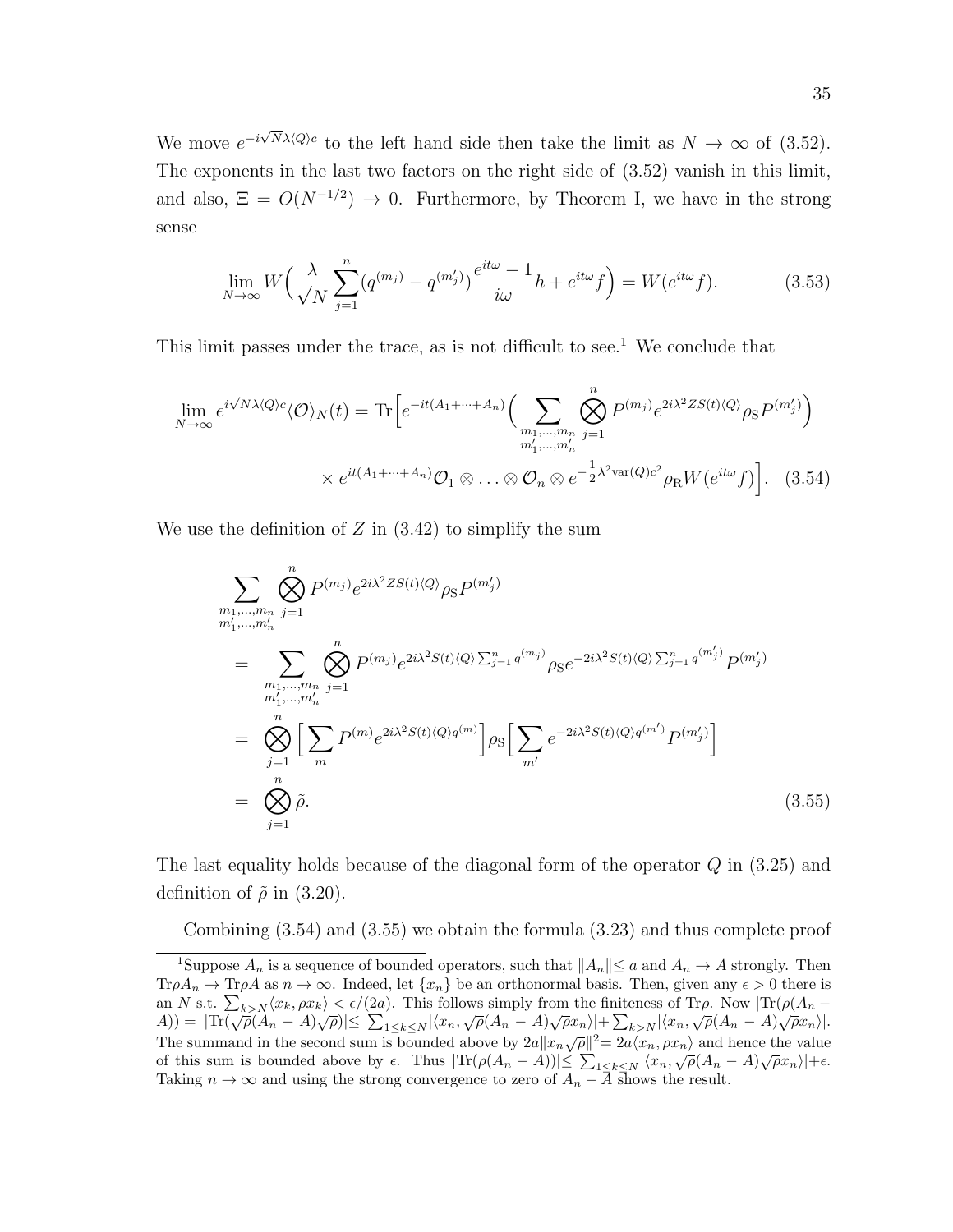of Theorem 1 modulo giving a proof of Lemma 1, which we do now.

Proof of Lemma 1. By the Trotter product formula [9],

$$
e^{it(H_{\rm R} + \alpha \varphi(h))} W(f) e^{-it(H_{\rm R} + \beta \varphi(h))} = \lim_{n \to \infty} (B_{\alpha})^n W(f) (B_{\beta}^*)^n \tag{3.56}
$$

where

$$
B_{\gamma} = e^{\frac{it\gamma\varphi(h)}{n}} e^{\frac{itH_{\rm R}}{n}}, \qquad \gamma \in \{\alpha, \beta\}.
$$
 (3.57)

We have

$$
B_{\alpha}W(f)B_{\beta}^{*} = e^{\Phi_{1}}W(f_{1})
$$
\n(3.58)

where

$$
\Phi_1 = -\frac{i}{2} \text{Im} \left\langle \frac{\alpha t}{n} h, e^{\frac{it\omega}{n}} f \right\rangle + \frac{i}{2} \text{Im} \left\langle e^{\frac{it\omega}{n}} f, \frac{\beta t}{n} h \right\rangle \nf_1 = (\alpha - \beta) \frac{t}{n} h + e^{\frac{it\omega}{n}} f.
$$
\n(3.59)

Relations  $(3.58)$  and  $(3.59)$  follow directly from (see also  $(2.52)$  and  $(3.8)$ )

$$
e^{i\tau H_{\rm R}}W(f)e^{-i\tau H_{\rm R}} = W(e^{i\tau\omega}f) \quad \text{and} \quad W(f)W(g) = e^{\frac{-i}{2}\text{Im}\langle f,g\rangle}W(f+g). \tag{3.60}
$$

Next we look at

$$
B_{\alpha}^{2}W(f)(B_{\beta}^{*})^{2} = e^{\Phi_{1}}B_{\alpha}W(f_{1})B_{\beta}^{*} = e^{\Phi_{2}}W(f_{2}), \qquad (3.61)
$$

with

$$
\Phi_2 = -\frac{i}{2} \Big[ \text{Im} \Big\langle \frac{\alpha t}{n} h, (\alpha - \beta) e^{\frac{it\omega}{n}} \frac{t}{n} h \Big\rangle + \text{Im} \Big\langle \frac{\alpha t}{n} h, e^{\frac{2it\omega}{n}} f \Big\rangle \Big] \n+ \frac{i}{2} \Big[ \text{Im} \Big\langle (\alpha - \beta) e^{\frac{it\omega}{n}} \frac{t}{n} h, \frac{\beta t}{n} h \Big\rangle + \text{Im} \Big\langle e^{\frac{2it\omega}{n}} f, \frac{\beta t}{n} h \Big\rangle \Big] + \Phi_1 \nf_2 = (\alpha - \beta) \frac{t}{n} h + (\alpha - \beta) e^{\frac{it\omega}{n}} \frac{t}{n} h + e^{\frac{2it\omega}{n}} f.
$$
\n(3.62)

Iterating this procedure  $n$  times we obtain

$$
B_{\alpha}^{n}W(f)(B_{\beta}^{*})^{n} = e^{\Phi_{n}}W(f_{n}),
$$
\n(3.63)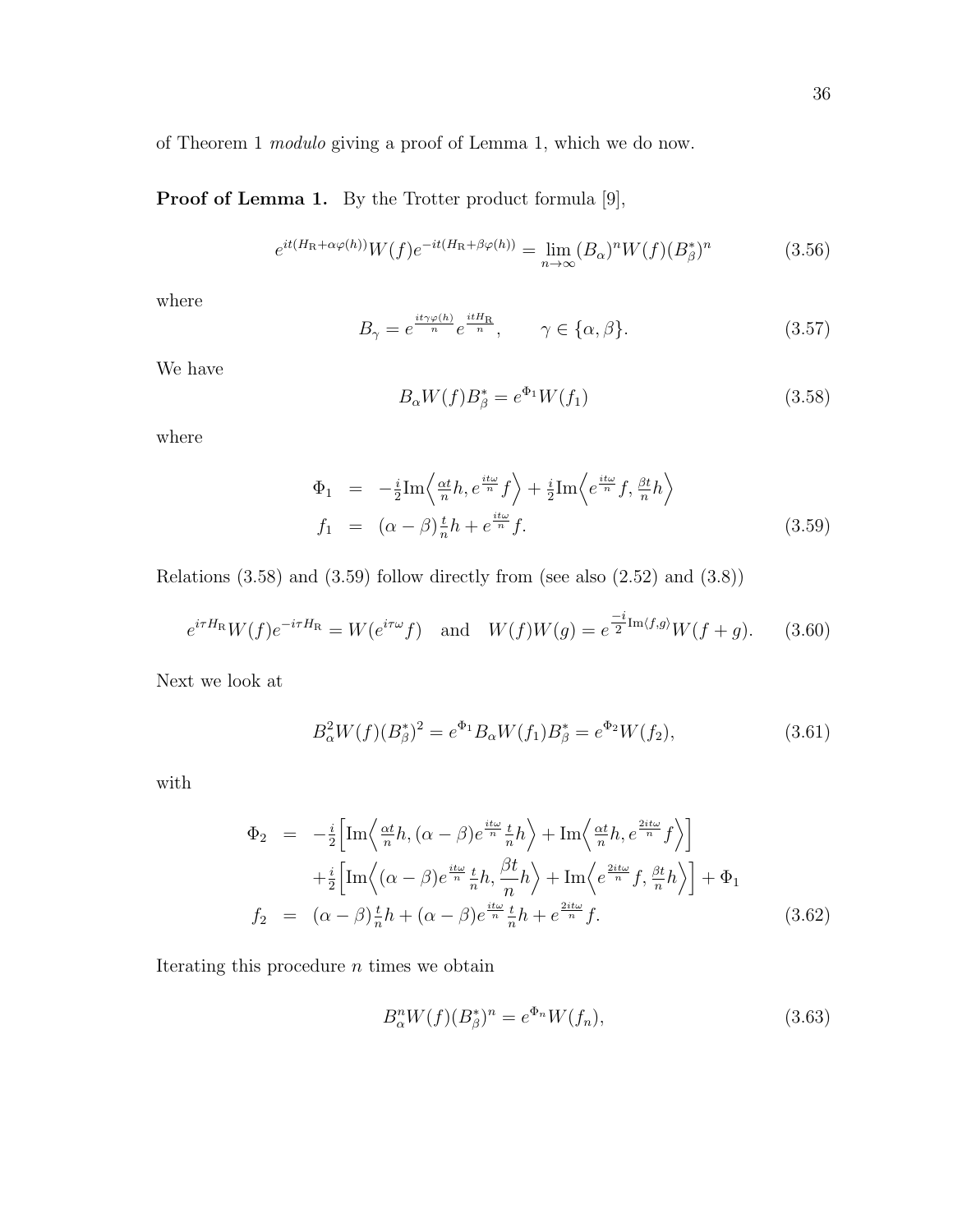where

$$
\Phi_n = -\frac{i\alpha}{2} \Big[ \text{Im} \Big\langle \frac{t}{n} h, \sum_{j=1}^n e^{\frac{jit\omega}{n}} f + (\alpha - \beta) \Big(\frac{t}{n}\Big) \sum_{j=1}^n (n - j) e^{\frac{jit\omega}{n}} h \Big\rangle \Big] \n+ \frac{i\beta}{2} \Big[ \text{Im} \Big\langle \sum_{j=1}^n e^{\frac{jit\omega}{n}} f + (\alpha - \beta) \Big(\frac{t}{n}\Big) \sum_{j=1}^n (n - j) e^{\frac{jit\omega}{n}} h \Big\rangle, \frac{t}{n} h \Big\rangle \Big] \nf_n = (\alpha - \beta) \frac{t}{n} \sum_{j=0}^{n-1} e^{\frac{jit\omega}{n}} h + e^{it\omega} f.
$$
\n(3.64)

Equation (3.64) can be simplified by using  $\frac{-i\alpha}{2}$ Im $z + \frac{i\beta}{2}$  $\frac{2}{2}$ Im $\overline{z} = \frac{-i(\alpha+\beta)}{2}$  $\frac{\alpha+\beta}{2}$ Imz, it becomes

$$
\Phi_n = \frac{-i(\alpha+\beta)}{2} \operatorname{Im} \left\langle h, \frac{t}{n} \sum_{j=1}^n e^{\frac{jit\omega}{n}} f + (\alpha - \beta) \left(\frac{t}{n}\right)^2 \sum_{j=1}^n (n-j) e^{\frac{jit\omega}{n}} h \right\rangle. \tag{3.65}
$$

In view of (3.56) we have to take  $n \to \infty$  in (3.63). Clearly,  $f_n$  is a Riemann sum, and we obtain

$$
\lim_{n \to \infty} f_n = (\alpha - \beta)ht \int_0^1 e^{itx\omega} dx + e^{it\omega} f = (\alpha - \beta)h \frac{e^{it\omega} - 1}{i\omega} + e^{it\omega} f. \tag{3.66}
$$

The function on the right hand side of (3.66) is indeed the argument of the Weyl operator in (3.37).

To evaluate  $\lim_{n\to\infty} \Phi_n$ , see (3.65), we again use the Riemann sums,

$$
\lim_{n \to \infty} \left(\frac{t}{n}\right) \sum_{j=1}^{n} e^{\frac{it\omega j}{n}} = \frac{e^{it\omega} - 1}{i\omega},
$$

$$
\lim_{n \to \infty} \left(\frac{t}{n}\right)^2 \sum_{j=1}^{n} (n-j)e^{\frac{it\omega j}{n}} = \frac{e^{it\omega} - it\omega - 1}{-\omega^2}.
$$
(3.67)

We arrive at

$$
\lim_{n \to \infty} \Phi_n = -\frac{i}{2} (\alpha + \beta) \operatorname{Im} \left\langle h, \frac{e^{it\omega} - 1}{i\omega} f \right\rangle - \frac{i}{2} (\alpha + \beta) (\alpha - \beta) \operatorname{Im} \left\langle h, \frac{e^{it\omega} - it\omega - 1}{-\omega^2} h \right\rangle.
$$
\n(3.68)

Finally,

$$
\operatorname{Im}\langle h, \frac{e^{it\omega} - it\omega - 1}{-\omega^2} h \rangle = \operatorname{Im} \int_{\mathbb{R}^3} |h(k)|^2 \frac{\cos t\omega + i\sin t\omega - it\omega - 1}{-\omega^2} d^3k = 2S(t), \tag{3.69}
$$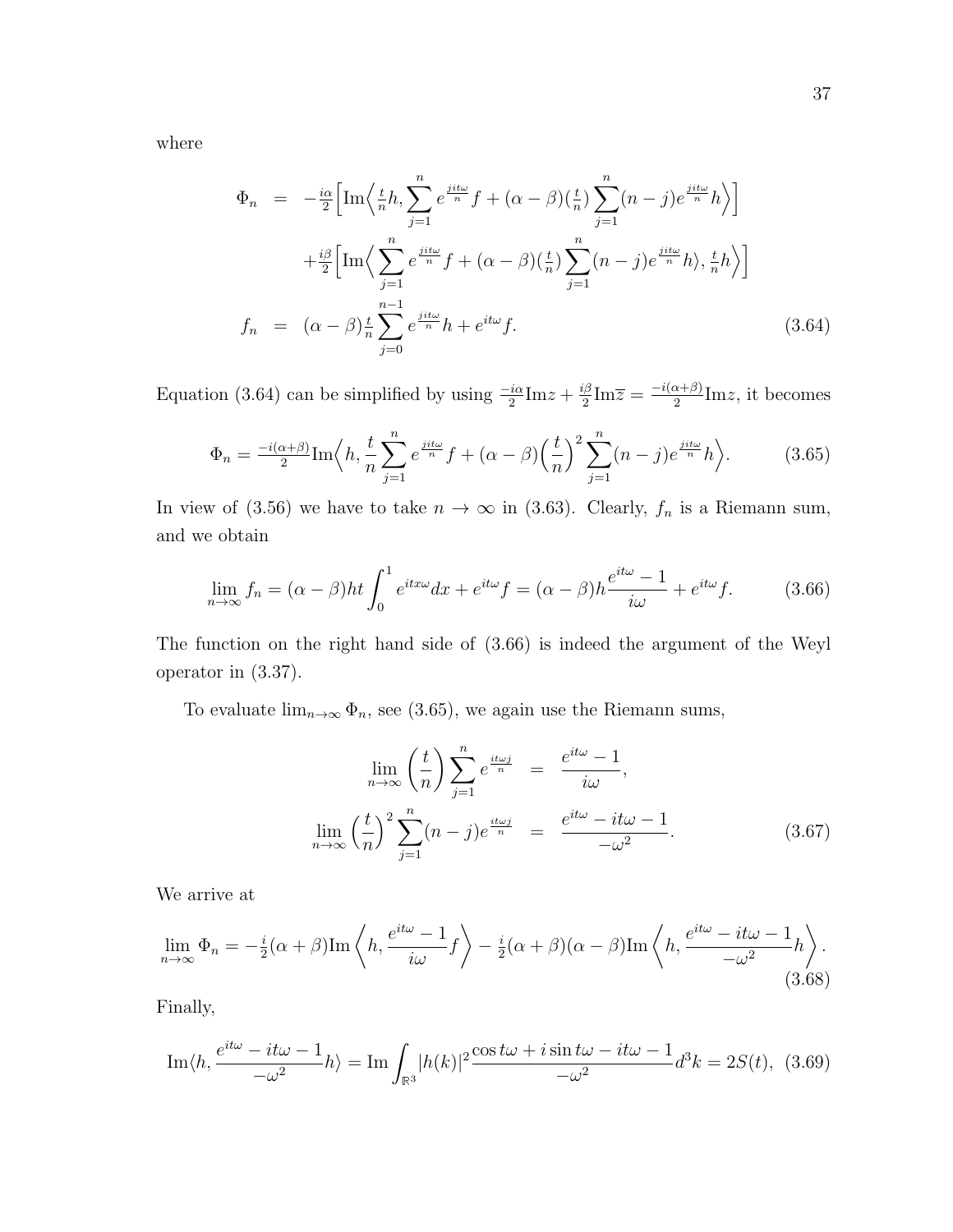see (3.21).

Combining (3.56), 3.63, (3.64), (3.66) and (3.21) yields formula (3.37). This completes the proof of Lemma 1 and hence that of Theorem 1.

#### 3.2.2 Dynamics of states

We now assume that  $\langle Q \rangle = 0$ .

*Example.* Consider S to be a spin, with  $Q = tfrac{2\sigma_z}{\text{Pauli} \text{ matrix}}$ , see also [15])

$$
Q = \frac{1}{2} \begin{bmatrix} 1 & 0 \\ 0 & -1 \end{bmatrix},\tag{3.70}
$$

and let  $\rho_{\rm S} = \frac{1}{2}$  $\frac{1}{2}$ <sup>1</sup> be the initial particle state (this density matrix is the equilibrium state at very high (infinite) temperature). Then one easily sees that  $\langle Q \rangle = 0$ .

Then Theorem 1 says that for all observables of the form (3.22), we have

$$
\lim_{N \to \infty} \langle \mathcal{O} \rangle_N(t) = \Big( \omega_{\mathbf{S},t} \otimes \cdots \otimes \omega_{\mathbf{S},t} \otimes \omega_{\mathbf{R},t} \Big) (\mathcal{O}), \tag{3.71}
$$

where the state on the right side is an  $n$  fold tensor product of the single particle state  $\omega_{\text{S},t}$  tensored with the field state  $\omega_{\text{R},t}$ , given by

$$
\omega_{\mathbf{S},t}(\mathcal{O}_{\mathbf{S}}) = \mathbf{T}_{\mathbf{S}}(e^{-itA}\widetilde{\rho}e^{itA}\mathcal{O}_{\mathbf{S}}), \tag{3.72}
$$

$$
\omega_{\mathcal{R},t}(W(f)) = e^{-\frac{1}{2}\lambda^2 \text{var}(Q)(\text{Im}\langle h, \frac{e^{i\omega t} - 1}{i\omega}f \rangle)^2} \text{Tr}_{\mathcal{R}}\left(\rho_{\mathcal{R}}W(e^{i\omega t}f)\right) \tag{3.73}
$$

with  $\mathcal{O}_S \in \mathcal{B}(\mathcal{H}_S)$  and  $f \in L^2(\mathbb{R}^3, d^3k)$ . By linearity, relation (3.71) extends to all (finite) linear combinations of observables of the form (3.22). We now introduce the 'local' (n finite)  $C^*$ -algebra

$$
\mathcal{A}_n = \mathcal{B}(\mathcal{H}_S)^{\otimes n} \otimes \mathcal{W},\tag{3.74}
$$

where  $W$  is the Weyl algebra (see section 2.4.4). By taking the partial trace of the total state (3.11) over the particle spaces with indices  $n+1,\ldots,N$ , we obtain the reduced density matrix of the first  $n$  particles and the reservoir,

$$
\rho_{n,N}(t) = \text{Tr}_{[n+1,\dots,N]} \,\rho_N(t). \tag{3.75}
$$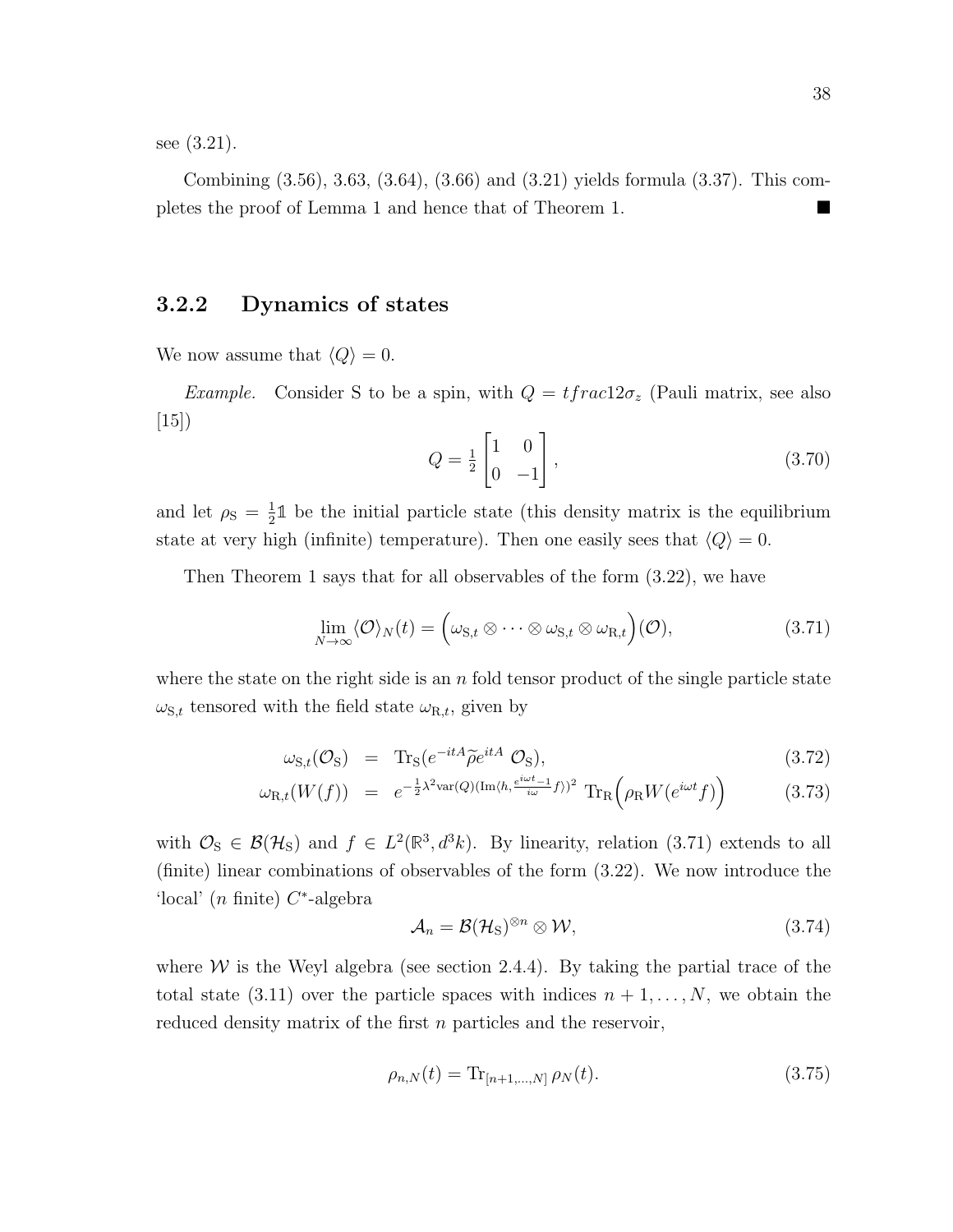Of course,  $\rho_{n,N}(0) = \rho_S \otimes \cdots \otimes \rho_S \otimes \rho_R$  is of product form, but for  $t \neq 0$ ,  $\rho_{n,N}(t)$  is not. However in the limit  $N \to \infty$  the product structure is reinstated, albeit with a more complicated dynamics.

Consider the state  $\omega_{n,N}^t$  on  $\mathcal{A}_n$  associated to  $\rho_{n,N}(t)$ , *i.e.*,

$$
\omega_{n,N}^t(\mathcal{O}) = \text{Tr}(\rho_{n,N}(t)\mathcal{O}), \qquad \mathcal{O} \in \mathcal{A}_n. \tag{3.76}
$$

**Theorem 2 (Dynamics of the state)** We have for all  $t \in \mathbb{R}$ ,

$$
\lim_{N \to \infty} \omega_{n,N}^t = \omega_{\mathcal{S},t}^{\otimes n} \otimes \omega_{\mathcal{R},t},\tag{3.77}
$$

where the limit is understood in the weak  $*$  topology.

Remark. Convergence in the weak  $*$  topology simply means that  $\lim_{N\to\infty} \omega_{n,N}^t(\mathcal{O}) =$  $\omega_{\mathbf{S},t}^{\otimes n} \otimes \omega_{\mathbf{R},t}(\mathcal{O}), \text{ for all } \mathcal{O} \in \mathcal{A}_n.$ 

**Proof Theorem 2.** Define  $\mathcal{P}_n$  to be the set of all finite linear combinations of observables of the form  $\mathcal{O}_1 \otimes \ldots \mathcal{O}_n \otimes W(f)$ . The completion of  $\mathcal{P}_n$  in the operator norm topology is simply  $\mathcal{A}_n$ . Since the linear functionals  $\omega_{n,N}^t$  and  $\omega_{S,t}^{\otimes n} \otimes \omega_{R,t}$  are bounded and have norm one, they can be extended by continuity to  $A_n$  and have norm one, for all  $t \in \mathbb{R}$  and  $N \geq 1$ .

Given any  $A \in \mathcal{A}_n$  and any  $\epsilon > 0$ , we can find an element  $P_{\epsilon} \in \mathcal{P}_n$  such that  $||A - P_{\epsilon}|| \leq \frac{\epsilon}{3}$ . We have  $\forall t \in \mathbb{R}$  and  $\forall A \in \mathcal{A}_n$ 

$$
\|\omega_{n,N}^{t}(A) - \omega_{\mathbf{S},t}^{\otimes n} \otimes \omega_{\mathbf{R},t}(A)\|
$$
  
\n
$$
\leq \|\omega_{n,N}^{t}(A) - \omega_{n,N}^{t}(P_{\epsilon})\| + \|\omega_{n,N}^{t}(P_{\epsilon}) - \omega_{\mathbf{S},t}^{\otimes n} \otimes \omega_{\mathbf{R},t}(P_{\epsilon})\|
$$
  
\n
$$
+ \|\omega_{\mathbf{S},t}^{\otimes n} \otimes \omega_{\mathbf{R},t}(P_{\epsilon}) - \omega_{\mathbf{S},t}^{\otimes n} \otimes \omega_{\mathbf{R},t}(A)\|.
$$
 (3.78)

The first and the third terms on the right side of (3.78) are bounded above each by  $\epsilon/3$ , due to  $||A-P_{\epsilon}|| \leq \epsilon/3$ . Next, due to Theorem 1, there exists an  $N_{\epsilon}$  s.t. ∀N ≥  $N_{\epsilon}$ , we have  $\|\omega_{n,N}^t(P_\epsilon)-\omega_{\mathbf{S},t}^{\otimes n}\otimes \omega_{\mathbf{R},t}(P_\epsilon)\|\leq \epsilon/3$ . This shows (3.77) and completes the proof of Theorem 2.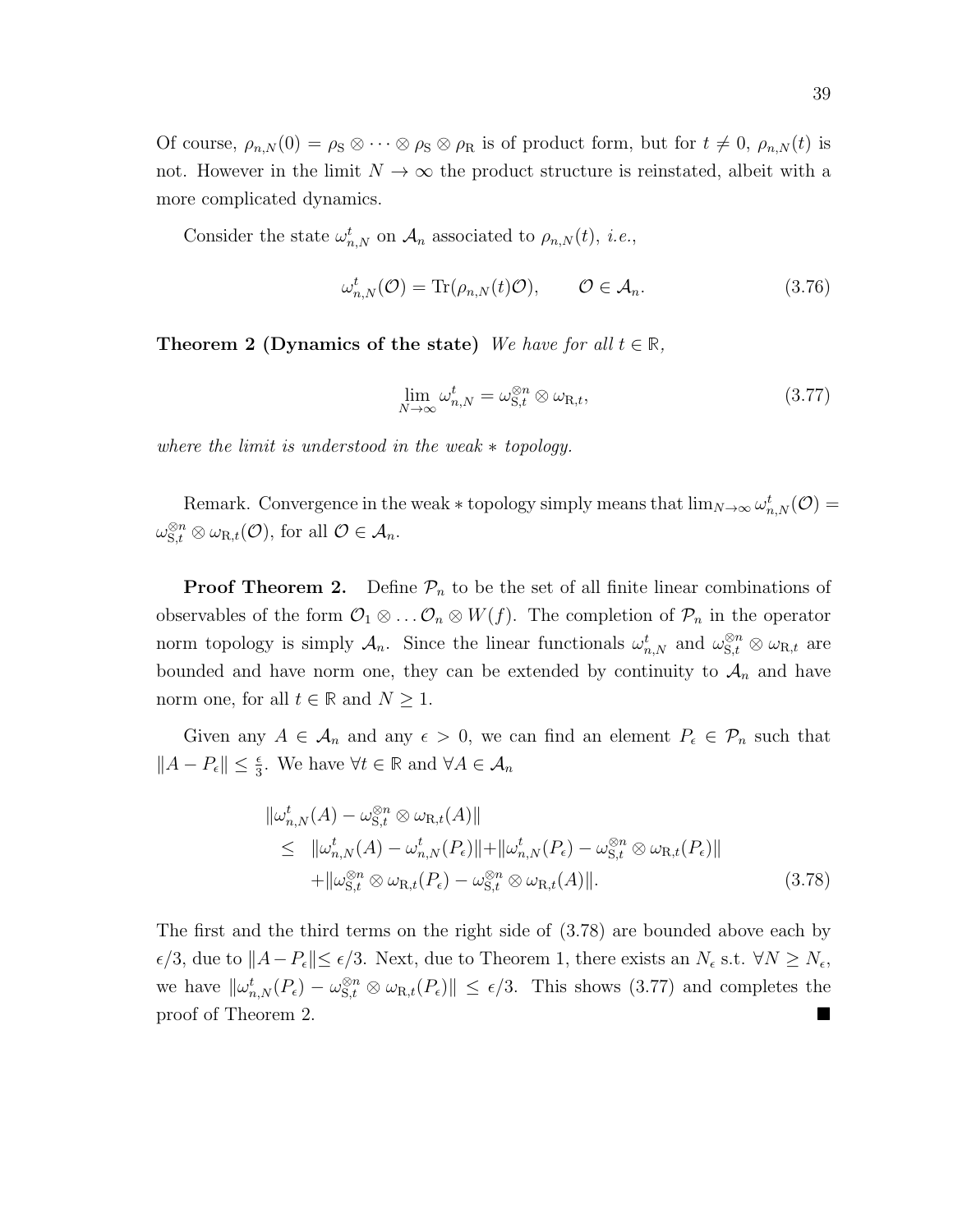### 3.3 Hilbert space representation

Recall the definition of the reservoir state  $\omega_{\text{R},t}$ , (3.73),

$$
\omega_{\mathcal{R},t}(W(f)) = e^{-\frac{1}{2}\lambda^2 \text{var}(Q)(\text{Im}\langle h, \frac{e^{i\omega t} - 1}{i\omega}f \rangle)^2} \text{Tr}\Big(\rho_{\mathcal{R}}W(e^{i\omega t}f)\Big),\tag{3.79}
$$

where  $f \in L^2(\mathbb{R}^3, d^3k)$  is arbitrary and h is the form factor in the interaction, see (3.8).

For a fixed  $t \in \mathbb{R}$ , we denote the Hilbert space (GNS) representation of  $\omega_{R,t}$  by  $(\mathcal{H}_t, \pi_t, \Omega_t)$ , meaning that

$$
\omega_{\mathcal{R},t}(W(f)) = \langle \Omega_t, \pi_t(W(f))\Omega_t \rangle, \qquad \forall f. \tag{3.80}
$$

The main result of this section is Theorem 3, in which we construct the representation explicitly.

#### Theorem 3 (Hilbert space representation of the reservoir state)

Denote the GNS representation of  $\omega_{R,0}$  by  $(\mathcal{H}_0, \pi_0, \Omega_0)$ . For any  $t \in \mathbb{R}$ , we have the following.

(A) The GNS representation of the state  $\omega_{R,t}$  is given by

$$
\mathcal{H}_t \quad \subset \quad \mathcal{F}(\mathbb{C}) \otimes \mathcal{H}_0,\tag{3.81}
$$

$$
\pi_t(W(f)) = e^{i\sqrt{2}\text{var}(Q)\lambda \text{Im}\langle h_t, f \rangle \varphi} \otimes \pi_0(W(f)), \tag{3.82}
$$

$$
\Omega_t = \Omega_{\text{HO}} \otimes \Omega_0. \tag{3.83}
$$

Here,

$$
h_t(k) = h(k)\frac{1 - e^{-i\omega t}}{i\omega} \qquad (\omega = \omega(k))
$$
\n(3.84)

and  $\varphi = 2^{-1/2}(a^* + a)$  is the field operator of a harmonic oscillator.  $\Omega_{\text{HO}}$  is the ground state vacuum vector in  $\mathcal{F}(\mathbb{C})$ .

(B) Suppose the reservoir is in the vacuum state at zero temperature, that is, let  $\mathcal{H}_0 = \mathcal{F}(L^2(\mathbb{R}^3))$  and let  $\Omega_0$  be the vacuum vector in this Fock space, so that  $\omega_{R,0}(\cdot) = \langle \Omega_0, \cdot \Omega_0 \rangle$  is the (Fock) vacuum state. Then, for fixed  $t \in \mathbb{R}$ , the GNS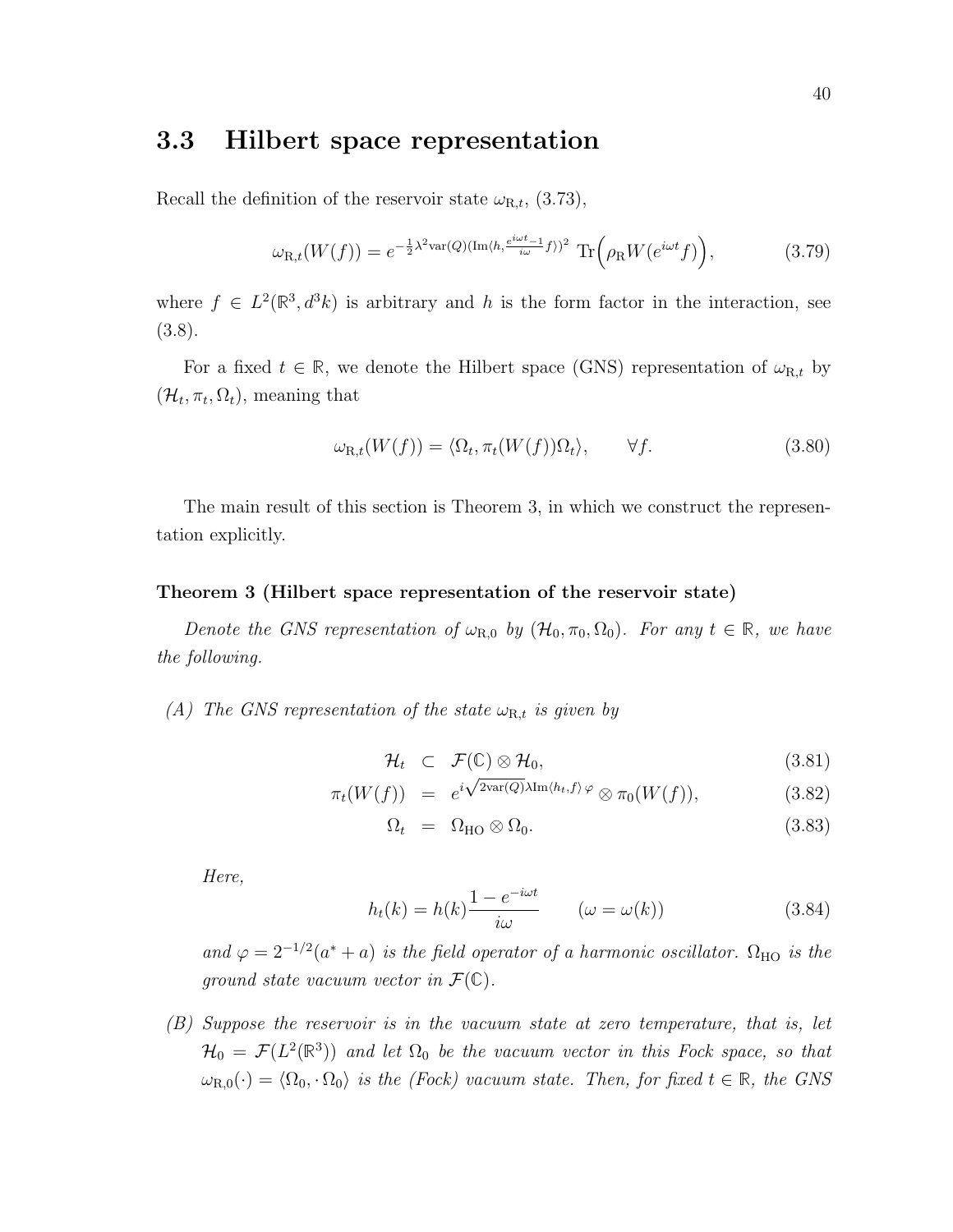$$
\mathcal{H}_t = \mathcal{F}(\mathbb{C}) \otimes \mathcal{F}(L^2(\mathbb{R}^3, d^3k)) \tag{3.85}
$$

if  $h_t$  is not the zero function in  $L^2(\mathbb{R}^3, d^3k)$ . If  $h_t \equiv 0$  then  $\mathcal{H}_t = \mathcal{F}(L^2(\mathbb{R}^3, d^3k))$ .

#### Discussion.

(1) The GNS Hilbert space is the closure  $\mathcal{H}_t = \overline{\pi_t(\mathcal{W})(\Omega_{\text{HO}} \otimes \Omega_0)}$ . Relation (3.81) says that it is realized as a subspace of  $\mathcal{F}(\mathbb{C}) \otimes \mathcal{H}_0$ . Part (B) of the theorem shows that the GNS space of the reservoir, for  $t > 0$ , is the entire space  $\mathcal{F}(\mathbb{C}) \otimes \mathcal{H}_0$  if the reservoir is initially in the vacuum state.

(2) Probably one can carry out the proof of part (B) for any regular representation of the CCR (where the  $a^*$  and  $a$  exist), or at least for thermal representations (Araki-Woods).

The following result is a basic fact from quantum theory [13] and will be useful for us to characterize the reservoir representations  $\pi_t$ , (3.82).

Theorem III. (Stone von-Neumann uniqueness theorem) Let  $\mathfrak h$  be a finite dimensional Hilbert space and let  $(\mathcal{H}, \pi)$  be a regular representation of the Weyl CCR algebra  $\mathcal{W}(\mathfrak{h})$ . Then  $(\mathcal{H}, \pi)$  is unitarily equivalent to the direct sum representation

$$
\Big( \oplus_j \pi_{\rm F} , \oplus_j {\cal F}({\frak h}) \Big)
$$

(finite or countably infinite) of copies of the Fock representation  $(\mathcal{F}(\mathfrak{h}), \pi_F)$ .

Remarks. (1)  $(\mathcal{H}, \pi)$  regular means that  $t \mapsto \pi(W(tf))$  is differentiable at  $t = 0$ , in the strong sense on  $H$ . (This guarantees the existence of field and creation and annihilation operators.)

(2) Two representations  $(\mathcal{H}_1, \pi_1)$ ,  $(\mathcal{H}_2, \pi_2)$  of a  $C^*$ -algebra  $\mathfrak A$  are called unitarily equivalent if there is a unitary  $U : \mathcal{H}_1 \to \mathcal{H}_2$  such that  $\pi_1(A) = U^* \pi_2(A) U$  for all  $A \in \mathfrak{A}$ . We write simply

$$
\pi_1 \simeq \pi_2.
$$

In particular, the conclusion of the Stone von Neumann uniqueness theorem reads  $\pi \simeq \bigoplus_i \pi_{\mathrm{F}}$ .

(3) If  $\pi$  in Theorem III is an irreducible representation (the only subspaces left invariant by  $\pi(\mathcal{W}(\mathfrak{h}))$  are the whole Hilbert space and  $\{0\}$ , then the direct sum in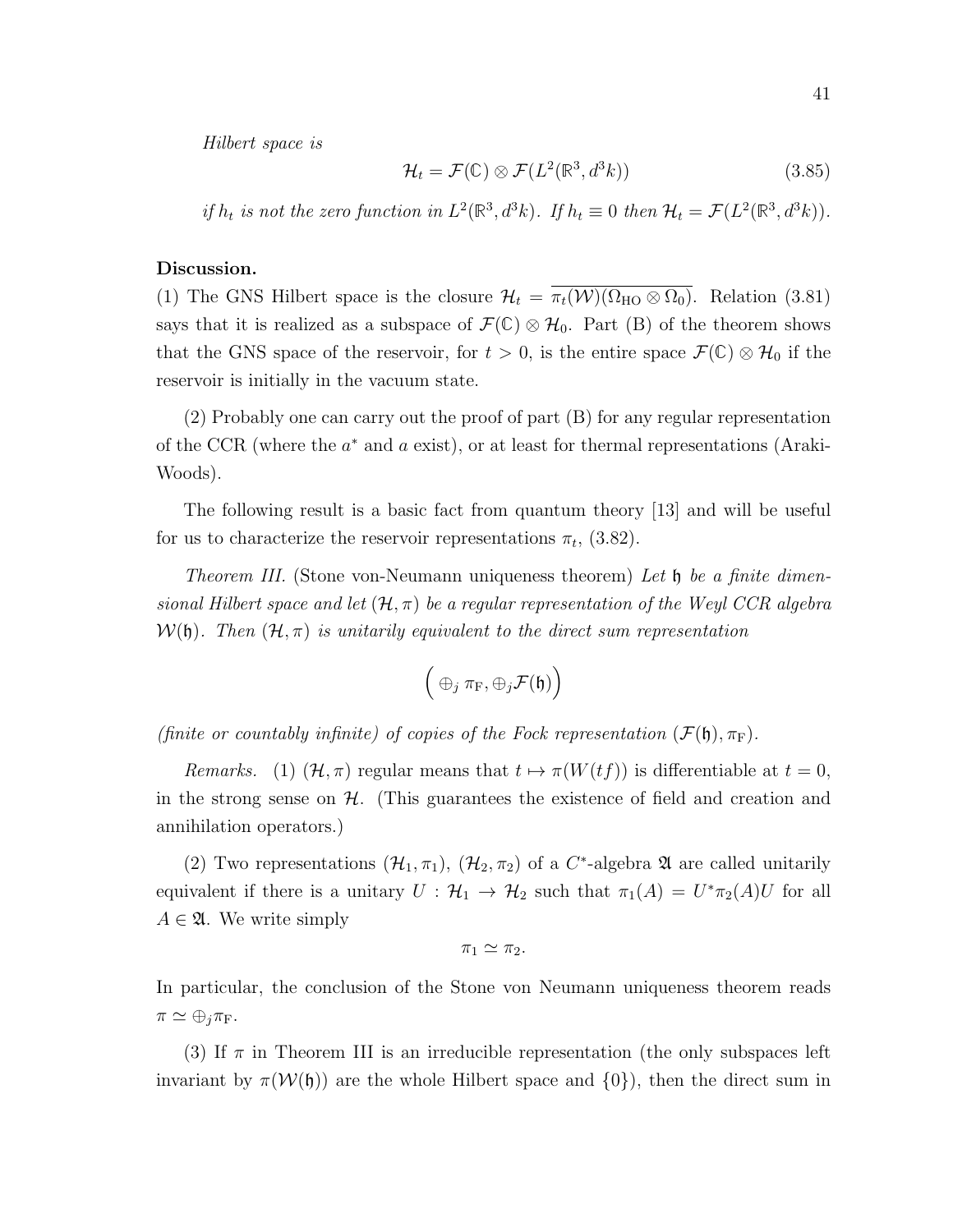Theorem 3.3 has a single copy. In other words, any irreducible representation  $\pi$  of  $W(\mathfrak{h})$  with dim  $\mathfrak{h} < \infty$  is unitarily equivalent to the Fock representation.

For the following result, denote by  $\pi_{\text{HO}}$  the Fock representation of  $\mathcal{F}(\mathbb{C})$  ('the harmonic oscillator').

**Theorem 4** Set for short  $L^2 \equiv L^2(\mathbb{R}^3, d^3k)$  and let  $\pi_F$  be the Fock representation of  $\mathcal{W}(L^2)$  on the Hilbert space  $\mathcal{F}(L^2)$ . For fixed  $g \in L^2$  define a representation of  $\mathcal{W}(L^2)$ on the Hilbert space  $\mathcal{F}(\mathbb{C}) \otimes \mathcal{F}(L^2)$  by

$$
\pi^{(g)}(W(f)) = e^{i \operatorname{Im} \langle g, f \rangle \varphi} \otimes \pi_{\mathcal{F}}(W(f)), \qquad f \in L^2. \tag{3.86}
$$

Then

$$
\pi^{(g)} \simeq \left(\bigoplus_{j} \pi_{\text{HO}}\right) \otimes \pi_{\perp},\tag{3.87}
$$

where  $\pi_{\text{HO}}$  is the Fock representation of  $\mathcal{F}(\mathbb{C})$  ('the harmonic oscillator') and  $\pi_{\perp}$  is the Fock representation of  $W((\mathbb{C} g)^{\perp})$ , the orthogonal complement being the one in the space  $L^2$ .

The point of Theorem 4 is that in  $(3.87)$ , the right side does not depend on g, except possibly in the multiplicity of the direct sum. More precisely, we have the following result (which is a corollary to the proof of Theorem 4)

**Corollary 1** Let g and h be fixed elements of  $L^2$ . Then we have

$$
\pi^{(X)} \simeq \left(\bigoplus_{j=1}^{n_X} \pi_{\text{HO}}\right) \otimes \pi, \qquad X = g, h,\tag{3.88}
$$

where  $n_X \in \mathbb{N} \cup \{\infty\}$  and where  $\pi$  is independent of the value of X, it is the Fock representation of  $\mathcal{W}(M^{\perp})$ , with  $M = \text{span}\{g,h\} \subset L^2$ . This shows that given any  $g, h \in L^2$ , the representations  $\pi^{(g)}$  and  $\pi^{(h)}$  are unitarily equivalent, up to multiplicity.

Discussion. In view of Theorem 3, the result of Corollary 1 says that for any two times  $t, t' \in \mathbb{R}$ , the reservoir representations  $\pi_t$  and  $\pi_{t'}$  (see (3.82)) are unitarily equivalent, up to multiplicity.

**Proof Theorem 4.** Let  $g \in L^2(\mathbb{R}^3, d^3k)$  be fixed. We decompose

$$
L^{2}(\mathbb{R}^{3}, d^{3}k) \equiv M \oplus M^{\perp}, \qquad (3.89)
$$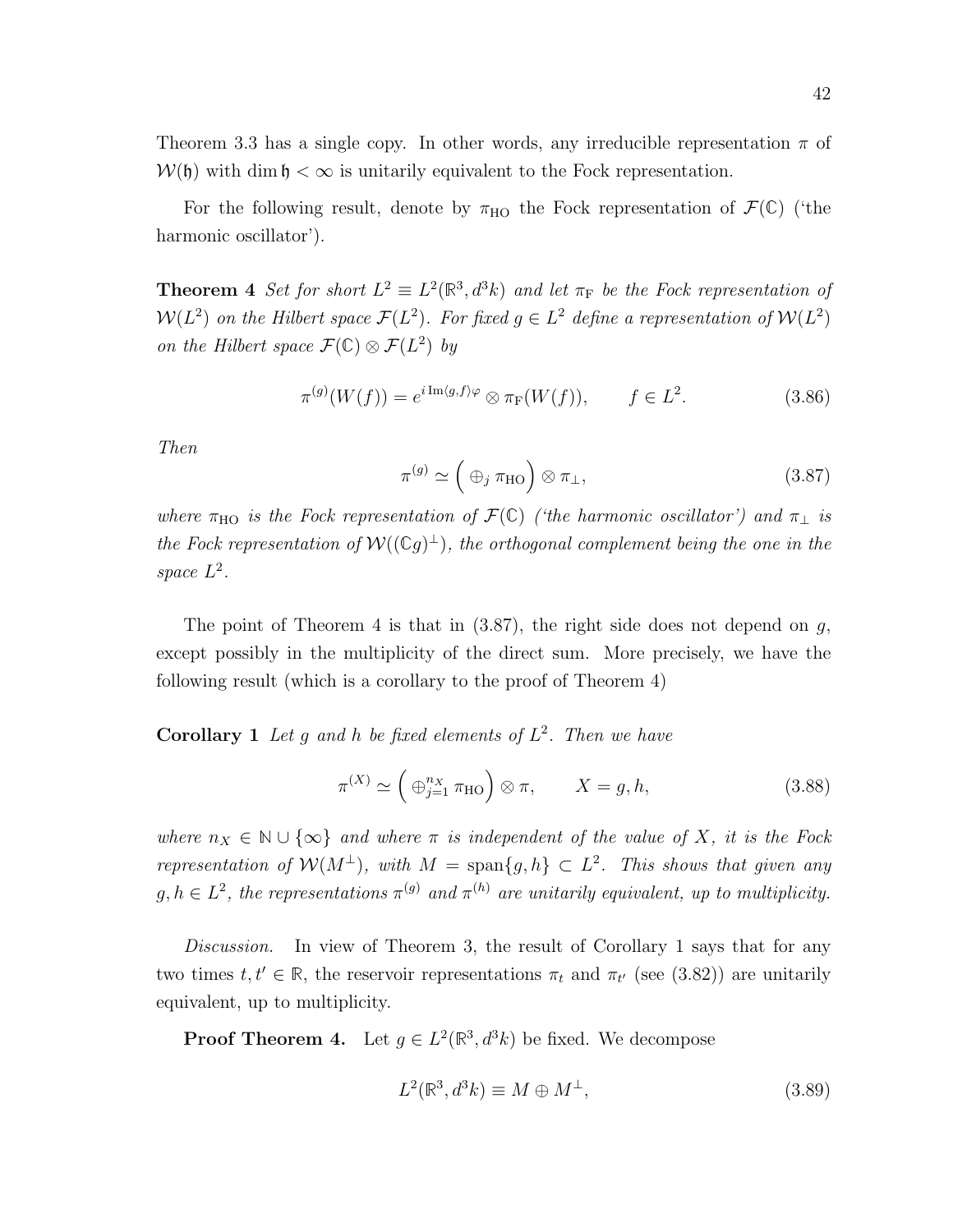where

$$
M = \mathbb{C}g. \tag{3.90}
$$

For an element  $f \in L^2(\mathbb{R}^3, d^3k)$ , we write the decomposition as

$$
f = f_{\parallel} + f_{\perp}.\tag{3.91}
$$

According to the decomposition (3.89), the Fock space splits into a tensor product,

$$
\mathcal{F}(M \oplus M^{\perp}) = \mathcal{F}(M) \otimes \mathcal{F}(M^{\perp}) \tag{3.92}
$$

and the representation does as well,

$$
\pi_{\mathcal{F}} = \pi_{\parallel} \otimes \pi_{\perp},\tag{3.93}
$$

where  $\pi_{\parallel}$  and  $\pi_{\perp}$  are the regular representations of  $\mathcal{W}(M)$  and  $\mathcal{W}(M^{\perp})$ , respectively, obtained by restriction of  $\pi_F$  to the corresponding subalgebras. The ranges of  $\pi_{\parallel}$  and  $\pi_{\perp}$  are in the bounded operators acting on  $\mathcal{F}(M) \simeq \mathcal{F}(\mathbb{C})$  and  $\mathcal{F}(M^{\perp})$ , respectively. Then

$$
\pi^{(g)}(W(f)) = e^{i \text{Im}\langle g, f_{||}\rangle \varphi} \otimes \pi_{||}(W(f_{||})) \otimes \pi_{\perp}(W(f_{\perp})). \tag{3.94}
$$

The latter operator acts on the Hilbert space

$$
\mathcal{F}(\mathbb{C}) \otimes \mathcal{F}(M) \otimes \mathcal{F}(M^{\perp}). \tag{3.95}
$$

Now we define the representation  $\widetilde{\pi}^{(g)}$  of  $\mathcal{W}(M)$  on  $\mathcal{F}(\mathbb{C}) \otimes \mathcal{F}(M)$  by

$$
\widetilde{\pi}^{(g)}(W(f_{\parallel})) = e^{i \text{Im}\langle g, f_{\parallel} \rangle \varphi} \otimes \pi_{\parallel}(W(f_{\parallel})). \tag{3.96}
$$

 $\widetilde{\pi}^{(g)}$  is a regular representation of  $\mathcal{W}(M)$ . Since dim  $M < \infty$ , the Stone-von Neumann uniqueness theorem implies that  $\tilde{\pi}^{(g)}$  is unitarily equivalent to a multiple of the Fock representation  $\pi_{\text{HO}}$  on  $\mathcal{W}(M)$  (harmonic oscillator, since dim  $M = 1$ ).

**Proof Corollary 1.** By redefining the M in the proof of Theorem 4 to be  $M =$ span ${g, h}$  and writing  $f \in L^2$  as  $f = f_M + f_{M^{\perp}}$ , we obtain as in (3.94)

$$
\pi^{(g)}(W(f)) = e^{i \text{Im}\langle g, f_M \rangle \varphi} \otimes \pi_M(W(f_{M^\perp})) \otimes \pi_{M^\perp}(W(f_{M^\perp})), \tag{3.97}
$$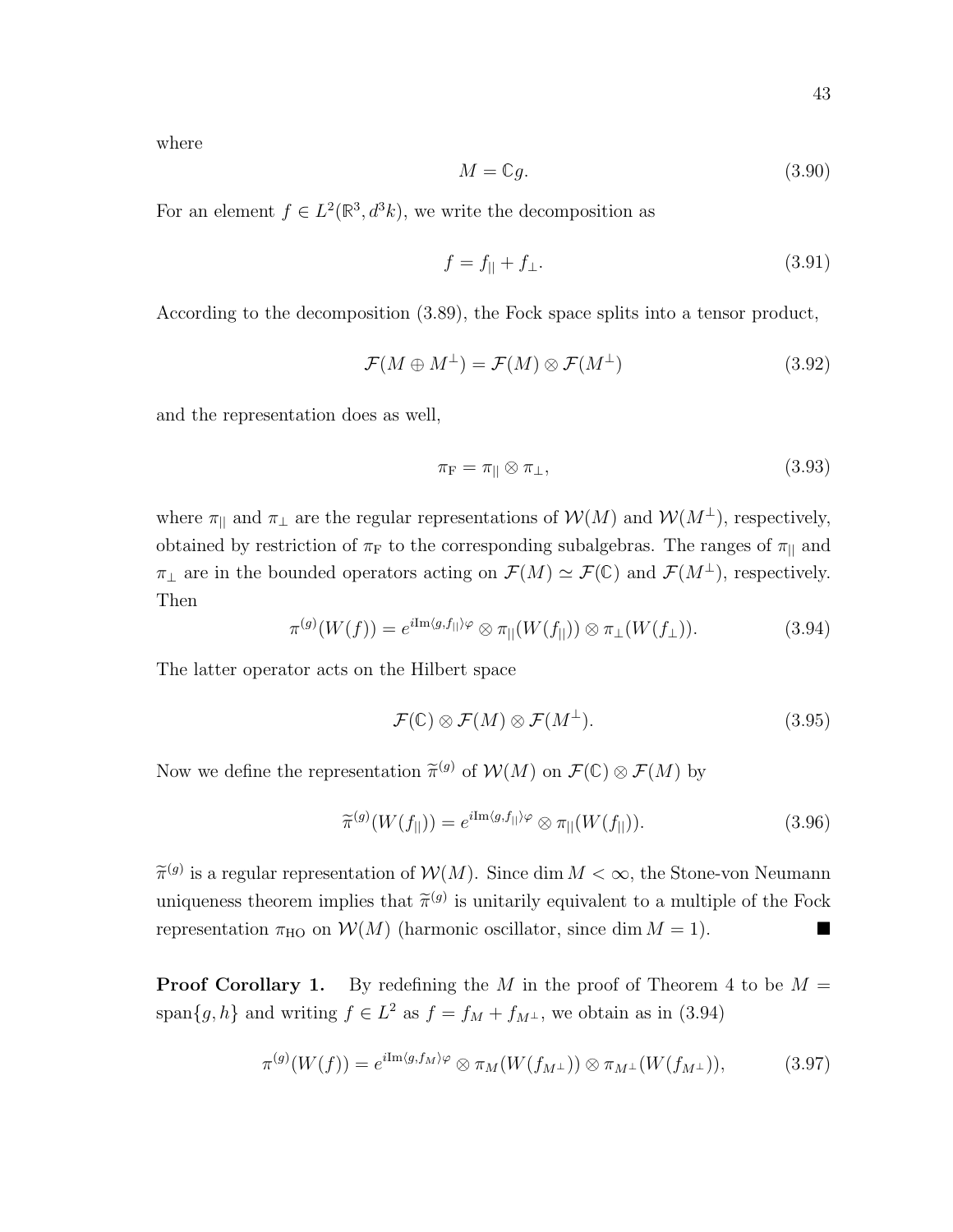where  $\pi_F = \pi_M \otimes \pi_{M^{\perp}}$  is the splitting analogous to (3.93). Now again, as in (3.96),

$$
\widetilde{\pi}^{(X)}(W(f_M)) = e^{i \text{Im}\langle X, f_M \rangle \varphi} \otimes \pi_M(W(f_M))
$$

is a regular representation of  $W(M)$  and dim  $M < \infty$ . The relation (3.88) follows from the Stone von Neumann uniqueness theorem.

#### 3.3.1 Proof of Theorem 3

(A) Let  $\Omega_{HO}$  be the ground state of a harmonic oscillator with associated Hamiltonian  $H_{\text{HO}} = a^* a$ . The expectation value of a Weyl operator  $e^{i(za^* + \bar{z}a)/\sqrt{2}}$  of the harmonic oscillator, for  $z \in \mathbb{C}$ , is

$$
\langle \Omega_{\rm HO}, e^{i(za^* + \bar{z}a)/\sqrt{2}} \Omega_{\rm HO} \rangle = e^{-\frac{1}{4}|z|^2}.
$$
 (3.98)

Choosing

$$
= \sqrt{2var(Q)}\lambda \text{Im}\langle h_t, f \rangle \tag{3.99}
$$

gives  $\exp\left[-\frac{1}{2}\right]$  $\frac{1}{2}\lambda^2 \text{var}(Q)[\text{Im}\langle h_t, f \rangle]^2$ . Hence (3.79) can be written as

 $\overline{z}$ 

$$
\langle \Omega_t, \pi_t(W(f))\Omega_t \rangle = \langle \Omega_{\text{HO}}, e^{i\sqrt{2\text{var}(Q)}\lambda \text{Im}\langle h_t, f \rangle \varphi} \Omega_{\text{HO}} \rangle \langle \Omega_0, \pi_0(W(e^{i\omega t}f))\Omega_0 \rangle
$$
  
=  $\omega_{R,t}(W(f)),$  (3.100)

where

$$
\varphi := \frac{1}{\sqrt{2}}(a^* + a) \tag{3.101}
$$

is the harmonic oscillator field operator.

(B) The Fock representation is given by the Hilbert space  $\mathcal{F}(L^2)$ , where  $L^2 \equiv$  $L^2(\mathbb{R}^3, d^3k)$ . Denote by  $\Omega_F$  the Fock vacuum vector and let  $a_F^*(f)$ ,  $a_F(f)$ ,  $\varphi_F(f)$  =  $\frac{1}{\sqrt{2}}$  $\overline{E}_{\overline{2}}(a_F^*(f) + a_F(f))$  and  $W_F(f) = e^{i\varphi_F(f)}$  be the Fock creation, annihilation, field and Weyl operators.

For  $g \in L^2 \equiv L^2(\mathbb{R}^3, d^3k)$ ,  $g \neq 0$  fixed, set

$$
\pi_g(W(f)) = e^{i \text{Im}\langle g, f \rangle \varphi} \otimes W_F(f), \qquad f \in L^2,
$$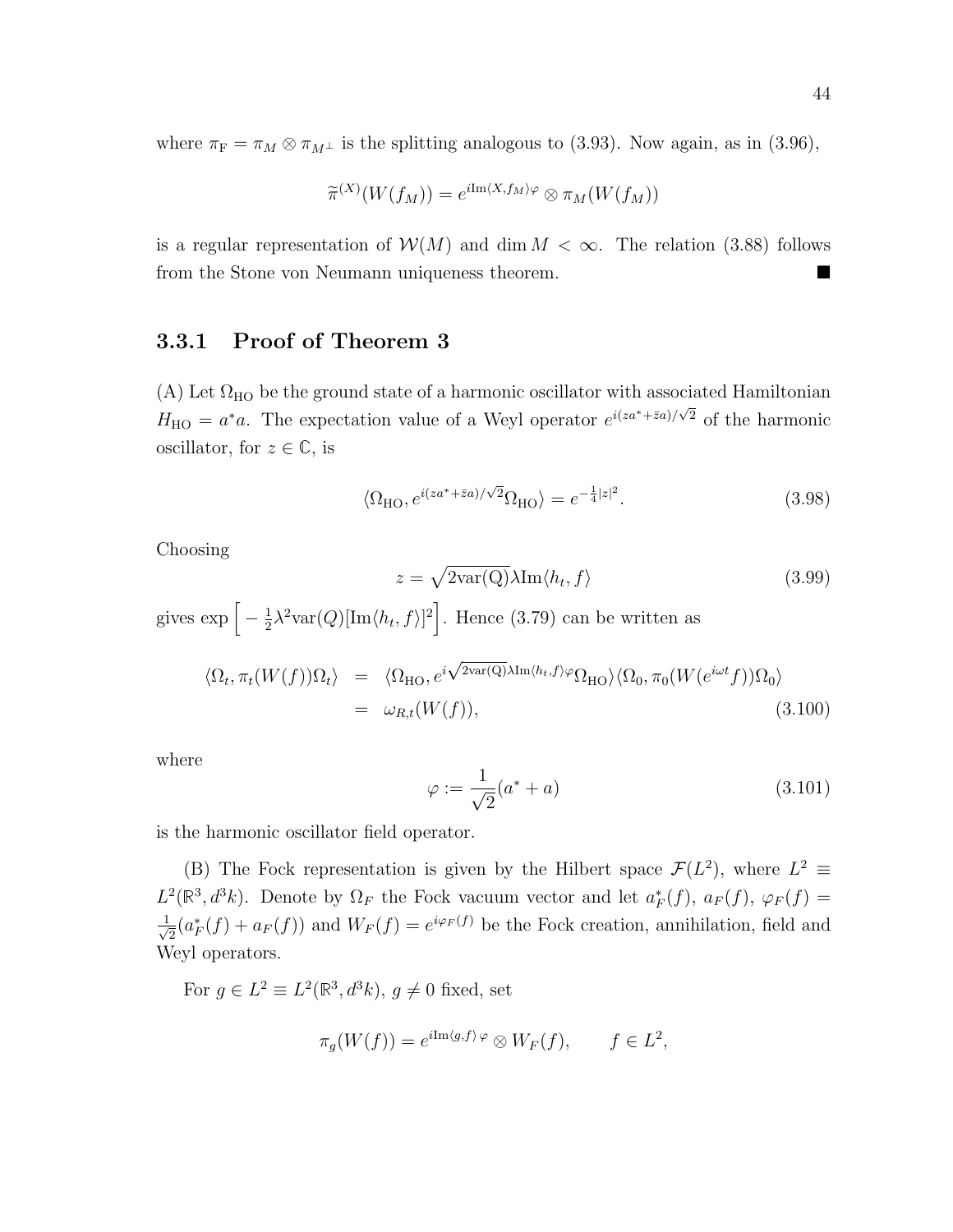which acts on  $\mathcal{F}(\mathbb{C}) \otimes \mathcal{F}(L^2)$ . Denote by W the Weyl algebra over the single paticle space  $L^2$ . We are going to show that for all  $g \neq 0$ , the set

$$
\mathcal{D} \equiv \pi_g(\mathcal{W})(\Omega_{\text{HO}} \otimes \Omega_F) \tag{3.102}
$$

is dense in  $\mathcal{F}(\mathbb{C}) \otimes \mathcal{F}(L^2)$ . For  $x \in \mathbb{R} \setminus \{0\}$  and  $f \in L^2$ , set

$$
V(x,f) = \frac{W(xf) - 1}{ix}, \qquad V_F(x,f) = \frac{W_F(xf) - 1}{ix}.
$$
 (3.103)

We have  $V_F(x, f) \to \varphi_F(f)$  in the strong sense (on a dense domain), as  $x \to 0$ . Let  $x, x_1, \ldots, x_k \in \mathbb{R}$  and  $f_1, \ldots, f_k \in L^2$  with  $f_j \perp g, j = 1, \ldots, k$ . Then

$$
\pi_g(V(x_1, f_1)\cdots V(x_k, f_k))(\Omega_{\text{HO}}\otimes \Omega_F) = \Omega_{\text{HO}}\otimes V_F(x_1, f_1)\cdots V_F(x_k, f_k)\Omega_F. \tag{3.104}
$$

By taking in (3.104) the limits  $x_j \to 0$ ,  $j = 1, ..., k$ , we see that

$$
\Omega_{\mathrm{HO}} \otimes \varphi_F(f_1) \cdots \varphi_F(f_k) \Omega_F \in \overline{\mathcal{D}}.
$$

Using that  $a_F^*(f_j) = \frac{1}{\sqrt{j}}$  $\frac{1}{2}(\varphi_F(f_j) - i\varphi_F(i f_j))$  and taking linear combinations yields

$$
\Omega_{\mathrm{HO}} \otimes a_F^*(f_1) \cdots a_F^*(f_k) \Omega_F \in \overline{\mathcal{D}}.
$$

We now show that  $\Omega_{HO} \otimes a_F^*(g)a_F^*(f_1)\cdots a_F^*(f_k)\Omega_F \in \overline{\mathcal{D}}$  as well. As in (3.104), we have

$$
\pi_g(V(x,g)V(x_1,f_1)\cdots V(x_k,f_k))(\Omega_{\text{HO}}\otimes\Omega_F)
$$
  
=  $\Omega_{\text{HO}}\otimes V_F(x,g)V_F(x_1,f_1)\cdots V_F(x_k,f_k)\Omega_F.$  (3.105)

And by taking the limits of all the  $x, x_j \to 0$  gives

$$
\Omega_{\text{HO}} \otimes \varphi_F(g) a_F^*(f_1) \cdots a_F^*(f_k) \Omega_F \in \overline{\mathcal{D}}.
$$
\n(3.106)

Note that we cannot directly take linear combinations to conclude, since  $\pi_g(W(ig)) =$  $e^{i||g||^2\varphi} \otimes W_F(ig)$  has a nontrivial part on the first factor as well. However, it follows from (3.106) and the fact that  $a_F(g)$  commutes with all the  $a_F^*(f_j)$ , and  $a_F(g)\Omega_F=0$ , that

$$
\Omega_{\text{HO}} \otimes a_F^*(g) a_F^*(f_1) \cdots a_F^*(f_k) \Omega_F \in \overline{\mathcal{D}}.
$$
\n(3.107)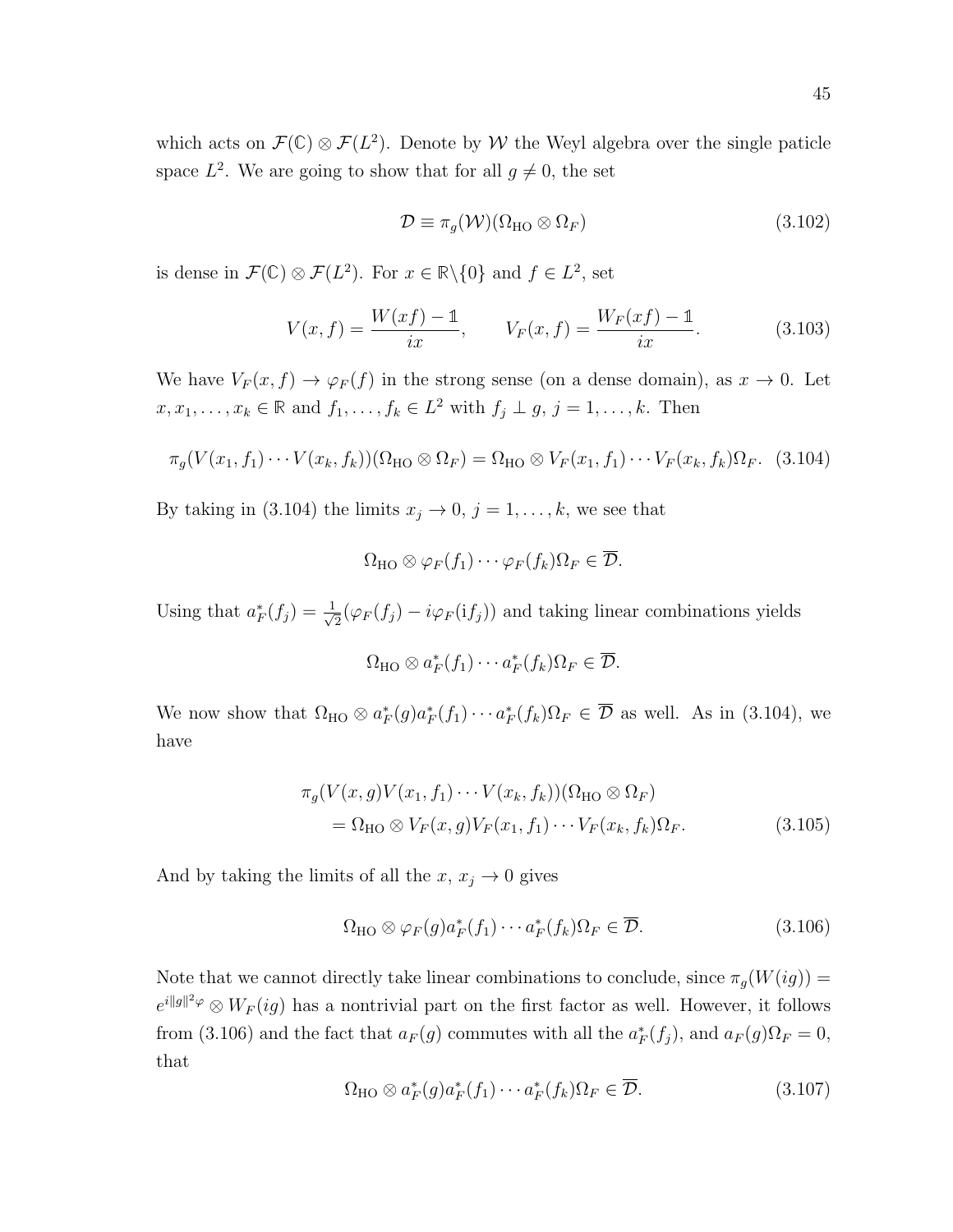Finally, it is clear how to use the above procedure leading to (3.106) to show that

$$
\Omega_{\mathrm{HO}} \otimes (\varphi_F(g))^N a_F^*(f_1) \cdots a_F^*(f_k) \Omega_F \in \overline{\mathcal{D}}
$$

for all integers N. By writing the field operator  $\varphi_F(g)$  as a sum of creators and annihilators, and getting rid of the annihilators  $a_F(g)$  by commuting them to hit the vacuum, one sees readily by induction that

$$
\Omega_{\text{HO}} \otimes (a_F^*(g))^N a_F^*(f_1) \cdots a_F^*(f_k) \Omega_F \in \overline{\mathcal{D}} \tag{3.108}
$$

for all integers  $N$ . Since the set

$$
\operatorname{span}\left\{a^*(h_1)\cdots a^*(h_k)\Omega_F \ : \ k \in \mathbb{N}, h_1, \ldots, h_k \in L^2\right\}
$$

is dense in  $\mathcal{F}(L^2)$ , we conclude from (3.108) that

$$
\Omega_{\rm HO} \otimes \mathcal{F}(L^2) \in \overline{\mathcal{D}}.\tag{3.109}
$$

Next, let  $\psi \in \mathcal{F}(L^2)$  belong to the finite particle space

$$
\mathcal{F}^0(L^2) = \left\{ \psi = \{ \psi_n \}_{n \ge 0} \in \mathcal{F}(L^2) \mid \text{all but finitely many } \psi_n \text{ are zero} \right\}.
$$

By the above construction (using the  $V(x, f)$ ), there is a sequence  $\mathcal{O}_n \in \mathcal{W}$  such that

$$
\pi_g(\mathcal{O}_n)\Omega_{\mathrm{HO}} \otimes \Omega_F \to \Omega_{\mathrm{HO}} \otimes \psi. \tag{3.110}
$$

For  $y \in \mathbb{R}$ ,

$$
\pi_g(W(iyg)\mathcal{O}_n)\Omega_{\mathrm{HO}}\otimes\Omega_F=\left(e^{iy||g||^2\varphi}\otimes W_F(iyg)\right)\pi_g(\mathcal{O}_n)\Omega_{\mathrm{HO}}\otimes\Omega_F.\tag{3.111}
$$

Taking the derivative w.r.t. y at  $y = 0$  and the limit  $n \to \infty$  shows that

$$
(\|g\|^2 \varphi \otimes \mathbb{1}_F + \mathbb{1}_S \otimes \varphi(\mathrm{i} g)) \Omega_{\mathrm{HO}} \otimes \psi \in \overline{\mathcal{D}}.
$$

But the second vector in the sum,  $\Omega_{HO} \otimes \varphi(ig)\psi$ , already belongs to the closure  $\overline{\mathcal{D}}$ , as shown above, so  $a^*\Omega_{HO} \otimes \psi \in \overline{\mathcal{D}}$ . Instead of taking the first derivative, one may take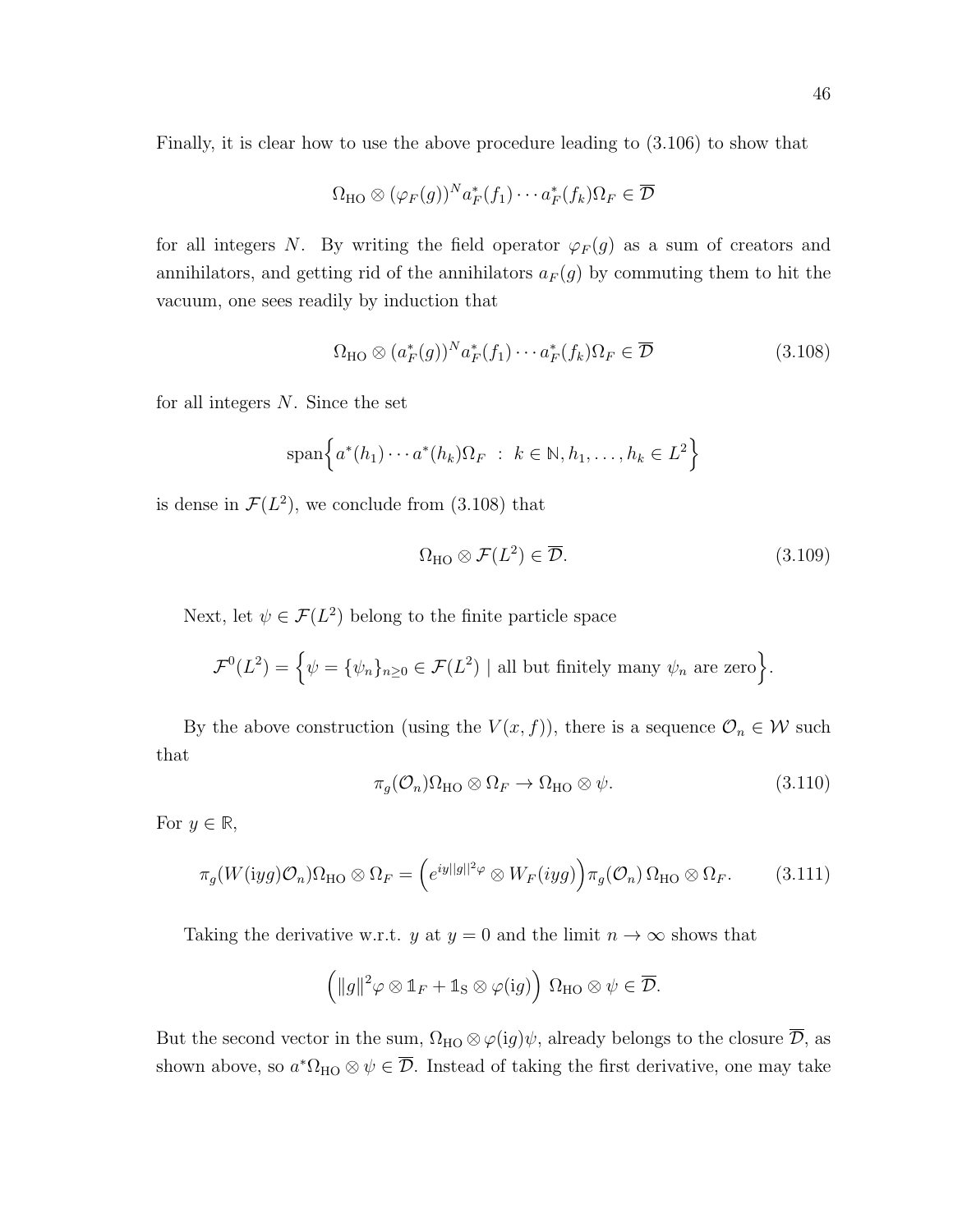$\partial_y^2$  which easily implies that  $(a^*)^2\Omega_{HO} \otimes \psi \in \overline{\mathcal{D}}$ . Repeating the argument with higher y-derivatives gives that  $(a^*)^N \Omega_{\text{HO}} \otimes \psi \in \overline{\mathcal{D}}$  for any N. Consequently  $\mathcal{F}(\mathbb{C}) \otimes \psi \in \overline{\mathcal{D}}$ for all  $\psi$  in a dense subset of  $\mathcal{F}(L^2)$  and hence the closure of  $\mathcal D$  is all of  $\mathcal{F}(\mathbb C)\otimes\mathcal{F}(L^2)$ .  $\blacksquare$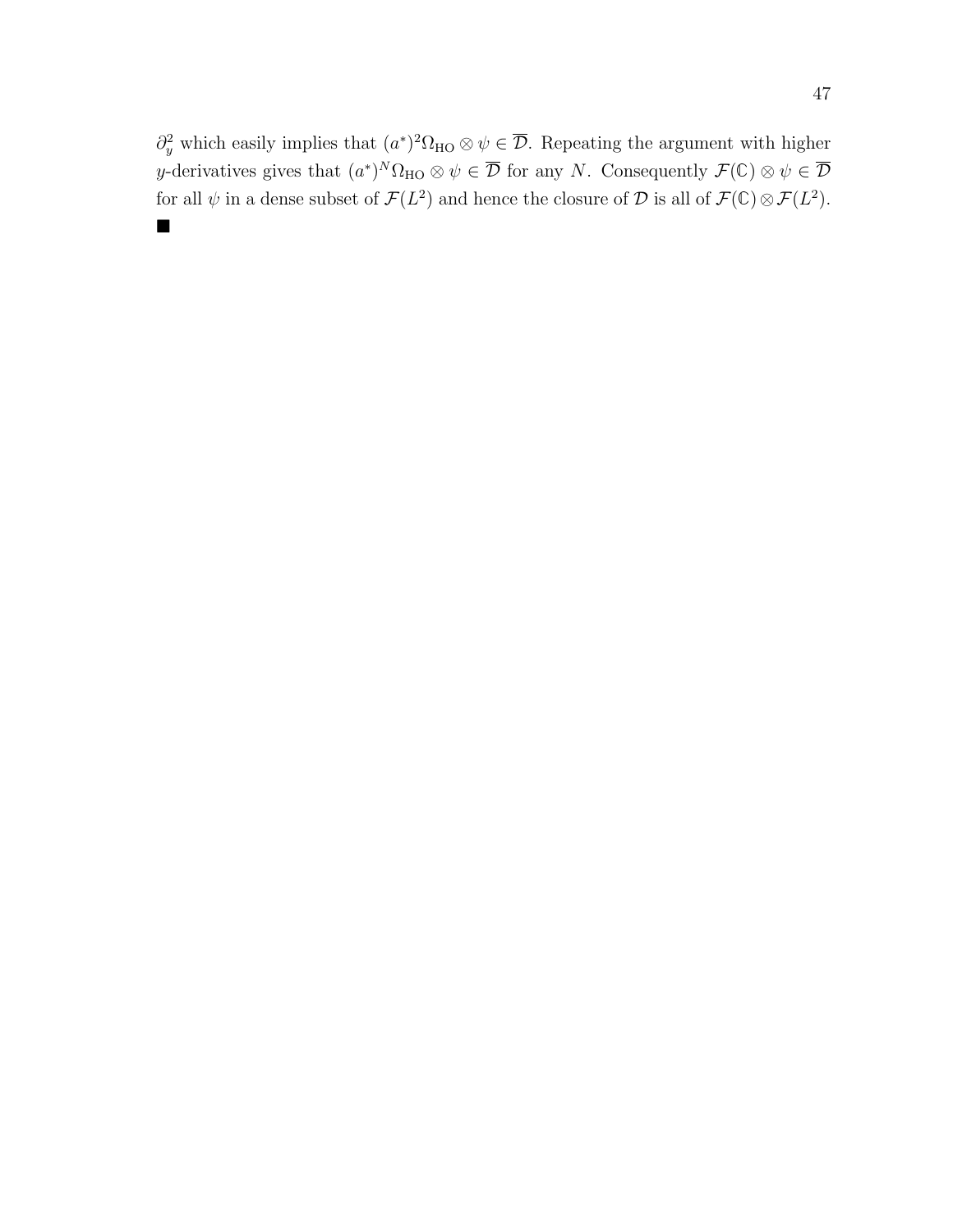## Chapter 4

## Conclusion

In this thesis, we consider an open quantum system formed by  $N$  particles interacting with an environment, called a *reservoir*. In our main result we find the evolution of any subsystem (plus the reservoir) in the limit  $N \to \infty$ . A main assumption we make, to be able to carry out the mathematics, is that of an energy conserving interaction. We show that due to high complexity  $N \to \infty$ , all particles and the reservoir become uncorrelated and evolve independently. We then consider the effect the particle system has on the reservoir and its dynamics. We find the reservoir dynamics in the limit  $N \to \infty$  and obtain explicitly its Hilbert space (GNS) representation. By using the Stone von Neumann uniqueness theorem we are able to prove that the representations at any two times unitarily equivalent up to multiplicity.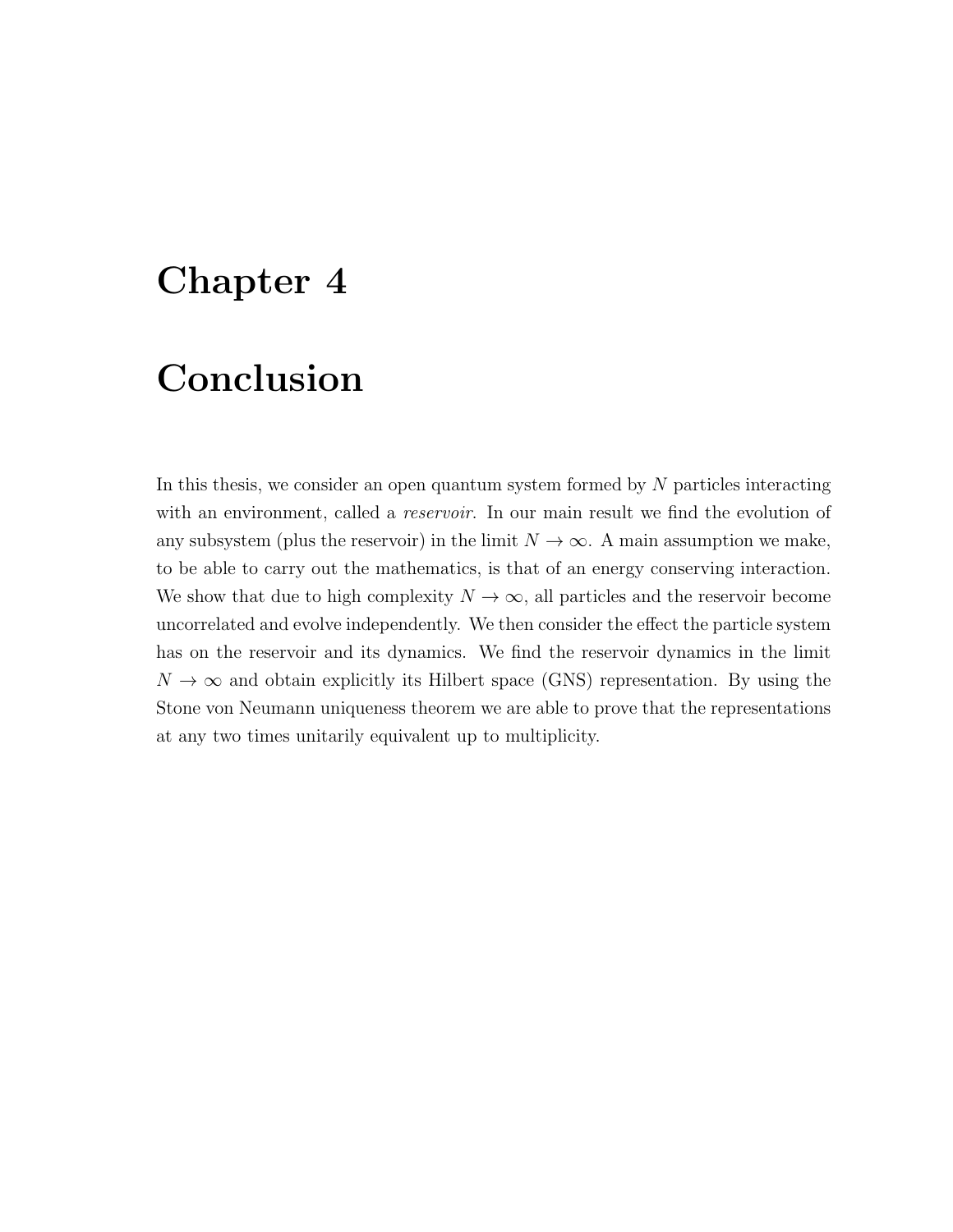## Bibliography

- [1] Blum, K.: Density matrix theory and applications, Plenum Press, New York (1996)
- [2] Alfio Borzi, Ciaramella, G., and Sprengel, M.: Formulation and numerical solution of quantum control problems, SIAM, Philadelphia (2017)
- [3] Chruscinski, D., Marmo, G.: Remarks on the GNS representation and the geometry of quantum states, Open Systems & Information Dynamics, 16 157-177 (2009)
- [4] Gottfried, K., Yan, T.-M.: Quantum Mechanics: Fundamentals, Springer Verlag, New York (2005)
- [5] Moretti, V.: Spectral theory and quantum mechanics, Springer Verlag (2018)
- [6] Nielsen, M. A., Chuang, I. L.: Quantum computation and quantum information, Cambridge University Press (2000)
- [7] Attal, S., Joye, A., C -A Pillet.: Open quantum systems I: the Hamiltonian approach, Lecture Notes in Mathematics 1880, Springer Verlag, Berlin (2006)
- [8] Ottesen, J. T.: Infinite-dimensional groups and algebras in quantum physics, Springer Verlag, Berlin (1995)
- [9] Simon, B.: Functional integration and quantum physics, AMS Providence (2005)
- [10] Steeb, W.-H., Hardy, Y.: Problems and solutions in quantum computing and quantum information, World Scientific Publishing, New Jersey (2018)
- [11] Woit, P.: Quantum theory, groups and representations, Springer Verlag (2018)
- [12] Zhu, K.: Introduction to operator algebras, CRC Press, Boca Raton (1993)
- [13] Bratteli, O., Robinson, D. W.: Operator algebras and quantum statistical mechanics I, II, Springer Verlag, New York (1987)
- [14] Hepp, K., Lieb, E. H.: On the Superradiant Phase Transition for Molecules in a quantized Radiation Field: the Dicke Maser Model, Ann. Phys. 76, 360-404 (1973).